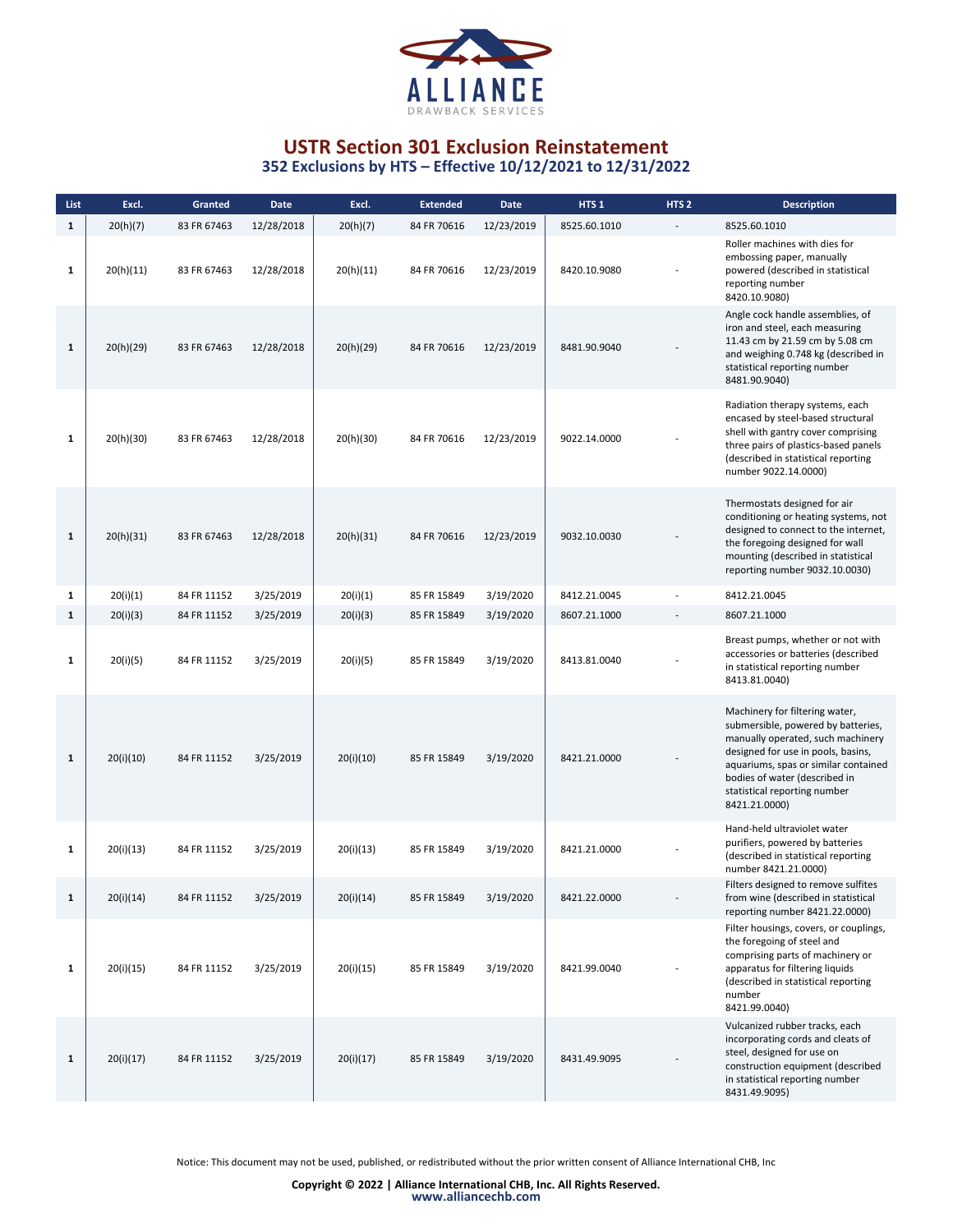

| List         | Excl.     | Granted     | Date      | Excl.     | <b>Extended</b> | <b>Date</b> | HTS <sub>1</sub> | HTS <sub>2</sub> | <b>Description</b>                                                                                                                                                                                                                                                                                                                                                   |
|--------------|-----------|-------------|-----------|-----------|-----------------|-------------|------------------|------------------|----------------------------------------------------------------------------------------------------------------------------------------------------------------------------------------------------------------------------------------------------------------------------------------------------------------------------------------------------------------------|
| $\mathbf{1}$ | 20(i)(19) | 84 FR 11152 | 3/25/2019 | 20(i)(19) | 85 FR 15849     | 3/19/2020   | 8471.70.6000     |                  | Automated data processing storage<br>units (other than magnetic disk<br>drive units), not assembled in<br>cabinets for placing on a table or<br>similar place, not presented with<br>any other unit of a system<br>(described in statistical reporting<br>number 8471.70.6000)                                                                                       |
| $\mathbf{1}$ | 20(i)(32) | 84 FR 11152 | 3/25/2019 | 20(i)(32) | 85 FR 15849     | 3/19/2020   | 9027.90.5650     |                  | Inoculator sets of plastics, each<br>consisting of a plate with multiple<br>wells, a display tray, and a lid; when<br>assembled, the set measuring 105<br>mm or more but not exceeding 108<br>mm in width, 138 mm or more but<br>not exceeding 140 mm in depth, and<br>6.5 mm or less in thickness<br>(described in<br>statistical reporting number<br>9027.90.5650) |
| 1            | 20(j)(2)  | 84 FR 16310 | 4/18/2019 | 20(j)(2)  | 85 FR 20332     | 4/10/2020   | 8420.10.9080     |                  | Roller machines designed for<br>cutting, etching or embossing paper,<br>foil or fabric, manually powered<br>(described instatistical reporting<br>number 8420.10.9080)                                                                                                                                                                                               |
| $\mathbf{1}$ | 20(j)(4)  | 84 FR 16310 | 4/18/2019 | 20(j)(4)  | 85 FR 20332     | 4/10/2020   | 8425.39.0100     |                  | Ratchet winches designed for use<br>with textile fabric strapping<br>(described in statistical reporting<br>number<br>8425.39.0100)                                                                                                                                                                                                                                  |
| 1            | 20(j)(6)  | 84 FR 16310 | 4/18/2019 | 20(j)(6)  | 85 FR 20332     | 4/10/2020   | 8431.20.0000     |                  | Counterweight castings of iron or<br>steel designed for use on fork lift<br>and other works trucks (described in<br>statistical reporting number<br>8431.20.0000)                                                                                                                                                                                                    |
| $\mathbf{1}$ | 20(j)(7)  | 84 FR 16310 | 4/18/2019 | 20(j)(7)  | 85 FR 20332     | 4/10/2020   | 8431.20.0000     |                  | Tines, carriages, and other goods<br>handling apparatus and parts<br>designed for use on fork lift and<br>other works trucks<br>(described in statistical reporting<br>number 8431.20.0000)                                                                                                                                                                          |
| $\mathbf{1}$ | 20(j)(11) | 84 FR 16310 | 4/18/2019 | 20(j)(11) | 85 FR 20332     | 4/10/2020   | 8479.90.9496     |                  | Reject doors, pin protectors, liners,<br>front walls, grates, hammers, rotor<br>and end disc caps, and anvil and<br>breaker bars, of iron or steel, the<br>foregoing parts of metal shredders<br>(described in statistical reporting<br>number 8479.90.9496)                                                                                                         |
| $\mathbf{1}$ | 20(j)(14) | 84 FR 16310 | 4/18/2019 | 20(j)(14) | 85 FR 20332     | 4/10/2020   | 8481.90.9040     |                  | Pipe brackets of aluminum, each<br>with 4 ports, the foregoing<br>measuring 27.9 cm x 20.3 cm x 17.8<br>cm and weighing 11.34 kg, designed<br>for installation into air brake control<br>valves (described in statistical<br>reporting number 8481.90.9040)                                                                                                          |
| $\mathbf{1}$ | 20(k)(4)  | 84 FR 21389 | 5/14/2019 | 20(k)(4)  | 85 FR 29503     | 5/15/2020   | 8481.10.0090     |                  | 8481.10.0090                                                                                                                                                                                                                                                                                                                                                         |
| $\mathbf{1}$ | 20(k)(5)  | 84 FR 21389 | 5/14/2019 | 20(k)(5)  | 85 FR 29503     | 5/15/2020   | 8483.50.9040     |                  | 8483.50.9040                                                                                                                                                                                                                                                                                                                                                         |
| 1            | 20(k)(8)  | 84 FR 21389 | 5/14/2019 | 20(k)(8)  | 85 FR 29503     | 5/15/2020   | 8421.21.0000     |                  | Filtering or purifying machinery or<br>apparatus of a kind<br>used for waste water treatment<br>(described in statistical reporting<br>number 8421.21.0000)                                                                                                                                                                                                          |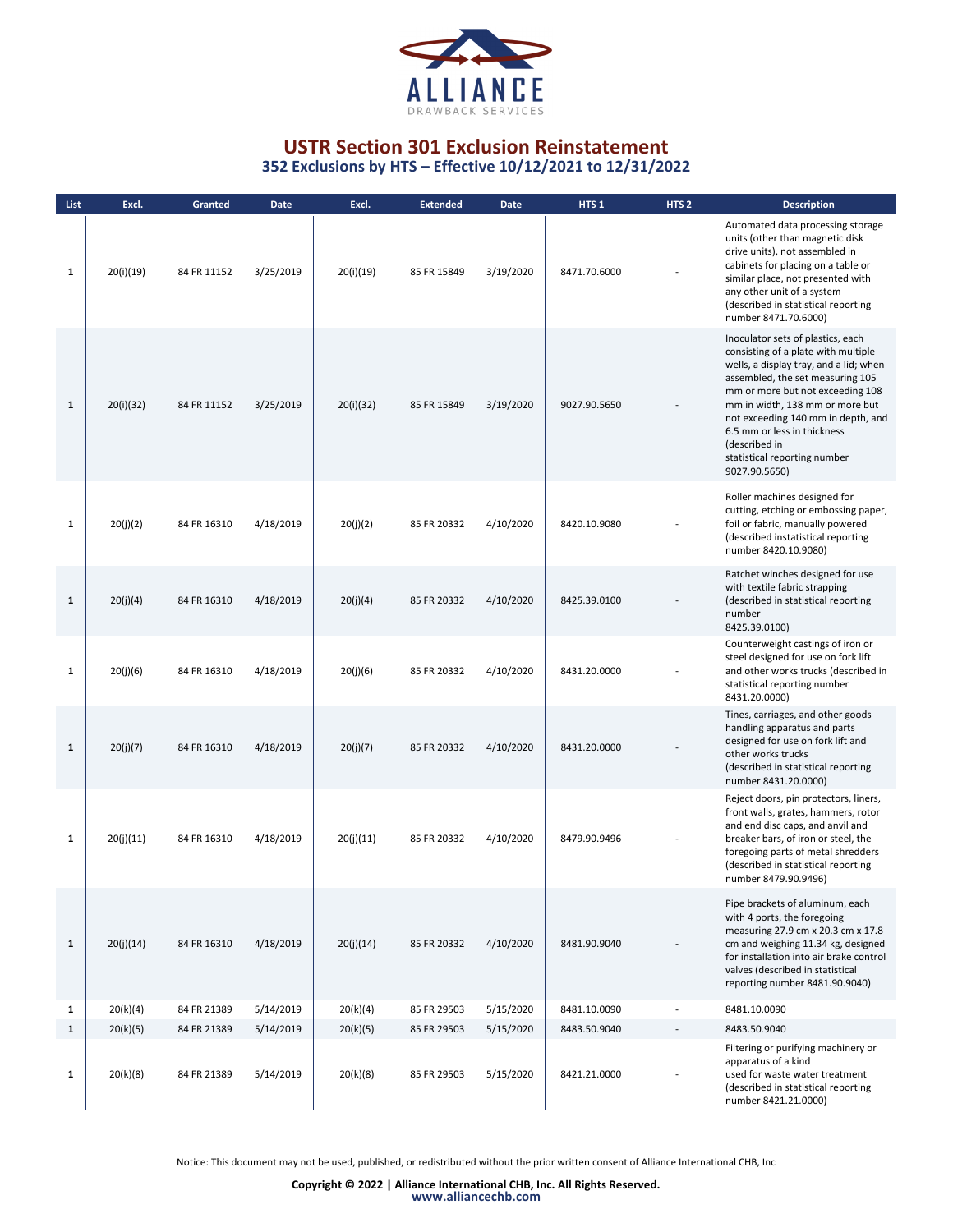

| List         | Excl.     | <b>Granted</b> | <b>Date</b> | Excl.      | <b>Extended</b> | <b>Date</b> | HTS <sub>1</sub> | HTS <sub>2</sub> | <b>Description</b>                                                                                                                                                                                                                                                                |
|--------------|-----------|----------------|-------------|------------|-----------------|-------------|------------------|------------------|-----------------------------------------------------------------------------------------------------------------------------------------------------------------------------------------------------------------------------------------------------------------------------------|
| 1            | 20(k)(11) | 84 FR 21389    | 5/14/2019   | 20(k)(11)  | 85 FR 29503     | 5/15/2020   | 8421.39.8015     |                  | Air purification equipment,<br>electrically powered, weighing less<br>than 36 kg (described in statistical<br>reporting number 8421.39.8015)                                                                                                                                      |
| 1            | 20(k)(18) | 84 FR 21389    | 5/14/2019   | 20(k)(18)  | 85 FR 29503     | 5/15/2020   | 8481.90.9040     |                  | Armatures designed for use in<br>hydraulic solenoid valves (described<br>in statistical reporting number<br>8481.90.9040)                                                                                                                                                         |
| $\mathbf{1}$ | 20(k)(19) | 84 FR 21389    | 5/14/2019   | 20(k)(19)  | 85 FR 29503     | 5/15/2020   | 8481.90.9040     |                  | C-poles, of steel, designed for use in<br>hydraulic solenoid control valves<br>(described in statistical reporting<br>number 8481.90.9040)                                                                                                                                        |
| 1            | 20(k)(21) | 84 FR 21389    | 5/14/2019   | 20(k)(21)  | 85 FR 29503     | 5/15/2020   | 8481.90.9040     |                  | Metering spools, of aluminum,<br>designed for use in hydraulic<br>solenoid control valves (described in<br>statistical reporting number<br>8481.90.9040)                                                                                                                          |
| $\mathbf{1}$ | 20(k)(23) | 84 FR 21389    | 5/14/2019   | 20(k)(23)  | 85 FR 29503     | 5/15/2020   | 8481.90.9040     |                  | Poles, of steel, designed for use in<br>hydraulic solenoid control valves<br>(described in statistical reporting<br>number<br>8481.90.9040)                                                                                                                                       |
| 1            | 20(k)(24) | 84 FR 21389    | 5/14/2019   | 20(k)(24)  | 85 FR 29503     | 5/15/2020   | 8481.90.9040     |                  | Push pins, of steel, designed for use<br>in hydraulic solenoid control valves<br>(described in statistical reporting<br>number 8481.90.9040)                                                                                                                                      |
| $\mathbf{1}$ | 20(k)(25) | 84 FR 21389    | 5/14/2019   | 20(k)(25)  | 85 FR 29503     | 5/15/2020   | 8481.90.9040     |                  | Retainers, of steel, designed for use<br>in hydraulic solenoid control valves<br>(described in statistical reporting<br>number 8481.90.9040)                                                                                                                                      |
| 1            | 20(k)(38) | 84 FR 21389    | 5/14/2019   | 20(k)(38)  | 85 FR 29503     | 5/15/2020   | 9011.10.8000     |                  | Stereoscopic microscopes, not<br>provided with a means for<br>photographing the image, valued<br>not over \$500 per unit (described in<br>statistical reporting number<br>9011.10.8000)                                                                                           |
| $\mathbf{1}$ | 20(k)(39) | 84 FR 21389    | 5/14/2019   | 20(k)(39)  | 85 FR 29503     | 5/15/2020   | 9011.90.0000     |                  | Adapter rings, tubes and extension<br>sleeves, stands and arm assemblies,<br>stages and gliding tables, eyeguards<br>and focusing racks, all the foregoing<br>designed for use with compound<br>optical microscopes (described in<br>statisticalreporting number<br>9011.90.0000) |
| 1            | 20(m)(14) | 84 FR 25895    | 6/4/2019    | 20(ccc)(5) | 85 FR 33775     | 7/2/2020    | 8413.91.9010     |                  | Housings for water pumps of<br>subheading 8413.30.90 (as<br>described in subheading<br>8413.91.9010)                                                                                                                                                                              |
| 1            | 20(m)(22) | 84 FR 25895    | 6/4/2019    | 20(cc)(6)  | 85 FR 33775     | 7/2/2020    | 8419.19.0040     |                  | Solar water heaters incorporating<br>glass tube heat<br>collectors and including glass tubes<br>and stands with tanks (described in<br>statistical reporting number<br>8419.19.0040)                                                                                              |
| 1            | 20(m)(24) | 84 FR 25895    | 6/4/2019    | 20(ccc)(7) | 85 FR 33775     | 7/2/2020    | 8419.90.3000     |                  | Heat exchanger plates, cores, finned<br>tubes, cones, shells, bonnets,<br>flanges and baffles (described in<br>statistical<br>reporting number 8419.90.3000)                                                                                                                      |
| $\mathbf{1}$ | 20(m)(28) | 84 FR 25895    | 6/4/2019    | 20(ccc)(8) | 85 FR 33775     | 7/2/2020    | 8428.90.0290     |                  | Garage door opener/closers<br>(described in statistical reporting<br>number 8428.90.0290)                                                                                                                                                                                         |
| 1            | 20(m)(34) | 84 FR 25895    | 6/4/2019    | 20(ccc)(9) | 85 FR 33775     | 7/2/2020    | 8430.10.0000     |                  | Pile drivers, diesel powered<br>(described in statistical reporting<br>number 8430.10.0000)                                                                                                                                                                                       |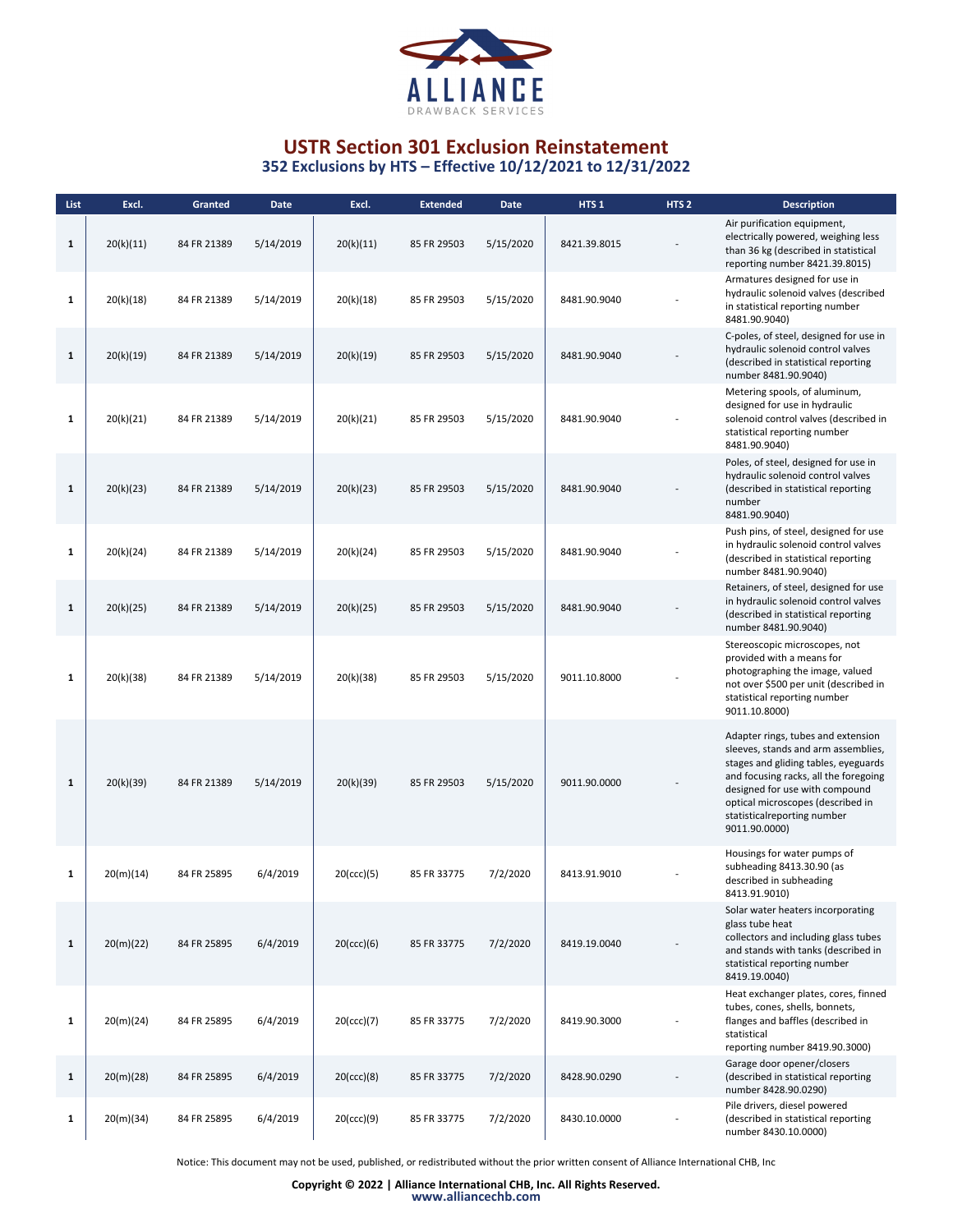

| List         | Excl.     | Granted     | <b>Date</b> | Excl.       | <b>Extended</b> | <b>Date</b> | HTS <sub>1</sub> | HTS <sub>2</sub> | <b>Description</b>                                                                                                                                                                                                                                                                                                                                    |
|--------------|-----------|-------------|-------------|-------------|-----------------|-------------|------------------|------------------|-------------------------------------------------------------------------------------------------------------------------------------------------------------------------------------------------------------------------------------------------------------------------------------------------------------------------------------------------------|
| $\mathbf{1}$ | 20(m)(42) | 84 FR 25895 | 6/4/2019    | 20(ccc)(10) | 85 FR 33775     | 7/2/2020    | 8431.39.0010     |                  | Welded frames designed to support<br>conveyor rollers (described in<br>statistical reporting number<br>8431.39.0010)                                                                                                                                                                                                                                  |
| $\mathbf{1}$ | 20(m)(50) | 84 FR 25895 | 6/4/2019    | 20(ccc)(11) | 85 FR 33775     | 7/2/2020    | 8483.90.8010     |                  | Coupling covers, including center<br>members, flanged hubs, sleeves and<br>shoes (described in statistical<br>reporting<br>number 8483.90.8010)                                                                                                                                                                                                       |
| $\mathbf{1}$ | 20(m)(51) | 84 FR 25895 | 6/4/2019    | 20(ccc)(12) | 85 FR 33775     | 7/2/2020    | 8501.53.8040     |                  | AC multi-phase motors, each of an<br>output exceeding 300 kW but not<br>exceeding 310 kW, fitted with<br>pulleys and brakes to raise and<br>lower passenger elevators<br>(described in statistical reporting<br>number 8501.53.8040)                                                                                                                  |
| $\mathbf{1}$ | 20(m)(52) | 84 FR 25895 | 6/4/2019    | 20(ccc)(13) | 85 FR 33775     | 7/2/2020    | 8504.40.4000     |                  | Regenerative speed drive<br>controllers for controlling speed of<br>electric motors for elevators<br>(described in statistical reporting<br>number 8504.40.4000)                                                                                                                                                                                      |
| $\mathbf{1}$ | 20(m)(53) | 84 FR 25895 | 6/4/2019    | 20(ccc)(14) | 85 FR 33775     | 7/2/2020    | 8504.40.4000     |                  | Speed drive controllers for electric<br>motors, each such controller<br>measuring 100 mm or more but not<br>over 130 mm in length, 40 mm or<br>more but not over 125 mm in width<br>and 24 mm or more but not over 85<br>mm in height (described in<br>statistical reporting number<br>8504.40.4000)                                                  |
| 1            | 20(n)(8)  | 84 FR 32821 | 7/9/2019    | 20(eee)(1)  | 85 FR 41267     | 7/9/2020    | 8412.39.0080     |                  | Direct acting and spring return<br>pneumatic actuators, each rated at<br>a maximum pressure of 10 bar and<br>valued over<br>\$68 but not over \$72 per unit<br>(described in statistical reporting<br>number 8412.39.0080)                                                                                                                            |
| $\mathbf{1}$ | 20(n)(17) | 84 FR 32821 | 7/9/2019    | 20(eee)(2)  | 85 FR 41267     | 7/9/2020    | 81413.91.9085    | 8413.91.9096     | Pump casings and bodies (described<br>in statistical reporting number<br>8413.91.9080 prior to January 1,<br>2019; described in statistical<br>reporting number 8413.91.9095<br>effective January 1, 2019 through<br>December 31, 2019; described in<br>statistical reporting number<br>8413.91.9085 or<br>8413.91.9096 effective January 1,<br>2020) |
| $\mathbf{1}$ | 20(n)(18) | 84 FR 32821 | 7/9/2019    | 20(eee)(3)  | 85 FR 41267     | 7/9/2020    | 81413.91.9085    | 8413.91.9096     | Pump covers (described in statistical<br>reporting number 8413.91.9080<br>prior to January 1, 2019; described<br>in statistical reporting number<br>8413.91.9095 effective January 1,<br>2019 through December 31, 2019;<br>described in statistical reporting<br>number 8413.91.9085<br>or8413.91.9096 effective January 1,<br>2020)                 |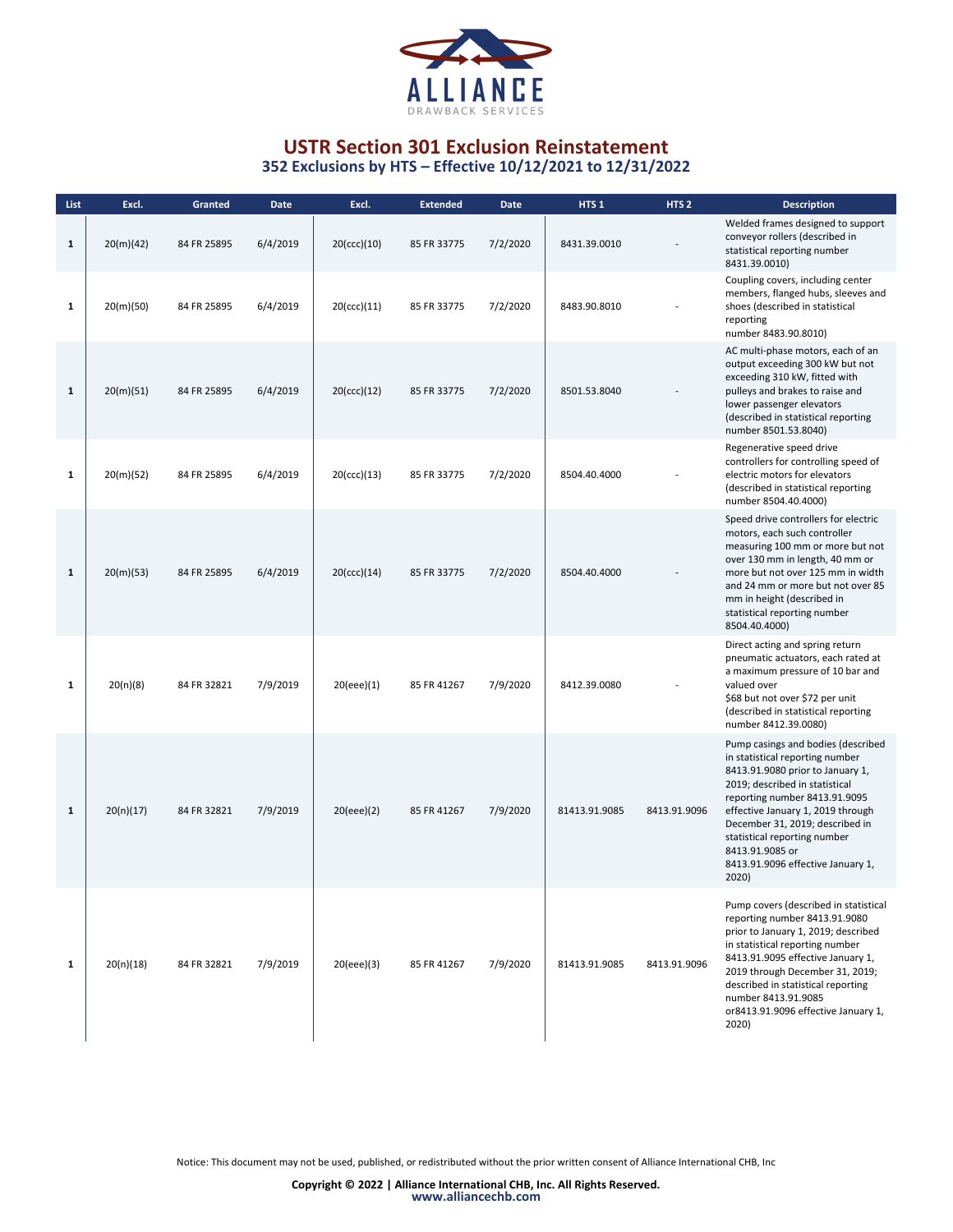

**352 Exclusions by HTS – Effective 10/12/2021 to 12/31/2022**

| List         | Excl.      | Granted     | <b>Date</b> | Excl.       | <b>Extended</b> | Date     | HTS <sub>1</sub> | HTS <sub>2</sub> | <b>Description</b>                                                                                                                                                                                                                                                                                                                                                              |
|--------------|------------|-------------|-------------|-------------|-----------------|----------|------------------|------------------|---------------------------------------------------------------------------------------------------------------------------------------------------------------------------------------------------------------------------------------------------------------------------------------------------------------------------------------------------------------------------------|
| $\mathbf{1}$ | 20(n)(23)  | 84 FR 32821 | 7/9/2019    | 20(eee)(4)  | 85 FR 41267     | 7/9/2020 | 81413.91.9085    | 8413.91.9096     | Pump parts, of plastics, each valued<br>not over \$3 (described in statistical<br>reporting number 8413.91.9080<br>prior to January 1, 2019; described<br>in statistical reporting number<br>8413.91.9095 effective January 1,<br>2019 through December 31, 2019;<br>described in statistical reporting<br>number<br>8413.91.9085 or 8413.91.9096<br>effective January 1, 2020) |
| $\mathbf{1}$ | 20(n)(28)  | 84 FR 32821 | 7/9/2019    | 20(eee)(5)  | 85 FR 41267     | 7/9/2020 | 8414.30.8030     |                  | Compressors, other than screw<br>type, used in air conditioning<br>equipment in motor vehicles, each<br>valued over \$88 but not over \$92<br>per unit (described in statistical<br>reporting number 8414.30.8030)                                                                                                                                                              |
| $\mathbf 1$  | 20(n)(77)  | 84 FR 32821 | 7/9/2019    | 20(eee)(6)  | 85 FR 41267     | 7/9/2020 | 8514.90.8000     |                  | Structural components for industrial<br>furnaces (described in statistical<br>reporting number 8514.90.8000)                                                                                                                                                                                                                                                                    |
| $\mathbf{1}$ | 20(n)(85)  | 84 FR 32821 | 7/9/2019    | 20(eee)(7)  | 85 FR 41267     | 7/9/2020 | 8532.22.0085     |                  | Aluminum electrolytic capacitors,<br>each valued not over<br>\$3.20 (described in statistical<br>reporting number 8532.22.0085)                                                                                                                                                                                                                                                 |
| $\mathbf{1}$ | 20(n)(87)  | 84 FR 32821 | 7/9/2019    | 20(eee)(8)  | 85 FR 41267     | 7/9/2020 | 8536.50.9025     |                  | Rotary switches, rated at over 5 A,<br>measuring not more than 5.5 cm by<br>5.0 cm by 3.4 cm, each with 2 to 8<br>spade terminals and an actuator<br>shaft with D-shaped cross section<br>(described in statistical reporting<br>number<br>8536.50.9025)                                                                                                                        |
| $\mathbf{1}$ | 20(n)(88)  | 84 FR 32821 | 7/9/2019    | 20(eee)(9)  | 85 FR 41267     | 7/9/2020 | 8536.50.9025     |                  | Rotary switches, single pole, single<br>throw (SPST), rated at over 5 A, each<br>measuring not more than 14.6 cm<br>by 8.9 cm by 14.1 cm (described in<br>statistical reporting number<br>8536.50.9025)                                                                                                                                                                         |
| $\mathbf{1}$ | 20(n)(97)  | 84 FR 32821 | 7/9/2019    | 20(eee)(10) | 85 FR 41267     | 7/9/2020 | 8543.30.9080     |                  | Zinc anodes for use with machines<br>and apparatus for electroplating,<br>electrolysis or electrophoresis<br>(described in<br>statistical reporting number<br>8543.30.9080)                                                                                                                                                                                                     |
|              | 20(n)(98)  | 84 FR 32821 | 7/9/2019    | 20(eee)(11) | 85 FR 41267     | 7/9/2020 | 9015.80.8080     |                  | Weather station sets, each<br>consisting of a monitoring display<br>and outdoor weather sensors,<br>having a transmission range of not<br>over 140 m and valued not over<br>\$50 per set (described in statistical<br>reporting number 9015.80.8080)                                                                                                                            |
| $\mathbf{1}$ | 20(n)(106) | 84 FR 32821 | 7/9/2019    | 20(eee)(12) | 85 FR 41267     | 7/9/2020 | 9022.90.6000     |                  | Multi-leaf collimators of<br>radiotherapy systems based on the<br>use of X-ray (described in statistical<br>reporting number<br>9022.90.6000)                                                                                                                                                                                                                                   |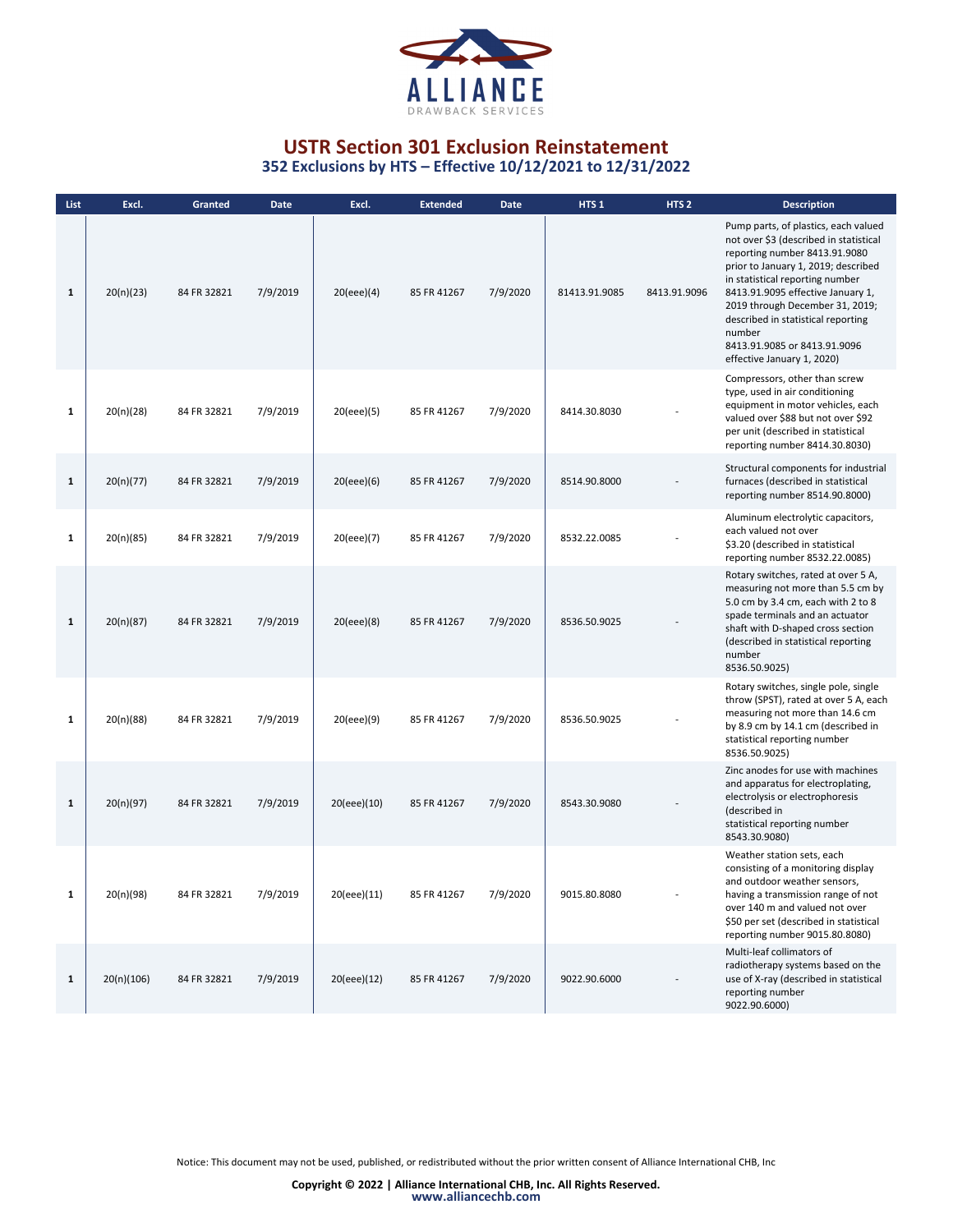

**352 Exclusions by HTS – Effective 10/12/2021 to 12/31/2022**

| List         | Excl.      | Granted     | <b>Date</b> | Excl.       | <b>Extended</b> | <b>Date</b> | HTS <sub>1</sub> | HTS <sub>2</sub> | <b>Description</b>                                                                                                                                                                                                                                                                                                                                                                                                                                                                                   |
|--------------|------------|-------------|-------------|-------------|-----------------|-------------|------------------|------------------|------------------------------------------------------------------------------------------------------------------------------------------------------------------------------------------------------------------------------------------------------------------------------------------------------------------------------------------------------------------------------------------------------------------------------------------------------------------------------------------------------|
| 1            | 20(q)(9)   | 84 FR 49564 | 9/20/2019   | 20(kkk)(1)  | FR 85 59587     | 9/22/2020   | 8413.70.2004     |                  | Submersible centrifugal pumps<br>(other than fuel, lubricating or<br>cooling medium pumps for internal<br>combustion piston engines; other<br>than stock pumps imported for use<br>with machines for making cellulosic<br>pulp, paper or paperboard), not<br>fitted or designed to be fitted with a<br>measuring device, the foregoing<br>capable of operating at 3,700 liters<br>or more but not exceeding 41,000<br>liters per hour (described in<br>statistical reporting number<br>8413.70.2004) |
| $\mathbf{1}$ | 20(q)(25)  | 84 FR 49564 | 9/20/2019   | 20(kkk)(3)  | FR 85 59587     | 9/22/2020   | 8414.30.8060     |                  | Rotary compressors, each exceeding<br>746 W but not exceeding 2,238 W,<br>with a cooling capacity ranging<br>from2.3 kW to 5.5 kW (described in<br>statistical reporting number<br>8414.30.8060)                                                                                                                                                                                                                                                                                                     |
| 1            | 20(q)(46)  | 84 FR 49564 | 9/20/2019   | 20(kkk)(4)  | FR 85 59587     | 9/22/2020   | 8420.10.9040     |                  | Thermal roll laminators, each valued<br>not over \$450 (described in<br>statistical reporting number<br>8420.10.9040)                                                                                                                                                                                                                                                                                                                                                                                |
| $\mathbf{1}$ | 20(q)(47)  | 84 FR 49564 | 9/20/2019   | 20(kkk)(5)  | FR 85 59587     | 9/22/2020   | 8420.99.9000     |                  | Cutting pads, platforms, base plates,<br>pads, shims, trays, which function<br>as guides for hand-operated table-<br>top calendering machines of a width<br>not exceeding 51 cm<br>(described in statistical reporting<br>number 8420.99.9000)                                                                                                                                                                                                                                                       |
| $\mathbf{1}$ | 20(q)(64)  | 84 FR 49564 | 9/20/2019   | 20(kkk)(8)  | FR 85 59587     | 9/22/2020   | 8421.99.0040     |                  | Parts of swimming pool vacuum<br>cleaners (described in statistical<br>reporting number 8421.99.0040)                                                                                                                                                                                                                                                                                                                                                                                                |
| $\mathbf{1}$ | 20(q)(96)  | 84 FR 49564 | 9/20/2019   | 20(kkk)(11) | FR 85 59587     | 9/22/2020   | 8436.80.0090     |                  | Animal feeding machinery<br>(described in statistical reporting<br>number 8436.80.0090)                                                                                                                                                                                                                                                                                                                                                                                                              |
| $\mathbf{1}$ | 20(q)(97)  | 84 FR 49564 | 9/20/2019   | 20(kkk)(12) | FR 85 59587     | 9/22/2020   | 8436.99.0090     |                  | Parts of animal feeding machinery<br>(described in statistical reporting<br>number 8436.99.0090)                                                                                                                                                                                                                                                                                                                                                                                                     |
| $\mathbf{1}$ | 20(q)(141) | 84 FR 49564 | 9/20/2019   | 20(kkk)(21) | FR 85 59587     | 9/22/2020   | 8481.90.9020     |                  | Ball type angle cock valve bodies, of<br>cast iron, for oleohydraulic or<br>pneumatic transmissions (described<br>in statistical reporting number<br>8481.90.9020)                                                                                                                                                                                                                                                                                                                                   |
| $\mathbf{1}$ | 20(q)(142) | 84 FR 49564 | 9/20/2019   | 20(kkk)(22) | FR 85 59587     | 9/22/2020   | 8481.90.9020     |                  | Valve bodies, of aluminum, of valves<br>for oleohydraulic or pneumatic<br>transmissions (described in<br>statistical reporting number<br>8481.90.9020)                                                                                                                                                                                                                                                                                                                                               |
| $\mathbf{1}$ | 20(q)(169) | 84 FR 49564 | 9/20/2019   | 20(kkk)(26) | FR 85 59587     | 9/22/2020   | 8501.10.4020     |                  | Electric motors, AC, permanent split<br>capacitor type, not exceeding 16 W<br>(described in statistical reporting<br>number 8501.10.4020)                                                                                                                                                                                                                                                                                                                                                            |
| $\mathbf{1}$ | 20(q)(179) | 84 FR 49564 | 9/20/2019   | 20(kkk)(27) | FR 85 59587     | 9/22/2020   | 8501.31.2000     |                  | DC motors, of an output exceeding<br>37.5 W but not exceeding 74.6 W,<br>valued over \$2 but not over \$30<br>each (described in statistical<br>reporting number 8501.31.2000)                                                                                                                                                                                                                                                                                                                       |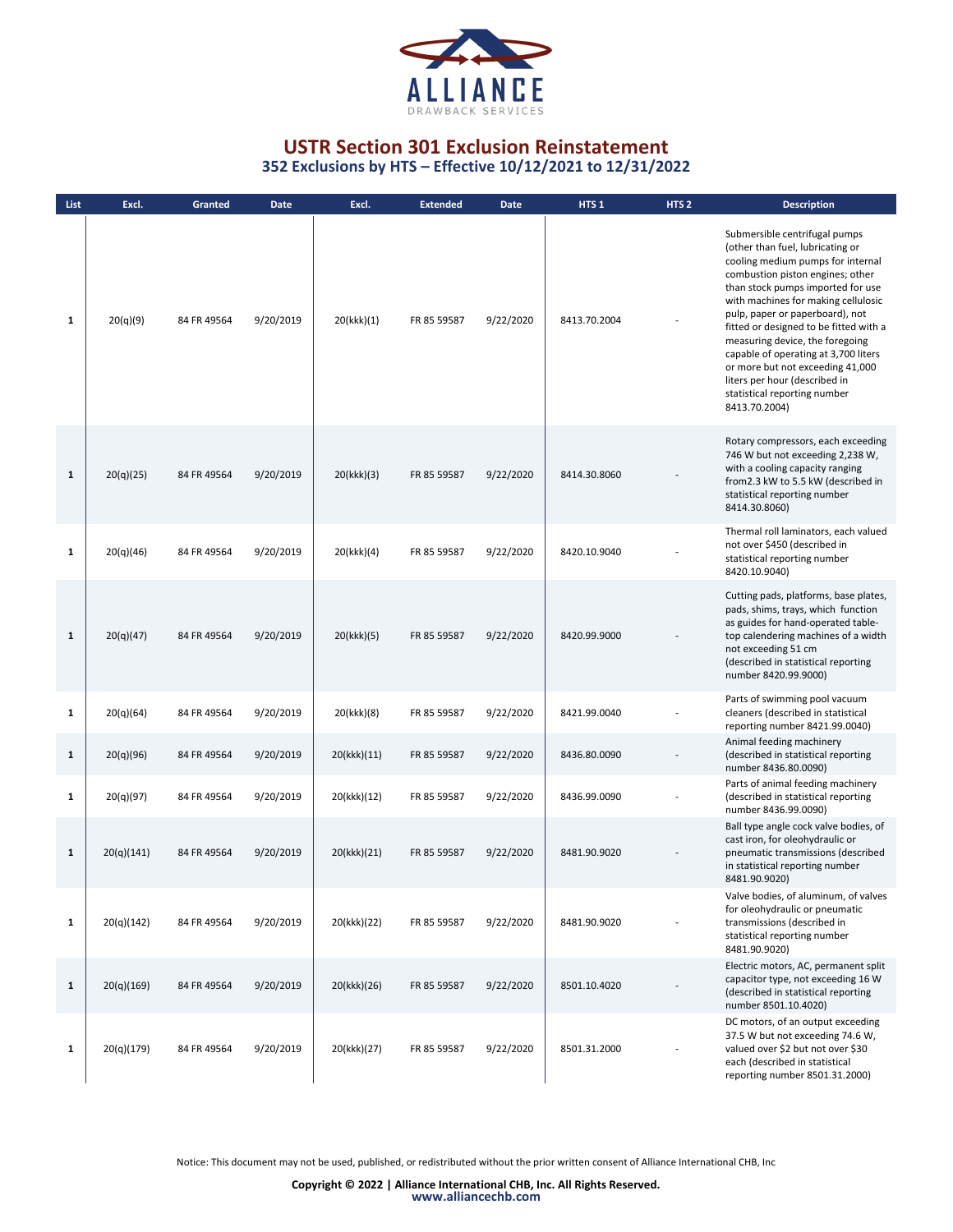

**352 Exclusions by HTS – Effective 10/12/2021 to 12/31/2022**

| List         | Excl.      | Granted     | <b>Date</b> | Excl.       | <b>Extended</b> | <b>Date</b> | HTS <sub>1</sub> | HTS <sub>2</sub> | <b>Description</b>                                                                                                                                                                                                                            |
|--------------|------------|-------------|-------------|-------------|-----------------|-------------|------------------|------------------|-----------------------------------------------------------------------------------------------------------------------------------------------------------------------------------------------------------------------------------------------|
| $\mathbf{1}$ | 20(q)(185) | 84 FR 49564 | 9/20/2019   | 20(kkk)(28) | FR 85 59587     | 9/22/2020   | 8501.51.4040     |                  | AC motors, multi-phase, of rolled<br>steel frame construction (described<br>in statistical reporting number<br>8501.51.4040)                                                                                                                  |
| $\mathbf{1}$ | 20(q)(188) | 84 FR 49564 | 9/20/2019   | 20(kkk)(29) | FR 85 59587     | 9/22/2020   | 8501.53.8040     |                  | AC motors, multi-phase, of an<br>output of 186.5 kW or more but not<br>exceeding 373 kW, having a cast<br>iron frame construction (described<br>in statistical reporting number<br>8501.53.8040)                                              |
| $\mathbf{1}$ | 20(q)(198) | 84 FR 49564 | 9/20/2019   | 20(kkk)(30) | FR 85 59587     | 9/22/2020   | 8504.90.7500     |                  | Dual layer printed circuit board<br>assemblies, each valued over \$30<br>but not over \$35 (described in<br>statistical reporting number<br>8504.90.7500)                                                                                     |
| 1            | 20(q)(234) | 84 FR 49564 | 9/20/2019   | 20(kkk)(33) | FR 85 59587     | 9/22/2020   | 8536.50.9065     |                  | Modular light switches, for a voltage<br>not exceeding 1,000 V, presented in<br>polyethylene terephthalate (PET)<br>housings, designed for use with a<br>backplate (described in statistical<br>reporting number 8536.50.9065)                |
| $\mathbf{1}$ | 20(q)(236) | 84 FR 49564 | 9/20/2019   | 20(kkk)(34) | FR 85 59587     | 9/22/2020   | 8536.50.9065     |                  | Switches designed for use in motor<br>vehicles, driver or passenger<br>activated (described in statistical<br>reporting number 8536.50.9065)                                                                                                  |
| 1            | 20(q)(237) | 84 FR 49564 | 9/20/2019   | 20(kkk)(35) | FR 85 59587     | 9/22/2020   | 8536.69.4010     |                  | Coaxial connectors, for a voltage not<br>exceeding 1,000 V, valued over<br>\$0.20 but not over \$0.30 each<br>(described in statistical reporting<br>number 8536.69.4010)                                                                     |
| $\mathbf{1}$ | 20(q)(244) | 84 FR 49564 | 9/20/2019   | 20(kkk)(36) | FR 85 59587     | 9/22/2020   | 8536.90.4000     |                  | Butt splice connectors, for a voltage<br>not exceeding 1,000 V, each valued<br>not over \$3 (described in statistical<br>reporting number 8536.90.4000)                                                                                       |
| $\mathbf{1}$ | 20(q)(247) | 84 FR 49564 | 9/20/2019   | 20(kkk)(37) | FR 85 59587     | 9/22/2020   | 8536.90.4000     |                  | Ring terminals, for a voltage not<br>exceeding 1,000 V (described in<br>statistical reporting number<br>8536.90.4000)                                                                                                                         |
| $\mathbf{1}$ | 20(q)(248) | 84 FR 49564 | 9/20/2019   | 20(kkk)(38) | FR 85 59587     | 9/22/2020   | 8536.90.4000     |                  | Twist-on wire connectors, for a<br>voltage not exceeding 1,000 V, each<br>valued not over \$0.03 (described<br>instatistical reporting number<br>8536.90.4000)                                                                                |
| 1            | 20(q)(272) | 84 FR 49564 | 9/20/2019   | 20(kkk)(42) | FR 85 59587     | 9/22/2020   | 9014.80.2000     |                  | Depth-sounding apparatus, each<br>valued not over \$50 (described in<br>statistical reporting number<br>9014.80.2000)                                                                                                                         |
| $\mathbf{1}$ | 20(q)(278) | 84 FR 49564 | 9/20/2019   | 20(kkk)(47) | FR 85 59587     | 9/22/2020   | 9018.19.9560     |                  | Bismuth germanate crystals with set<br>dimensional and surface finish<br>requirements and used as a<br>detection element in Positron<br>Emission Tomography (PET)<br>detectors<br>(described in statistical reporting<br>number 9018.19.9560) |
| $\mathbf{1}$ | 20(q)(280) | 84 FR 49564 | 9/20/2019   | 20(kkk)(49) | FR 85 59587     | 9/22/2020   | 9018.19.9560     |                  | Parts and accessories of<br>capnography monitors (described in<br>statistical reporting number<br>9018.19.9560)                                                                                                                               |
| $\mathbf{1}$ | 20(q)(283) | 84 FR 49564 | 9/20/2019   | 20(kkk)(52) | FR 85 59587     | 9/22/2020   | 9018.90.6000     |                  | Electrosurgical cautery pencils with<br>electrical connectors (described in<br>statistical reporting number<br>9018.90.6000)                                                                                                                  |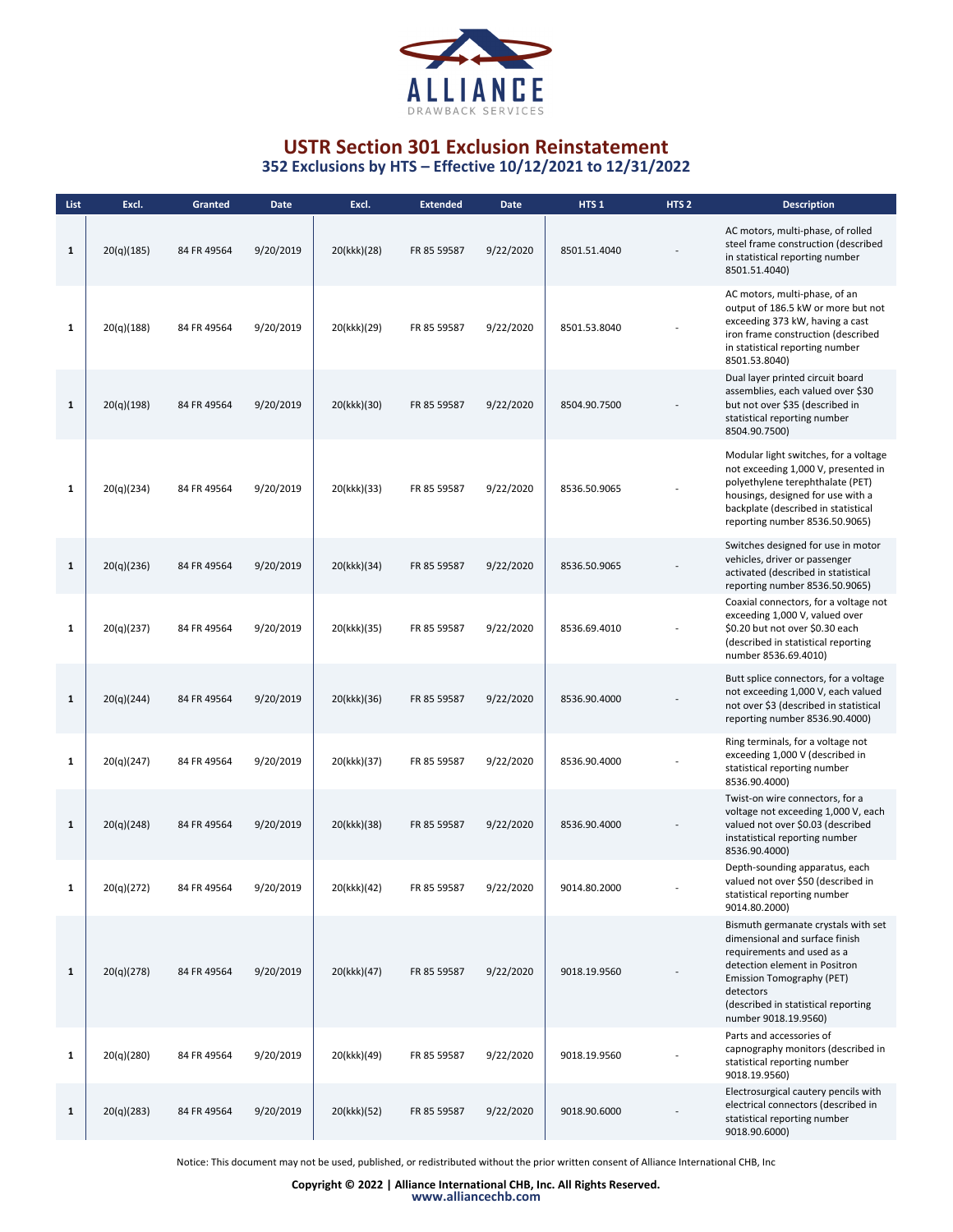

| List         | Excl.      | Granted     | <b>Date</b> | Excl.         | <b>Extended</b> | Date      | HTS <sub>1</sub> | HTS <sub>2</sub> | <b>Description</b>                                                                                                                                                                                                                                                                                                                                                                                                                                                                             |
|--------------|------------|-------------|-------------|---------------|-----------------|-----------|------------------|------------------|------------------------------------------------------------------------------------------------------------------------------------------------------------------------------------------------------------------------------------------------------------------------------------------------------------------------------------------------------------------------------------------------------------------------------------------------------------------------------------------------|
| $\mathbf{1}$ | 20(q)(285) | 84 FR 49564 | 9/20/2019   | 20(kkk)(54)   | FR 85 59587     | 9/22/2020 | 9022.90.2500     |                  | X-ray tables (described in statistical<br>reporting number 9022.90.2500)                                                                                                                                                                                                                                                                                                                                                                                                                       |
| $\mathbf{1}$ | 20(q)(286) | 84 FR 49564 | 9/20/2019   | 20(kkk)(55)   | FR 85 59587     | 9/22/2020 | 9022.90.4000     |                  | X-ray tube housings and parts<br>thereof (described in statistical<br>reporting number 9022.90.4000)                                                                                                                                                                                                                                                                                                                                                                                           |
| $\mathbf{1}$ | 20(q)(288) | 84 FR 49564 | 9/20/2019   | 20(kkk)(57)   | FR 85 59587     | 9/22/2020 | 9022.90.6000     |                  | Printed circuit board assemblies, of<br>a kind designed for use in X-ray<br>apparatus (described in statistical<br>reporting number 9022.90.6000)                                                                                                                                                                                                                                                                                                                                              |
| $\mathbf{1}$ | 20(q)(290) | 84 FR 49564 | 9/20/2019   | 20(kkk)(58)   | FR 85 59587     | 9/22/2020 | 9022.90.6000     |                  | Vertical stands specially designed to<br>support, contain or adjust the<br>movement of X-ray digital detectors,<br>or the X- ray tube and collimator in<br>complete X-ray diagnostic systems<br>(described in statistical reporting<br>number 9022.90.6000)                                                                                                                                                                                                                                    |
| 1            | 20(q)(306) | 84 FR 49564 | 9/20/2019   | 20(kkk)(61)   | FR 85 59587     | 9/22/2020 | 9032.89.4000     |                  | Battery balancers designed for<br>regulating voltage across batteries,<br>other than for 6, 12 or 24 volt<br>systems (described in statistical<br>reporting number 9032.89.4000)                                                                                                                                                                                                                                                                                                               |
| $\mathbf{1}$ | 20(x)(8)   | 84 FR 52567 | 10/2/2019   | $20$ (mmm)(2) | 85 FR 62782     | 10/5/2020 | 8420.99.9000     |                  | Chemically etched dies of steel,<br>steel-rule cutting dies, movable<br>magnetic dies, embossing folders<br>and plastic embossing diffusers, of a<br>kind used in manually-powered<br>roller machines for etching or<br>stenciling a single sheet of<br>cardstock, paper, leather, flexible<br>magnet, plastics, metallic foil,<br>vellum, felt or fabric, such sheets<br>measuring not more than 50.8 cm in<br>width or length (described in<br>statistical reporting number<br>8420.99.9000) |
| 1            | 20(x)(46)  | 84 FR 52567 | 10/2/2019   | $20$ (mmm)(7) | 85 FR 62782     | 10/5/2020 | 8501.10.4060     |                  | DC electric motors, of an output of<br>less than 18.65 W, other than<br>brushless, measuring less than 38<br>mm in diameter (described in<br>statistical reporting number<br>8501.10.4060)                                                                                                                                                                                                                                                                                                     |
| $\mathbf{1}$ | 20(x)(50)  | 84 FR 52567 | 10/2/2019   | 20 (mmm)(8)   | 85 FR 62782     | 10/5/2020 | 8501.31.6000     |                  | DC motors, electronically<br>commutated, three-phase, eight-<br>pole of a kind used in HVAC<br>systems, of an output of 750 W,<br>valued not over \$100 each<br>(described in statistical reporting<br>number 8501.31.6000)                                                                                                                                                                                                                                                                    |
| $\mathbf{1}$ | 20(x)(89)  | 84 FR 52567 | 10/2/2019   | 20(mmm)(9)    | 85 FR 62782     | 10/5/2020 | 9022.12.0000     |                  | Combined positron emission<br>tomography/computed tomography<br>(PET/CT) scanners which utilize<br>multiple PET gantries (frames) on a<br>common base (described in<br>statistical reporting number<br>9022.12.0000)                                                                                                                                                                                                                                                                           |
| $\mathbf{1}$ | 20(x)(93)  | 84 FR 52567 | 10/2/2019   | 20(mmm)(1)    | 85 FR 62782     | 10/5/2020 | 9030.90.4600     |                  | 9030.90.4600                                                                                                                                                                                                                                                                                                                                                                                                                                                                                   |
| $\mathbf{z}$ | 20(o)(6)   | 84 FR 37381 | 7/31/2019   | 20(ggg)(2)    | 85 FR 45949     | 7/30/2020 | 3919.90.5060     |                  | Polyethylene film, 20.32 to 198.12<br>cm in width, and 30.5 to 2000.5 m in<br>length, coated on one side with<br>solvent acrylic adhesive, clear or in<br>transparent colors, whether or not<br>printed, in rolls (described in<br>statistical reporting<br>number3919.90.5060)                                                                                                                                                                                                                |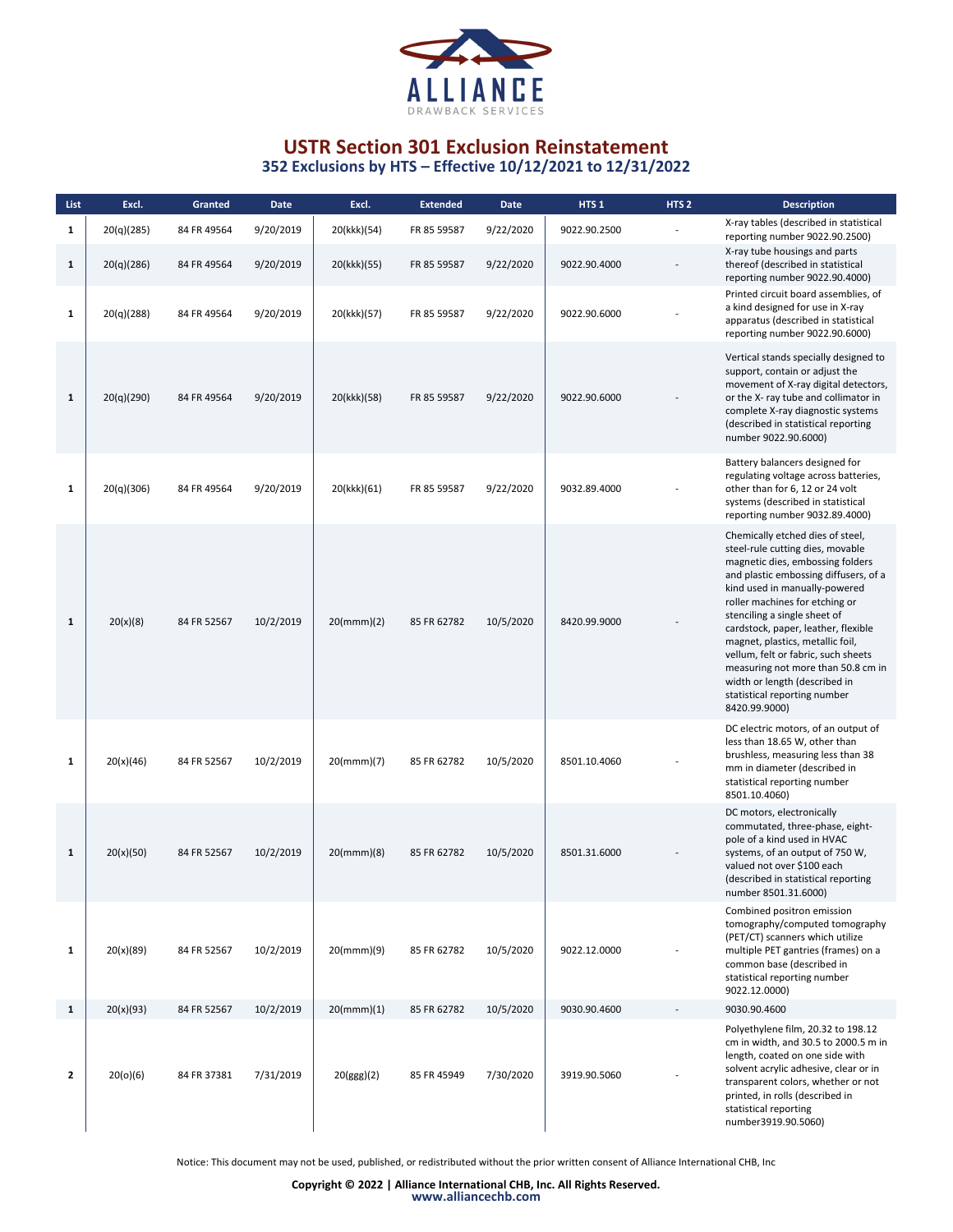

| List           | Excl.     | Granted     | <b>Date</b> | Excl.       | <b>Extended</b> | <b>Date</b> | HTS <sub>1</sub> | HTS <sub>2</sub> | <b>Description</b>                                                                                                                                                                                                                                                 |
|----------------|-----------|-------------|-------------|-------------|-----------------|-------------|------------------|------------------|--------------------------------------------------------------------------------------------------------------------------------------------------------------------------------------------------------------------------------------------------------------------|
| $\overline{2}$ | 20(0)(14) | 84 FR 37381 | 7/31/2019   | 20(ggg)(4)  | 85 FR 45949     | 7/30/2020   | 8407.90.9010     |                  | Gas (natural or liquid propane (LP))<br>engines each having a displacement<br>of more than 2 liters but not more<br>than 2.5 liters (described in<br>statistical reporting number<br>8407.90.9010)                                                                 |
| $\mathbf{2}$   | 20(o)(24) | 84 FR 37381 | 7/31/2019   | 20(ggg)(5)  | 85 FR 45949     | 7/30/2020   | 8424.89.9000     |                  | Dispensers of hand-cleaning or<br>hand-sanitizing solutions, whether<br>employing a manual pump or a<br>proximity- detecting battery-<br>operated pump, each article<br>weighing not more than 3 kg<br>(described in statistical reporting<br>number 8424.89.9000) |
| $\mathbf{2}$   | 20(o)(29) | 84 FR 37381 | 7/31/2019   | 20(ggg)(6)  | 85 FR 45949     | 7/30/2020   | 8432.29.0060     |                  | Walk behind rotary tillers, electric<br>powered, individually weighing less<br>than 14 kg (described in statistical<br>reporting number 8432.29.0060)                                                                                                              |
| $\mathbf{2}$   | 20(o)(33) | 84 FR 37381 | 7/31/2019   | 20(ggg)(7)  | 85 FR 45949     | 7/30/2020   | 8501.10.6020     |                  | AC motors, of 18.65 W or more but<br>not exceeding 37.5 W, each with<br>attached actuators, crankshafts or<br>gears<br>(described in statistical reporting<br>number 8501.10.6020)                                                                                 |
| $\mathbf{2}$   | 20(o)(43) | 84 FR 37381 | 7/31/2019   | 20(ggg)(8)  | 85 FR 45949     | 7/30/2020   | 8543.70.4500     |                  | Position or speed sensors for motor<br>vehicle transmission systems, each<br>valued not over \$12 (described in<br>statistical reporting number<br>8543.70.4500)                                                                                                   |
| $\mathbf{2}$   | 20(o)(44) | 84 FR 37381 | 7/31/2019   | 20(ggg)(9)  | 85 FR 45949     | 7/30/2020   | 8543.70.4500     |                  | Wheel speed sensors for anti-lock<br>motor vehicle braking systems, each<br>valued not over \$12 (described in<br>statistical reporting number<br>8543.70.4500)                                                                                                    |
| $\mathbf{2}$   | 20(o)(47) | 84 FR 37381 | 7/31/2019   | 20(ggg)(10) | 85 FR 45949     | 7/30/2020   | 8543.70.9960     |                  | Apparatus using passive infrared<br>detection sensors designed for<br>turning lights on and off (described<br>in<br>statistical reporting number<br>8543.70.9960)                                                                                                  |
| $\mathbf{2}$   | 20(o)(57) | 84 FR 37381 | 7/31/2019   | 20(ggg)(11) | 85 FR 45949     | 7/30/2020   | 8543.70.9960     |                  | Liquid leak detectors (described in<br>statistical reporting number<br>8543.70.9960)                                                                                                                                                                               |
| 2              | 20(o)(59) | 84 FR 37381 | 7/31/2019   | 20(ggg)(12) | 85 FR 45949     | 7/30/2020   | 8543.70.9960     |                  | Robots, programmable, measuring<br>not more than 40 cm high by 22 cm<br>wide by 27 cm deep, incorporating<br>an LCD display, camera and<br>microphone but without "hands"<br>(described in statistical reporting<br>number 8543.70.9960)                           |
| $\mathbf{2}$   | 20(0)(61) | 84 FR 37381 | 7/31/2019   | 20(ggg)(13) | 85 FR 45949     | 7/30/2020   | 8711.10.0000     |                  | Motorcycles (including mopeds),<br>with reciprocating internal<br>combustion piston engine of a<br>cylinder capacity not exceeding 50<br>cc, valued not over \$500 each<br>(described<br>in statistical reporting number<br>8711.10.0000)                          |
| $\mathbf{2}$   | 20(o)(63) | 84 FR 37381 | 7/31/2019   | 20(ggg)(14) | 85 FR 45949     | 7/30/2020   | 9025.19.8010     | 9025.19.8020     | Digital clinical thermometers<br>(described in statistical reporting<br>number 9025.19.8040 prior to July<br>1, 2020; described in statistical<br>reporting number 9025.19.8010 or<br>9025.19.8020 effective July 1, 2020)                                         |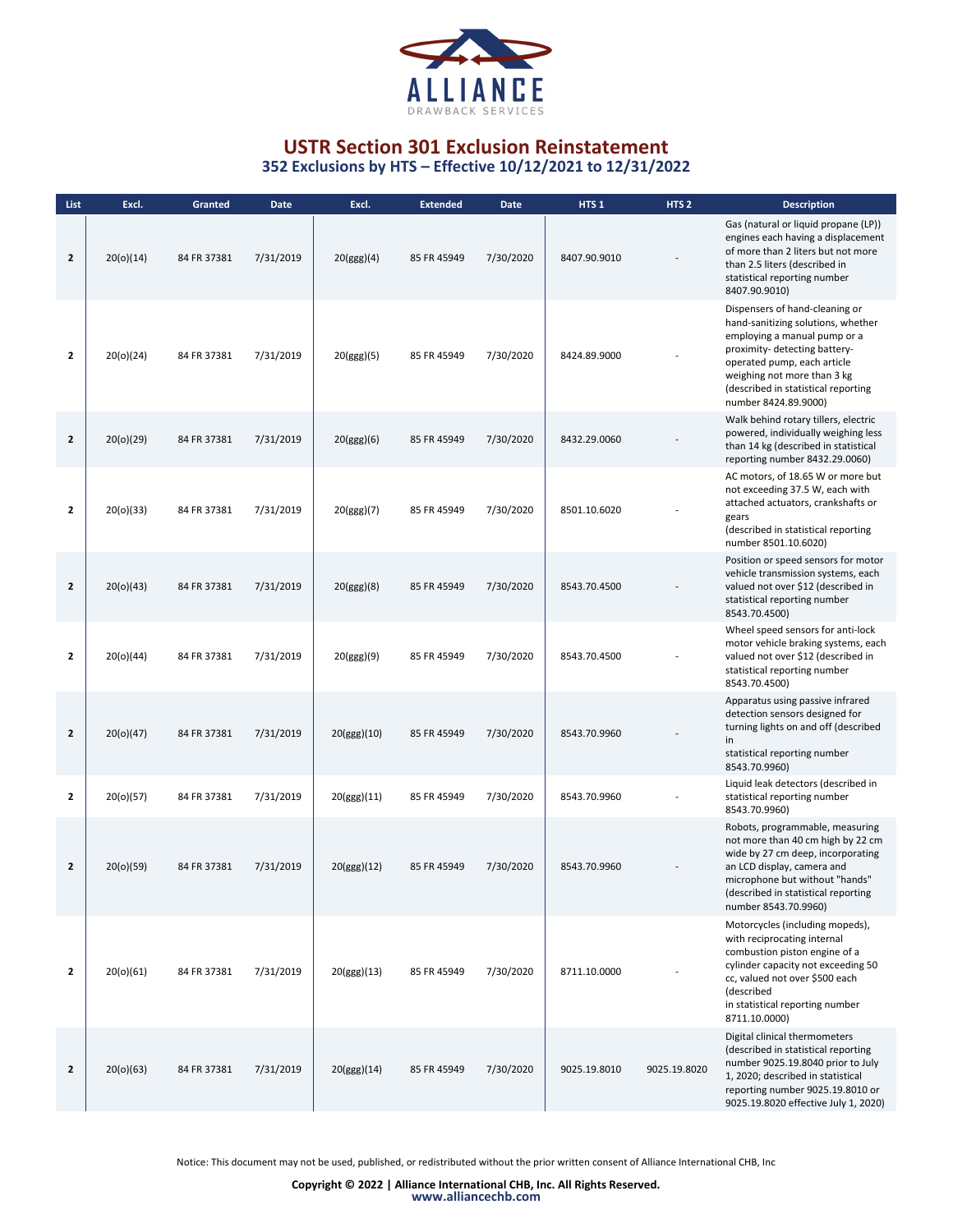

**352 Exclusions by HTS – Effective 10/12/2021 to 12/31/2022**

| List           | Excl.     | Granted     | <b>Date</b> | Excl.       | <b>Extended</b> | <b>Date</b> | HTS <sub>1</sub> | HTS <sub>2</sub> | <b>Description</b>                                                                                                                                                                                                                                                                                                                                        |
|----------------|-----------|-------------|-------------|-------------|-----------------|-------------|------------------|------------------|-----------------------------------------------------------------------------------------------------------------------------------------------------------------------------------------------------------------------------------------------------------------------------------------------------------------------------------------------------------|
| $\overline{2}$ | 20(v)(1)  | 84 FR 49600 | 9/20/2019   | 20(III)(1)  | 85 FR 59595     | 9/22/2020   | 3906.90.5000     |                  | Acrylic acid-2-acrylamido-2-<br>methylpropanesulfonic acid- acrylic<br>ester (AA/AMPS/HPA) terpolymers,<br>presented in dry form (described in<br>statistical reporting number<br>3906.90.5000)                                                                                                                                                           |
| $\overline{2}$ | 20(v)(15) | 84 FR 49600 | 9/20/2019   | 20(III)(3)  | 85 FR 59595     | 9/22/2020   | 3919.10.2020     |                  | Electrical tape of polyvinyl chloride,<br>in rolls, measuring not more than 2<br>cm in width, not more than 20.2 m<br>in length, and not more than 0.18<br>mm in thickness (described in<br>statistical reporting number<br>3919.10.2020)                                                                                                                 |
| $\mathbf{2}$   | 20(v)(16) | 84 FR 49600 | 9/20/2019   | 20(III)(4)  | 85 FR 59595     | 9/22/2020   | 3919.10.2030     |                  | Transparent tape of plastics with an<br>acrylic emulsion adhesive, in rolls<br>measuring not over 4.8 cm in width,<br>valued not over \$.25 per square<br>meter (described instatistical<br>reporting number 3919.10.2030)                                                                                                                                |
| $\overline{2}$ | 20(v)(17) | 84 FR 49600 | 9/20/2019   | 20(11)(5)   | 85 FR 59595     | 9/22/2020   | 3919.10.2055     |                  | Rolls of polyethylene film coated<br>with a solvent acrylic adhesive<br>(described in statistical reporting<br>number 3919.10.2055)                                                                                                                                                                                                                       |
| $\overline{2}$ | 20(v)(19) | 84 FR 49600 | 9/20/2019   | 20(III)(6)  | 85 FR 59595     | 9/22/2020   | 3920.43.5000     |                  | Rolls of polyvinyl chloride,<br>measuring 2.5 cm or more but not<br>exceeding 5.1 cm in width and 182.9<br>m in length (described in statistical<br>reporting number 3920.43.5000)                                                                                                                                                                        |
| $\overline{2}$ | 20(v)(25) | 84 FR 49600 | 9/20/2019   | 20(III)(7)  | 85 FR 59595     | 9/22/2020   | 3920.62.0090     |                  | Films coated on one or both sides<br>with polyvinylidene chloride (PVdC)<br>or polyvinyl alcohol (PVOH),<br>whether or not having a primer<br>layer between the base and coating;<br>any of the foregoing having a total<br>thickness greater than<br>0.01 mm but not greater than 0.03<br>mm (described in statistical<br>reporting number 3920.62.0090) |
| $\overline{2}$ | 20(v)(27) | 84 FR 49600 | 9/20/2019   | 20(III)(8)  | 85 FR 59595     | 9/22/2020   | 3921.12.1100     |                  | Printed film of polyvinyl chloride,<br>laminated with foamed- polyvinyl<br>chloride-coated polyester scrim, in<br>rolls, of a kind used for lining<br>shelves or drawers (described in<br>statistical<br>reporting number 3921.12.1100)                                                                                                                   |
| $\mathbf{2}$   | 20(v)(34) | 84 FR 49600 | 9/20/2019   | 20(III)(9)  | 85 FR 59595     | 9/22/2020   | 3921.19.0000     |                  | Sheets and strips consisting of both<br>cross-linked polyethylene and<br>ethylene vinyl acetate, of a width<br>greater than 1 m but not greater<br>than 1.5 m, and a length greater<br>than 1.75 m but not greater than 2.6<br>m (described in<br>statistical reporting number<br>3921.19.0000)                                                           |
| $\mathbf{2}$   | 20(v)(83) | 84 FR 49600 | 9/20/2019   | 20(III)(16) | 85 FR 59595     | 9/22/2020   | 8544.60.6000     |                  | Monopolar conductors for a voltage<br>exceeding 1,000 V, other than of<br>copper and not fitted with<br>connectors (described in statistical<br>reporting number 8544.60.6000)                                                                                                                                                                            |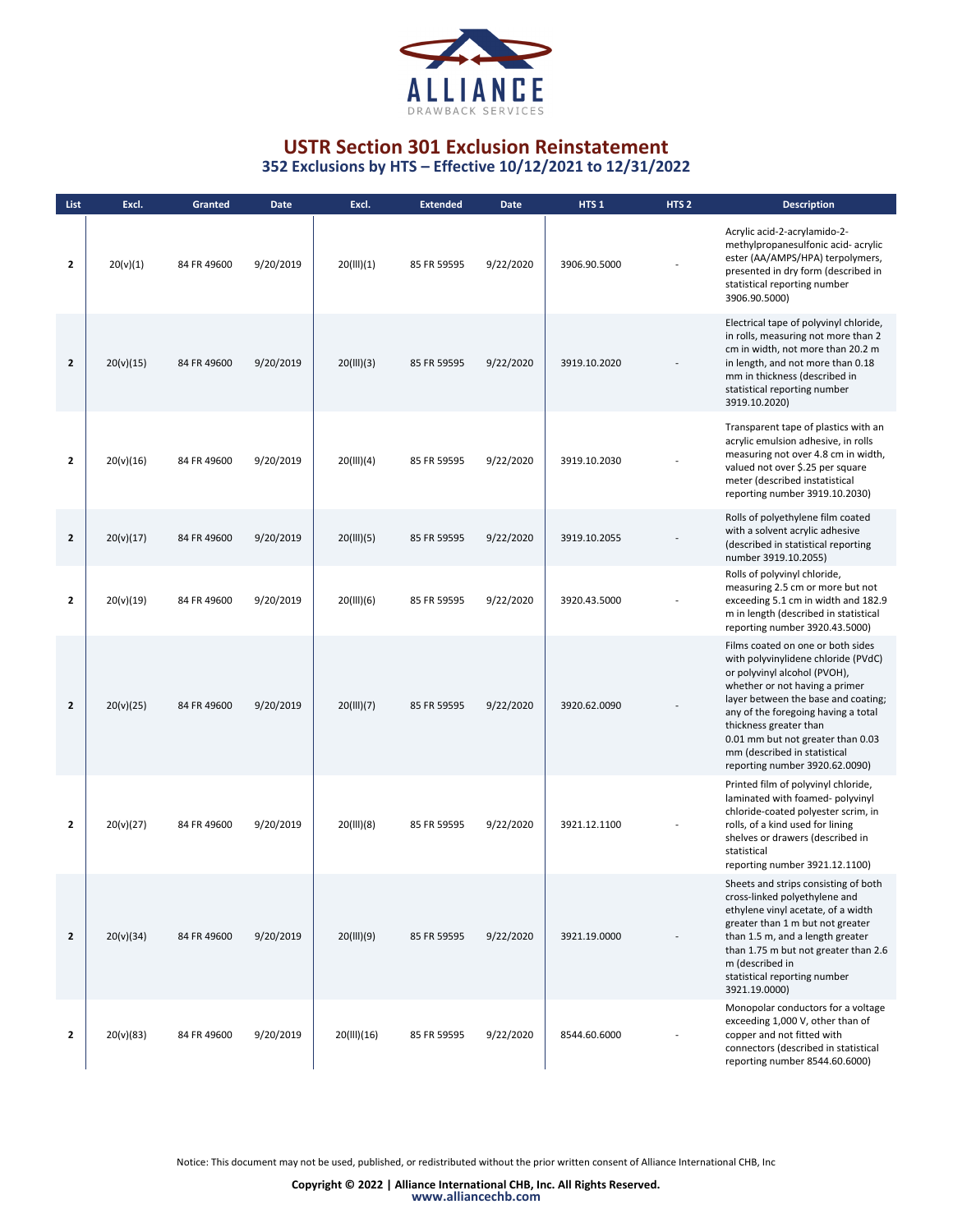

**352 Exclusions by HTS – Effective 10/12/2021 to 12/31/2022**

| List         | Excl.     | Granted     | Date      | Excl.       | <b>Extended</b> | <b>Date</b> | HTS <sub>1</sub> | HTS <sub>2</sub> | <b>Description</b>                                                                                                                                                                                                                                                                                                                        |
|--------------|-----------|-------------|-----------|-------------|-----------------|-------------|------------------|------------------|-------------------------------------------------------------------------------------------------------------------------------------------------------------------------------------------------------------------------------------------------------------------------------------------------------------------------------------------|
| $\mathbf{z}$ | 20(v)(86) | 84 FR 49600 | 9/20/2019 | 20(III)(17) | 85 FR 59595     | 9/22/2020   | 8711.60.0000     |                  | Motorcycles with electric power for<br>propulsion, each of a power not<br>exceeding 1,000 W (described in<br>statistical reporting numbers<br>8711.60.0050 or 8711.60.0090,<br>effective July 1, 2019; described in<br>statistical reporting<br>number 8711.60.0000, effective<br>prior to July 1, 2019)                                  |
| 2            | 20(y)(29) | 84 FR 52553 | 10/2/2019 | 20(nnn)(3)  | 85 FR 62786     | 10/5/2020   | 8501.10.6080     |                  | Electric motors, with an output of<br>18.65 W or more but not exceeding<br>37.5 W, with attached cables,<br>designed for use in adjusting motor<br>vehicle seats (described in<br>statistical reporting number<br>8501.10.6080)                                                                                                           |
| $\mathbf{z}$ | 20(y)(33) | 84 FR 52553 | 10/2/2019 | 20(nnn)(4)  | 85 FR 62786     | 10/5/2020   | 8501.31.4000     |                  | DC electric motors, 12 V, with an<br>output exceeding 74.6 W but not<br>exceeding 735 W, with lead wires<br>and electrical connector, measuring<br>not over 75 mm outside diameter,<br>with a housing not over 100 mm in<br>length and a shaft not over 60 mm<br>in length (described in statistical<br>reporting<br>number 8501.31.4000) |
| $\mathbf{z}$ | 20(y)(38) | 84 FR 52553 | 10/2/2019 | 20(nnn)(8)  | 85 FR 62786     | 10/5/2020   | 8501.31.4000     |                  | DC electric motors, 230 V, with an<br>output not exceeding 140 W,<br>measuring not more than 45 mm in<br>diameter and not over 100 mm in<br>length (described in statistical<br>reporting number 8501.31.4000)                                                                                                                            |
| $\mathbf{z}$ | 20(y)(42) | 84 FR 52553 | 10/2/2019 | 20(nnn)(10) | 85 FR 62786     | 10/5/2020   | 8501.31.4000     |                  | DC electric motors, 24 V, with an<br>output not exceeding 515 W,<br>measuring not over 95 mm in<br>outside diameter, not over 155 mm<br>in length and with a shaft not over<br>30 mm in length (described in<br>statistical reporting number<br>8501.31.4000)                                                                             |
| 2            | 20(y)(43) | 84 FR 52553 | 10/2/2019 | 20(nnn)(11) | 85 FR 62786     | 10/5/2020   | 8501.31.4000     |                  | DC electric motors, with an output<br>exceeding 74.6 W but not exceeding<br>735 W, containing lead wires and an<br>electrical connector (described in<br>statistical reporting number<br>8501.31.4000)                                                                                                                                    |
| $\mathbf{z}$ | 20(y)(45) | 84 FR 52553 | 10/2/2019 | 20(nnn)(12) | 85 FR 62786     | 10/5/2020   | 8501.31.4000     |                  | DC motors with a power output<br>exceeding 74.6 W but not exceeding<br>230 W, measuring less than 105 mm<br>in diameter and 50 mm or more but<br>not over 100 mm in length<br>(described in statistical reporting<br>number<br>8501.31.4000)                                                                                              |
| $\mathbf{2}$ | 20(y)(46) | 84 FR 52553 | 10/2/2019 | 20(nnn)(13) | 85 FR 62786     | 10/5/2020   | 8501.31.4000     |                  | DC motors, of an output exceeding<br>74.6 W but not exceeding 735 W,<br>each valued not over \$18 (described<br>in statistical reporting number<br>8501.31.4000)                                                                                                                                                                          |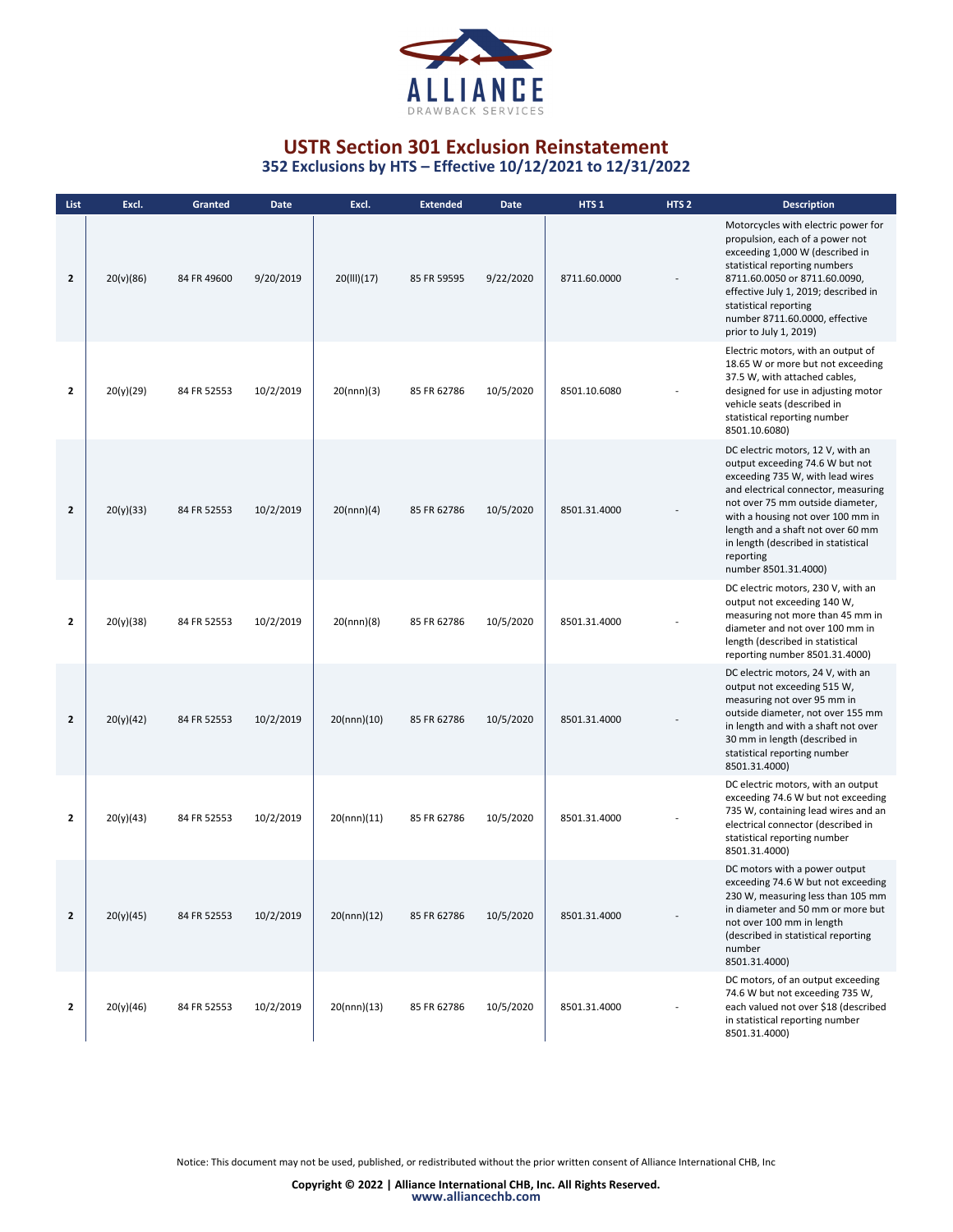

| List           | Excl.     | Granted     | Date      | Excl.        | <b>Extended</b> | Date      | HTS <sub>1</sub> | HTS <sub>2</sub> | <b>Description</b>                                                                                                                                                                                                                                                                                                                                                |
|----------------|-----------|-------------|-----------|--------------|-----------------|-----------|------------------|------------------|-------------------------------------------------------------------------------------------------------------------------------------------------------------------------------------------------------------------------------------------------------------------------------------------------------------------------------------------------------------------|
| $\mathbf{z}$   | 20(y)(53) | 84 FR 52553 | 10/2/2019 | 20(nnn)(15)  | 85 FR 62786     | 10/5/2020 | 8536.30.8000     |                  | Ground Fault Circuit Interrupters<br>(GFCIs), Appliance Leakage Current<br>Interrupters (ALCIs), Leakage<br><b>Current Detection Interrupters</b><br>(LCDIs), and Arc Fault Circuit<br>Interrupters (AFCIs) (described in<br>statistical reporting<br>number 8536.30.8000)                                                                                        |
| $\mathbf{2}$   | 20(y)(55) | 84 FR 52553 | 10/2/2019 | 20(nnn)(16)  | 85 FR 62786     | 10/5/2020 | 8536.50.7000     |                  | Electronic AC passive infrared (PIR)<br>motion sensing switches (described<br>in statistical reporting number<br>8536.50.7000)                                                                                                                                                                                                                                    |
| $\mathbf{2}$   | 20(y)(75) | 84 FR 52553 | 10/2/2019 | 20(nnn)(25)  | 85 FR 62786     | 10/5/2020 | 8607.30.1000     |                  | Follower block plates, designed for<br>use with buffering/cushioning<br>systems of freight railcars of<br>heading 8606 (described in<br>statistical reporting number<br>8607.30.1000)                                                                                                                                                                             |
| $\overline{2}$ | 20(y)(79) | 84 FR 52553 | 10/2/2019 | 20(nnn)(27)  | 85 FR 62786     | 10/5/2020 | 9025.19.8010     | 9025.19.8020     | Digital clinical thermometers, valued<br>not over \$11 each (described in<br>statistical reporting number<br>9025.19.8040 prior to July 1, 2020;<br>described in statistical reporting<br>number 9025.19.8010 or<br>9025.19.8020 effective July 1,<br>2020)                                                                                                       |
| $\mathbf{2}$   | 20(y)(84) | 84 FR 52553 | 10/2/2019 | 20(nnn)(28)  | 85 FR 62786     | 10/5/2020 | 9027.10.2000     |                  | Portable, wireless enabled,<br>electrical gas<br>monitors (described in statistical<br>reporting number 9027.10.2000)                                                                                                                                                                                                                                             |
| з              | 20(p)(2)  | 84 FR 38717 | 8/7/2019  | 20(iii)(60)  | 85 FR 48600     | 8/11/2020 | 3923.50.0000     |                  | Injection molded polypropylene<br>plastic caps or lids each weighing<br>not over 24 grams designed for<br>dispensing wet wipes (described in<br>statistical reporting number<br>3923.50.0000)                                                                                                                                                                     |
| 3              | 20(w)(14) | 84 FR 49591 | 9/20/2019 | 20(iii)(117) | 85 FR 48600     | 8/11/2020 | 7321.90.6090     |                  | Grills composed of steel wire, each<br>measuring 49 cm by 47 cm (19.25<br>inches by 18.5 inches), weighing<br>0.36 kg (0.80 lbs.), designed as<br>cooking surface of barbecue grill<br>(described in statistical reporting<br>number 7321.90.6090)                                                                                                                |
|                | 20(w)(15) | 84 FR 49591 | 9/20/2019 | 20(iii)(122) | 85 FR 48600     | 8/11/2020 | 7616.99.5190     |                  | Mounting boards of aluminum for<br>guitar sound modifying ("effect")<br>devices, each consisting of an<br>aluminum frame with above ground<br>slots for the placement of devices<br>and floor level slots for the on/off<br>foot-operated pedal switches which<br>control the modifying devices<br>(described in<br>statistical reporting number<br>7616.99.5190) |
| 3              | 20(w)(18) | 84 FR 49591 | 9/20/2019 | 20(iii)(127) | 85 FR 48600     | 8/11/2020 | 8302.50.0000     |                  | Stamped and formed brackets of<br>steel (described in statistical<br>reporting number 8302.50.0000)                                                                                                                                                                                                                                                               |
| 3              | 20(w)(23) | 84 FR 49591 | 9/20/2019 | 20(iii)(155) | 85 FR 48600     | 8/11/2020 | 8471.60.9050     |                  | Trackpad input units for automatic<br>data processing (ADP) machines,<br>each valued over \$100 (described in<br>statistical reporting number<br>8471.60.9050)                                                                                                                                                                                                    |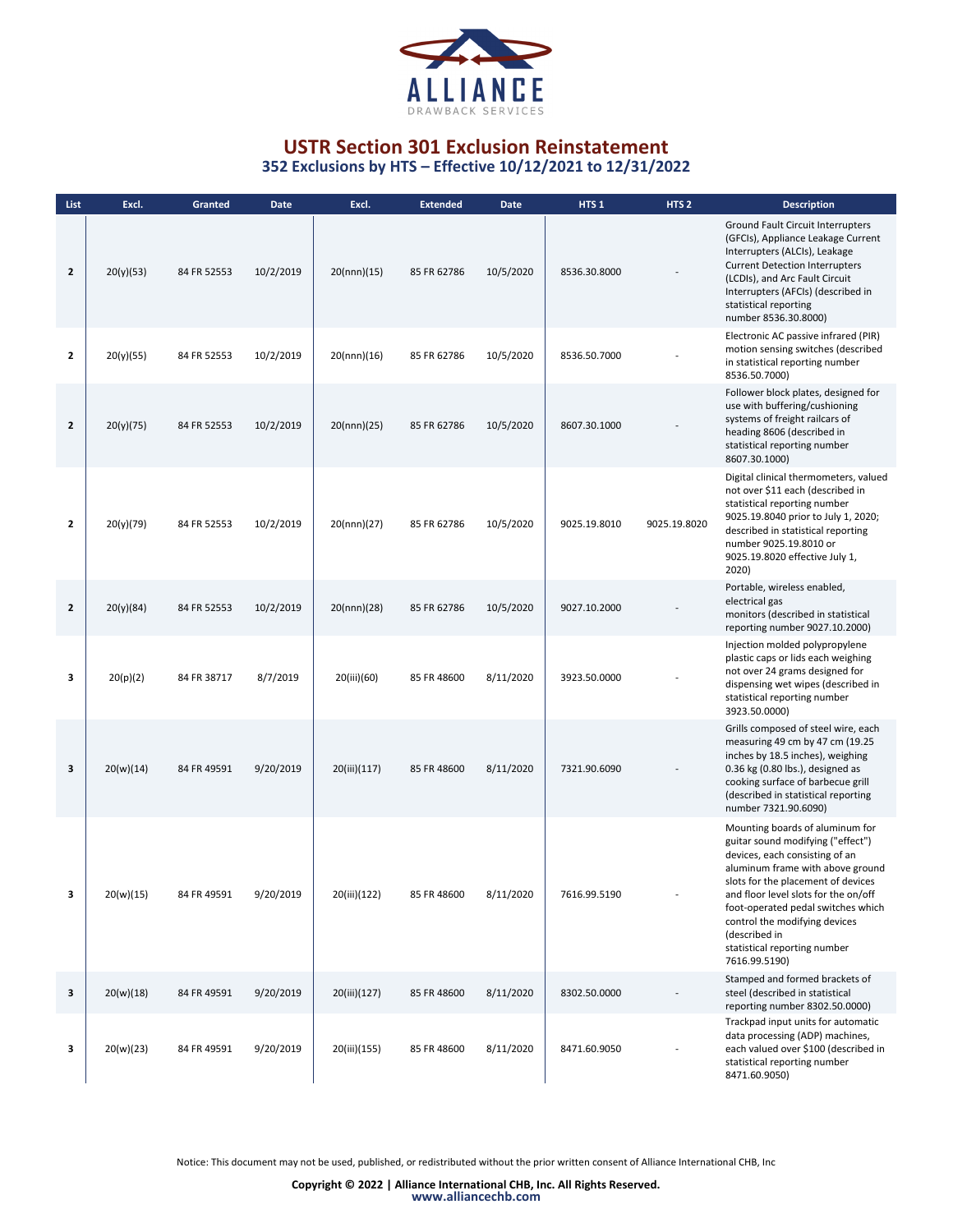

| List | Excl.      | Granted     | <b>Date</b> | Excl.        | <b>Extended</b> | <b>Date</b> | HTS <sub>1</sub> | HTS <sub>2</sub> | <b>Description</b>                                                                                                                                                                                                                                                                              |
|------|------------|-------------|-------------|--------------|-----------------|-------------|------------------|------------------|-------------------------------------------------------------------------------------------------------------------------------------------------------------------------------------------------------------------------------------------------------------------------------------------------|
| 3    | 20(w)(24)  | 84 FR 49591 | 9/20/2019   | 20(iii)(157) | 85 FR 48600     | 8/11/2020   | 8473.30.1180     |                  | Printed circuit assemblies to<br>enhance the graphics performance<br>of automatic data processing (ADP)<br>machines ("accelerator modules")<br>(described in statistical reporting<br>number 8473.30.1180)                                                                                      |
| 3    | 20(w)(25)  | 84 FR 49591 | 9/20/2019   | 20(iii)(156) | 85 FR 48600     | 8/11/2020   | 8473.30.1180     |                  | Printed circuit assemblies for<br>rendering images onto computer<br>screens ("graphics processing<br>modules") (described in statistical<br>reporting number 8473.30.1180)                                                                                                                      |
| 3    | 20(w)(26)  | 84 FR 49591 | 9/20/2019   | 20(iii)(158) | 85 FR 48600     | 8/11/2020   | 8473.30.1180     |                  | Printed circuit assemblies,<br>constituting unfinished logic boards<br>(described in statistical reporting<br>number 8473.30.1180)                                                                                                                                                              |
| з    | 20(w)(27)  | 84 FR 49591 | 9/20/2019   | 20(iii)(159) | 85 FR 48600     | 8/11/2020   | 8473.30.5100     |                  | Parts and accessories of machines of<br>heading 8471, whether or not<br>incorporating fan hubs or LEDs but<br>not incorporating other goods of<br>heading 8541 or 8542 (described in<br>statistical reporting number<br>8473.30.5100)                                                           |
| 3    | 20(w)(31)  | 84 FR 49591 | 9/20/2019   | 20(iii)(214) | 85 FR 48600     | 8/11/2020   | 8708.30.5090     |                  | Guide pins and guide bolts designed<br>for use in brakes and servo-brakes<br>of subheading 8708.30 (described in<br>statistical reporting number<br>8708.30.5090)                                                                                                                               |
| 3    | 20(w)(33)  | 84 FR 49591 | 9/20/2019   | 20(iii)(222) | 85 FR 48600     | 8/11/2020   | 8712.00.2500     |                  | Single-speed bicycles having both<br>wheels exceeding 63.5 cm in<br>diameter, weighing less than 16.3 kg<br>without accessories and not<br>designed for use with tires having a<br>cross-sectional diameter exceeding<br>4.13 cm (described in<br>statistical reporting number<br>8712.00.2500) |
| 3    | 20(w)(37)  | 84 FR 49591 | 9/20/2019   | 20(iii)(265) | 85 FR 48600     | 8/11/2020   | 9405.50.4000     |                  | Garden, patio and table top wick<br>burning torches for outdoor use<br>(described in statistical reporting<br>number 9405.50.4000)                                                                                                                                                              |
| 3    | 20(w)(38)  | 84 FR 49591 | 9/20/2019   | 20(iii)(266) | 85 FR 48600     | 8/11/2020   | 9405.99.4090     |                  | Lamp shades of fabric over metal<br>frame (described in statistical<br>reporting number 9405.99.4090)                                                                                                                                                                                           |
| 3    | 20(11)(14) | 84 FR 57803 | 10/28/2019  | 20(iii)(86)  | 85 FR 48600     | 8/11/2020   | 5407.52.2060     |                  | Woven dyed fabrics of 100 percent<br>textured polyester filament yarn,<br>measuring 332.7 cm in width,<br>weighing more than 170 $g/m2$<br>(described in statistical reporting<br>number 5407.52.2060)                                                                                          |
| з    | 20(II)(19) | 84 FR 57803 | 10/28/2019  | 20(iii)(102) | 85 FR 48600     | 8/11/2020   | 6001.10.2000     |                  | Long pile knit fabrics, of acrylic pile<br>on polyester ground, valued not<br>over \$16 per m2 (described in<br>statistical<br>reporting number 6001.10.2000)                                                                                                                                   |
| 3    | 20(11)(21) | 84 FR 57803 | 10/28/2019  | 20(iii)(111) | 85 FR 48600     | 8/11/2020   | 7016.10.0000     |                  | Tiles of non-recycled glass on a vinyl<br>mesh backing, in a grid pattern of<br>not less than 304 mm by 304 mm<br>and not exceeding 305 mm by 305<br>mm, for mosaics or other decorative<br>or construction purposes (described<br>in statistical reporting number<br>7016.10.0000)             |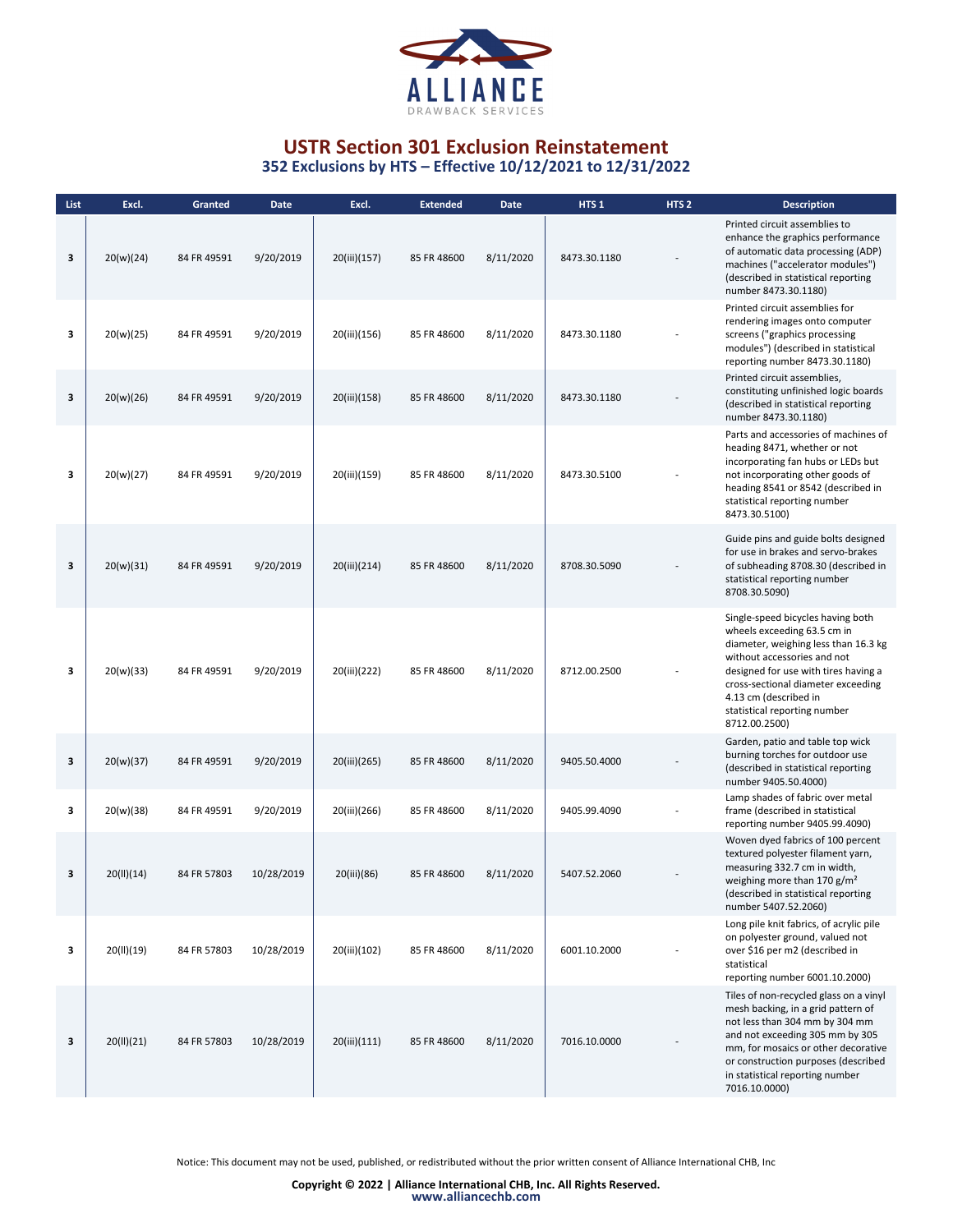

| List | Excl.                    | Granted     | <b>Date</b> | Excl.        | <b>Extended</b> | <b>Date</b> | HTS <sub>1</sub> | HTS <sub>2</sub> | <b>Description</b>                                                                                                                                                                                                                                                                                                                              |
|------|--------------------------|-------------|-------------|--------------|-----------------|-------------|------------------|------------------|-------------------------------------------------------------------------------------------------------------------------------------------------------------------------------------------------------------------------------------------------------------------------------------------------------------------------------------------------|
| 3    | 20(II)(32)               | 84 FR 57803 | 10/28/2019  | 20(iii)(121) | 85 FR 48600     | 8/11/2020   | 7501.20.0000     |                  | Nickel hydroxy carbonate (CAS No.<br>12607-70-4) (described in statistical<br>reporting number 7501.20.0000)                                                                                                                                                                                                                                    |
| 3    | 20(II)(50)               | 84 FR 57803 | 10/28/2019  | 20(iii)(188) | 85 FR 48600     | 8/11/2020   | 8516.29.0030     |                  | Fan-forced, portable electric space<br>heaters, each having a power<br>consumption of not more than 1.5<br>kW and weighing more than 1.5 kg<br>but not more than 17 kg, whether or<br>not incorporating a humidifier or air<br>filter (described in statistical<br>reporting number 8516.29.0030)                                               |
| 3    | 20(II)(52)               | 84 FR 57803 | 10/28/2019  | 20(iii)(189) | 85 FR 48600     | 8/11/2020   | 8516.29.0090     |                  | Electric fireplace inserts and free-<br>standing electric fireplace heaters,<br>rated at 5,000 British thermal units<br>(BTUs) (described in statistical<br>reporting number 8516.29.0090)                                                                                                                                                      |
| 3    | 20(II)(53)               | 84 FR 57803 | 10/28/2019  | 20(iii)(190) | 85 FR 48600     | 8/11/2020   | 8516.29.0090     |                  | Electric fireplaces, weighing not<br>more than 55 kg (described in<br>statistical reporting number<br>8516.29.0090)                                                                                                                                                                                                                             |
| з    | 20(II)(61)               | 84 FR 57803 | 10/28/2019  | 20(iii)(205) | 85 FR 48600     | 8/11/2020   | 8544.42.2000     |                  | Insulated electric conductors for a<br>voltage not exceeding 1,000 V,<br>fitted with connectors of a kind used<br>for telecommunications, each<br>valued over \$0.35 but not over<br>\$2 (described in statistical reporting<br>number<br>8544.42.2000)                                                                                         |
| 3    | 20(II)(69)               | 84 FR 57803 | 10/28/2019  | 20(iii)(225) | 85 FR 48600     | 8/11/2020   | 8714.91.3000     |                  | Bicycle frames, of carbon fiber,<br>valued not over \$600 each<br>(described in statistical reporting<br>number 8714.91.3000)                                                                                                                                                                                                                   |
| з    | 20(II)(76)               | 84 FR 57803 | 10/28/2019  | 20(iii)(250) | 85 FR 48600     | 8/11/2020   | 9401.90.5081     |                  | Foot assemblies of base metal and<br>rubber, designed for folding chairs<br>(described in statistical reporting<br>number 9401.90.5081)                                                                                                                                                                                                         |
| 3    | $20 \, \text{(mm)} (12)$ | 84 FR 61674 | 11/13/2019  | 20(iii)(83)  | 85 FR 48600     | 8/11/2020   | 5007.20.0065     |                  | Silk fabrics, containing 85 percent or<br>more by weight of silk or of silk<br>waste other than noil silk, the<br>foregoing not printed, not jacquard<br>woven, measuring over 127 cm in<br>width (described in statistical<br>reporting number<br>5007.20.0065)                                                                                |
| 3    | 20(mm)(13)               | 84 FR 61674 | 11/13/2019  | 20(iii)(84)  | 85 FR 48600     | 8/11/2020   | 5007.20.0085     |                  | Silk fabrics, containing 85 percent or<br>more by weight of silk or of silk<br>waste other than noil silk, the<br>foregoing not printed, not jacquard<br>woven, measuring 107 cm or more<br>but not over 127 cm in width<br>(described in statistical reporting<br>number 5007.20.0085)                                                         |
| 3    | 20(mm)(18)               | 84 FR 61674 | 11/13/2019  | 20(iii)(202) | 85 FR 48600     | 8/11/2020   | 8537.10.9170     |                  | Gas ignition safety controls,<br>measuring 3.8 to 5.3 cm in height,<br>6.4 to 10.1 cm in width and 13.2 to<br>13.9 cm in depth; weighing 160 g to<br>380 g each; and valued not over<br>\$26 each; of a kind used in patio<br>heaters, agricultural heaters or<br>clothes dryers (described in<br>statistical reporting<br>number 8537.10.9170) |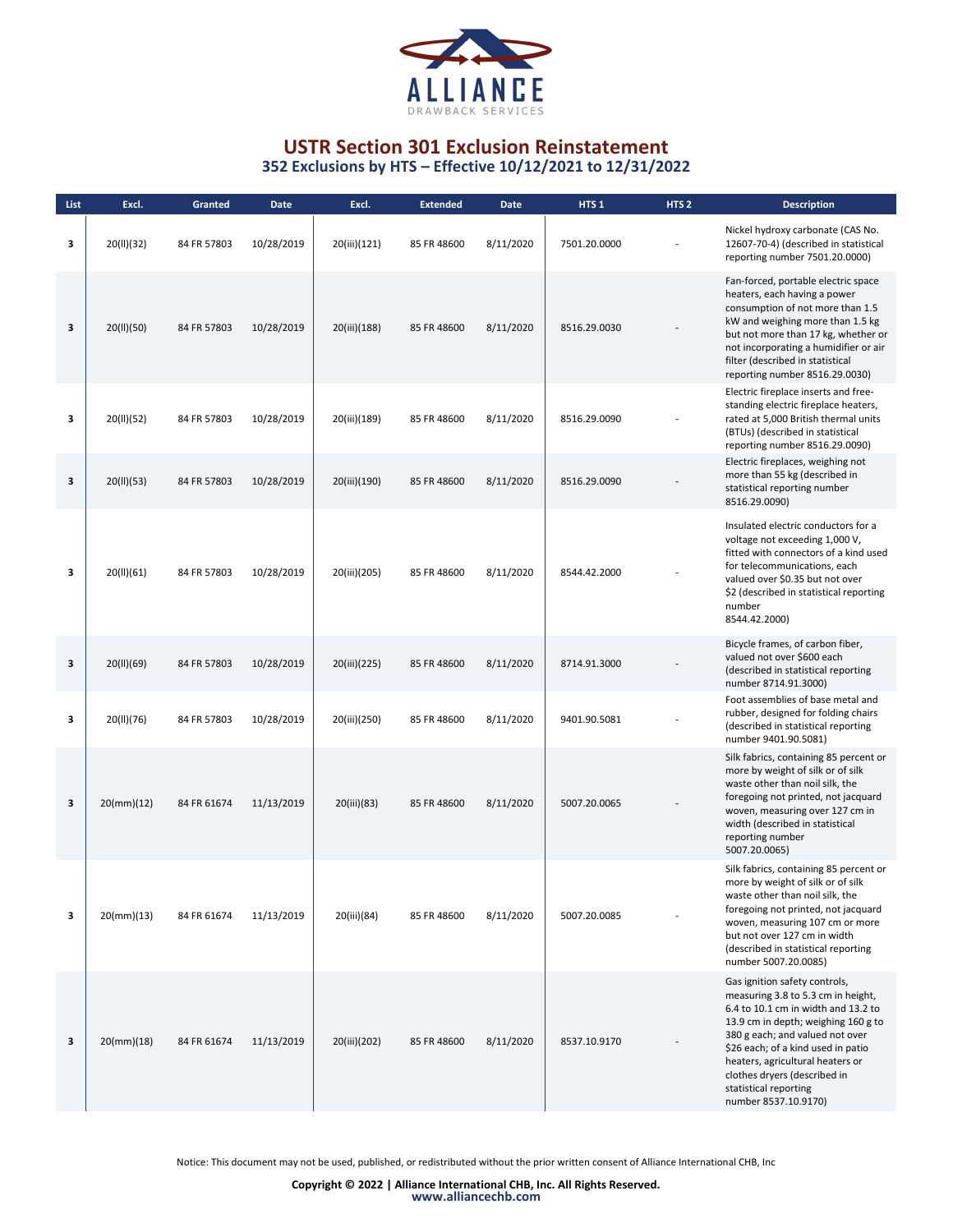

| List | Excl.         | Granted     | <b>Date</b> | Excl.        | <b>Extended</b> | Date      | HTS <sub>1</sub> | HTS <sub>2</sub> | <b>Description</b>                                                                                                                                                                                                                                                                                                                                                                            |
|------|---------------|-------------|-------------|--------------|-----------------|-----------|------------------|------------------|-----------------------------------------------------------------------------------------------------------------------------------------------------------------------------------------------------------------------------------------------------------------------------------------------------------------------------------------------------------------------------------------------|
| з    | $20$ (mm)(20) | 84 FR 61674 | 11/13/2019  | 20(iii)(228) | 85 FR 48600     | 8/11/2020 | 8716.90.3000     |                  | Casters, with diameter (including,<br>where appropriate, tires) of 20 cm<br>or more but not over 23 cm<br>(described in<br>statistical reporting number<br>8716.90.3000)                                                                                                                                                                                                                      |
| 3    | $20$ (mm)(27) | 84 FR 61674 | 11/13/2019  | 20(iii)(125) | 85 FR 48600     | 8/11/2020 | 8207.90.7585     |                  | Bolt-on tips of carbon alloy steel of a<br>kind used in tub or horizontal<br>grinders (described in statistical<br>reporting number 8207.90.7585)                                                                                                                                                                                                                                             |
| з    | $20$ (mm)(32) | 84 FR 61674 | 11/13/2019  | 20(iii)(178) | 85 FR 48600     | 8/11/2020 | 8504.40.8500     |                  | Static converters of a kind used to<br>charge telecommunication<br>apparatus in cars or homes, valued<br>not over \$2 each (described in<br>statistical reporting number<br>8504.40.8500)                                                                                                                                                                                                     |
| 3    | 20(nn)(5)     | 84 FR 65882 | 11/29/2019  | 20(iii)(106) | 85 FR 48600     | 8/11/2020 | 6909.11.2000     |                  | Grinding beads of yttria-stabilized<br>zirconia (described in statistical<br>reporting number 6909.11.2000)                                                                                                                                                                                                                                                                                   |
| з    | 20(nn)(9)     | 84 FR 65882 | 11/29/2019  | 20(iii)(126) | 85 FR 48600     | 8/11/2020 | 8302.50.0000     |                  | Flat panel display mounting<br>adapters of base metal (described in<br>statistical reporting number<br>8302.50.0000)                                                                                                                                                                                                                                                                          |
| 3    | 20(nn)(11)    | 84 FR 65882 | 11/29/2019  | 20(iii)(144) | 85 FR 48600     | 8/11/2020 | 8418.50.0080     |                  | Electric display cases incorporating<br>refrigerating equipment designed<br>for commercial use, each with a<br>glass front to display the food or<br>drink being stored (described<br>in statistical reporting number<br>8418.50.0080)                                                                                                                                                        |
| з    | 20(nn)(14)    | 84 FR 65882 | 11/29/2019  | 20(iii)(184) | 85 FR 48600     | 8/11/2020 | 8508.11.0000     |                  | Vacuum cleaners, bagless, upright,<br>each with self- contained electric<br>motor of a power not exceeding<br>1,500 W and having a dust<br>receptacle capacity not exceeding 1<br>liter (described in statistical<br>reporting number<br>8508.11.0000)                                                                                                                                        |
| 3    | 20(nn)(15)    | 84 FR 65882 | 11/29/2019  | 20(iii)(185) | 85 FR 48600     | 8/11/2020 | 8511.40.0000     |                  | Starter motors for internal<br>combustion gasoline engines<br>designed for use in the lawn,<br>automotive, watercraft, motorcycle,<br>industrial and garden industries<br>(described in statistical reporting<br>number 8511.40.0000)                                                                                                                                                         |
| з    | 20(nn)(17)    | 84 FR 65882 | 11/29/2019  | 20(iii)(221) | 85 FR 48600     | 8/11/2020 | 8712.00.2500     |                  | Bicycles, not motorized, each having<br>aluminum- or magnesium- alloy<br>wheels both measuring more than<br>69 cm but not more than 71 cm in<br>diameter, tires of cross- sectional<br>diameter of 3.5 cm, aluminum<br>frame, a polyurethane/carbon fiber<br>cord drive belt, 3-, 7- or 12- speed<br>rear hub and twist shifter (described<br>in statisticalreporting number<br>8712.00.2500) |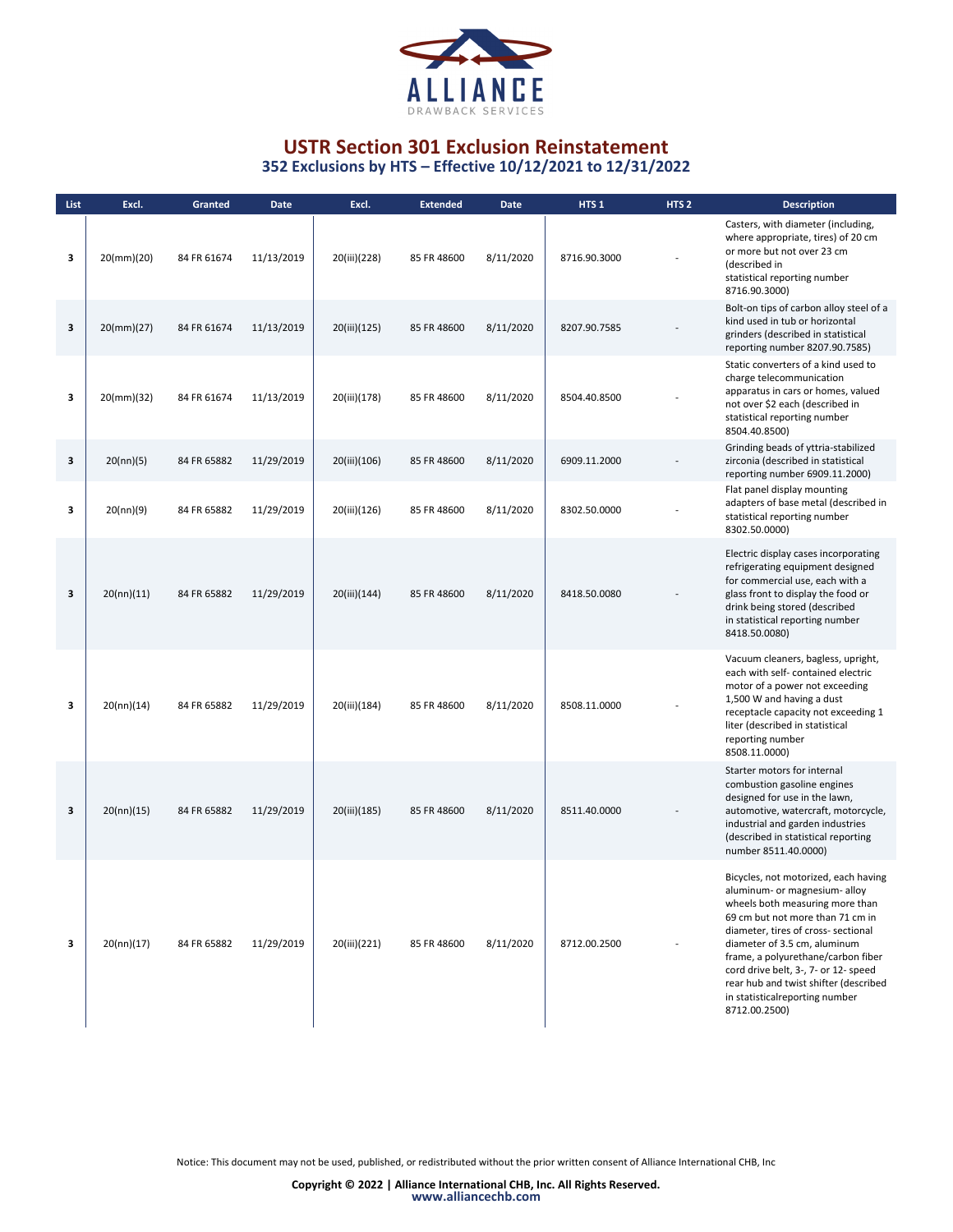

| List | Excl.      | Granted     | <b>Date</b> | Excl.        | <b>Extended</b> | <b>Date</b> | HTS <sub>1</sub> | HTS <sub>2</sub>         | <b>Description</b>                                                                                                                                                                                                                                                                                                                |
|------|------------|-------------|-------------|--------------|-----------------|-------------|------------------|--------------------------|-----------------------------------------------------------------------------------------------------------------------------------------------------------------------------------------------------------------------------------------------------------------------------------------------------------------------------------|
| 3    | 20(nn)(26) | 84 FR 65882 | 11/29/2019  | 20(iii)(257) | 85 FR 48600     | 8/11/2020   | 9403.20.0090     |                          | Foldable tables with frames of steel<br>and/or aluminum, each measuring<br>25 cm or more but not over 156 cm<br>in length, 30 cm or more but not<br>over 80 cm in width and 37 cm or<br>more but not over 113 cm in height,<br>with a tabletop surface of aluminum<br>(described in statistical reporting<br>number 9403.20.0090) |
| 3    | 20(00)(1)  | 84 FR 69012 | 12/17/2019  | 20(iii)(1)   | 85 FR 48600     | 8/11/2020   | 0304.72.5000     |                          | 0304.72.5000                                                                                                                                                                                                                                                                                                                      |
| 3    | 20(00)(2)  | 84 FR 69012 | 12/17/2019  | 20(iii)(2)   | 85 FR 48600     | 8/11/2020   | 0304.83.1015     | $\overline{a}$           | 0304.83.1015                                                                                                                                                                                                                                                                                                                      |
| 3    | 20(00)(3)  | 84 FR 69012 | 12/17/2019  | 20(iii)(3)   | 85 FR 48600     | 8/11/2020   | 0304.83.1020     |                          | 0304.83.1020                                                                                                                                                                                                                                                                                                                      |
| 3    | 20(00)(4)  | 84 FR 69012 | 12/17/2019  | 20(iii)(6)   | 85 FR 48600     | 8/11/2020   | 0304.83.5090     |                          | 0304.83.5090                                                                                                                                                                                                                                                                                                                      |
| 3    | 20(00)(6)  | 84 FR 69012 | 12/17/2019  | 20(iii)(18)  | 85 FR 48600     | 8/11/2020   | 8708.50.8500     |                          | 8708.50.8500                                                                                                                                                                                                                                                                                                                      |
| 3    | 20(00)(9)  | 84 FR 69012 | 12/17/2019  | 20(iii)(20)  | 85 FR 48600     | 8/11/2020   | 8712.00.1520     |                          | 8712.00.1520                                                                                                                                                                                                                                                                                                                      |
| 3    | 20 (tt)(2) | 85 FR 15015 | 3/16/2020   | 20(iii)(7)   | 85 FR 48600     | 8/11/2020   | 3923.21.0095     |                          | 3923.21.0095                                                                                                                                                                                                                                                                                                                      |
| 3    | 20 (tt)(3) | 85 FR 15015 | 3/16/2020   | 20(iii)(8)   | 85 FR 48600     | 8/11/2020   | 3926.20.9050     | $\overline{\phantom{a}}$ | 3926.20.9050                                                                                                                                                                                                                                                                                                                      |
| 3    | 20 (tt)(5) | 85 FR 15015 | 3/16/2020   | 20(iii)(11)  | 85 FR 48600     | 8/11/2020   | 5603.12.0090     |                          | 5603.12.0090                                                                                                                                                                                                                                                                                                                      |
| 3    | 20(vv)(17) | 85 FR 17158 | 3/26/2020   | 20(iii)(33)  | 85 FR 48600     | 8/11/2020   | 2917.12.5000     |                          | Sodium adipate (1,4-<br>butanedicarboxylic acid, disodium<br>salt) (IUPAC name: disodium<br>hexanedioate) (CAS No. 7486-38-6)<br>(described in statistical reporting<br>number<br>2917.12.5000)                                                                                                                                   |
| з    | 20(vv)(25) | 85 FR 17158 | 3/26/2020   | 20(iii)(35)  | 85 FR 48600     | 8/11/2020   | 2929.90.5090     |                          | N-(n-Butyl)thiophosphoric triamide<br>(IUPAC name: N-<br>Diaminophosphinothioylbutan-1-<br>amine) (CAS No. 94317-64-3)<br>(described in statistical reporting<br>number 2929.90.5090)                                                                                                                                             |
| 3    | 20(vv)(45) | 85 FR 17158 | 3/26/2020   | 20(iii)(70)  | 85 FR 48600     | 8/11/2020   | 4202.92.3120     |                          | Backpacks with outer surface of<br>textile materials of man-made<br>fibers, each measuring at least 35<br>cm but not more than 75 cm in<br>height, at least 19 cm but not more<br>than 34 cm in width, and at least 5<br>cm but not more than 26 cm in<br>depth (described in statistical<br>reporting number<br>4202.92.3120)    |
|      | 20(vv)(55) | 85 FR 17158 | 3/26/2020   | 20(iii)(79)  | 85 FR 48600     | 8/11/2020   | 4823.70.0020     |                          | Plates, bowls or cups of molded or<br>pressed bamboo pulp, each<br>weighing at least 3 g but not more<br>than 92 g (described in statistical<br>reporting number 4823.70.0020)                                                                                                                                                    |
| 3    | 20(vv)(56) | 85 FR 17158 | 3/26/2020   | 20(iii)(80)  | 85 FR 48600     | 8/11/2020   | 4823.70.0040     |                          | Clamshell containers, pizza pans,<br>lids, compartmentalized and other<br>trays of molded or pressed bamboo<br>pulp, each weighing at least 3 g but<br>not more than 95 g (described in<br>statistical reporting number<br>4823.70.0040)                                                                                          |
| 3    | 20(vv)(57) | 85 FR 17158 | 3/26/2020   | 20(iii)(85)  | 85 FR 48600     | 8/11/2020   | 5108.10.8000     |                          | Yarn of cashmere or camel hair,<br>carded but not combed, not put up<br>for retail sale (described in statistical<br>reporting number 5108.10.8000)                                                                                                                                                                               |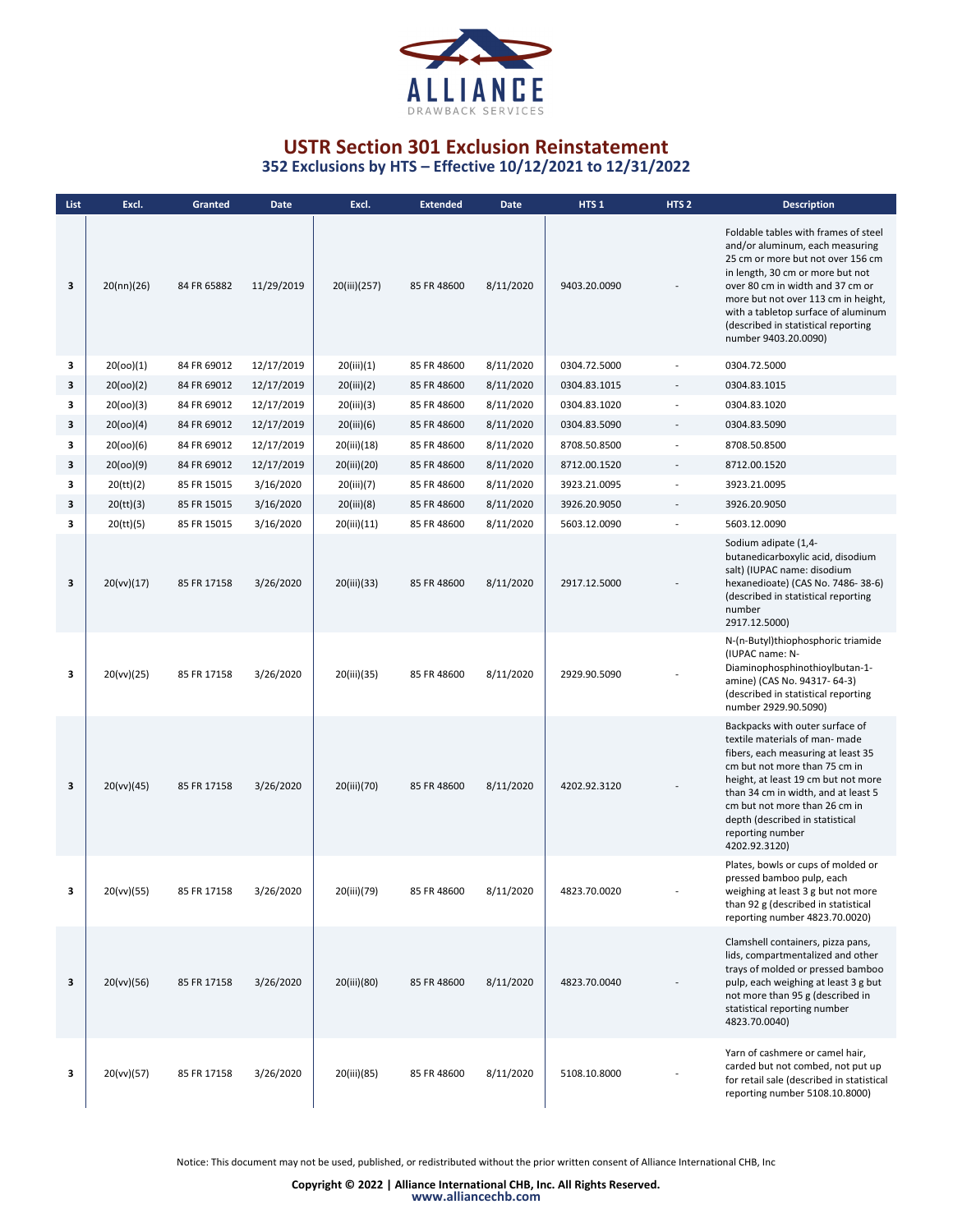

| List | Excl.       | Granted     | <b>Date</b> | Excl.        | <b>Extended</b> | Date      | HTS <sub>1</sub> | HTS <sub>2</sub> | <b>Description</b>                                                                                                                                                                                                                                                                                                                                                                                                                            |
|------|-------------|-------------|-------------|--------------|-----------------|-----------|------------------|------------------|-----------------------------------------------------------------------------------------------------------------------------------------------------------------------------------------------------------------------------------------------------------------------------------------------------------------------------------------------------------------------------------------------------------------------------------------------|
| 3    | 20(vv)(58)  | 85 FR 17158 | 3/26/2020   | 20(iii)(93)  | 85 FR 48600     | 8/11/2020 | 5501.20.0000     |                  | Polyester filament tow, measuring<br>more than 50 ktex but not more<br>than 275 ktex (described in<br>statistical reporting number<br>5501.20.0000)                                                                                                                                                                                                                                                                                           |
| 3    | 20(vv)(59)  | 85 FR 17158 | 3/26/2020   | 20(iii)(94)  | 85 FR 48600     | 8/11/2020 | 5501.40.0000     |                  | Polypropylene fiber tow, measuring<br>more than 50 ktex but not more<br>than 275 ktex (described in<br>statistical reporting number<br>5501.40.0000)                                                                                                                                                                                                                                                                                          |
| 3    | 20(vv)(65)  | 85 FR 17158 | 3/26/2020   | 20(iii)(104) | 85 FR 48600     | 8/11/2020 | 6802.99.0060     |                  | Sandstone known as brown wave, of<br>a kind used in outdoor living spaces,<br>containing one textured side and up<br>to four chiseled edges with a density<br>of 2,750 kg/m3(described in<br>statistical reporting number<br>6802.99.0060)                                                                                                                                                                                                    |
| з    | 20(vv)(66)  | 85 FR 17158 | 3/26/2020   | 20(iii)(105) | 85 FR 48600     | 8/11/2020 | 6802.99.0060     |                  | Sandstone with a flamed finish on<br>one side and a length of 200 mm or<br>more but not over 3,100 mm, a<br>width of 100 mm or more but not<br>over 1,380 mm and a thickness of<br>30 mm or more but not over 180<br>mm (described in statistical<br>reporting number 6802.99.0060)                                                                                                                                                           |
| 3    | 20(vv)(71)  | 85 FR 17158 | 3/26/2020   | 20(iii)(107) | 85 FR 48600     | 8/11/2020 | 7007.19.0000     |                  | Screen protectors of tempered<br>safety glass, transparent, cut, and<br>treated, with adhesive on one side,<br>in rectangular sheets, each weighing<br>at least 6 g but not more than 77 g,<br>each measuring not less than 2.8 cm<br>but not more than 28 cm in height,<br>not less than 1.9 cm but not more<br>than 21 cm in width, and not more<br>than 0.1 cm in thickness (described<br>in statistical reporting number<br>7007.19.0000) |
| з    | 20(vv)(72)  | 85 FR 17158 | 3/26/2020   | 20(iii)(108) | 85 FR 48600     | 8/11/2020 | 7007.19.0000     |                  | Sheets of tempered safety glass,<br>coated with silicone oxide, having a<br>surface area of less than 2.5 m2,<br>designed to be placed over solar cell<br>panels for protection from<br>external damage (described in<br>statistical reporting number<br>7007.19.0000)                                                                                                                                                                        |
| 3    | 20(vv)(101) | 85 FR 17158 | 3/26/2020   | 20(iii)(137) | 85 FR 48600     | 8/11/2020 | 8413.30.9090     |                  | Cooling medium pumps for internal<br>combustion piston engines of the<br>motor vehicles of headings 8703 or<br>8704 (described in statistical<br>reporting number 8413.30.9090)                                                                                                                                                                                                                                                               |
| з    | 20(vv)(105) | 85 FR 17158 | 3/26/2020   | 20(iii)(150) | 85 FR 48600     | 8/11/2020 | 8425.49.0000     |                  | Screw jacks and scissor jacks, each<br>comprising a base, two lift arms and<br>adjustable wheel pads, weighing at<br>least 22 kg but not more than 42 kg,<br>with a weight limit of not more than<br>342 kg (described in statistical<br>reporting<br>number 8425.49.0000)                                                                                                                                                                    |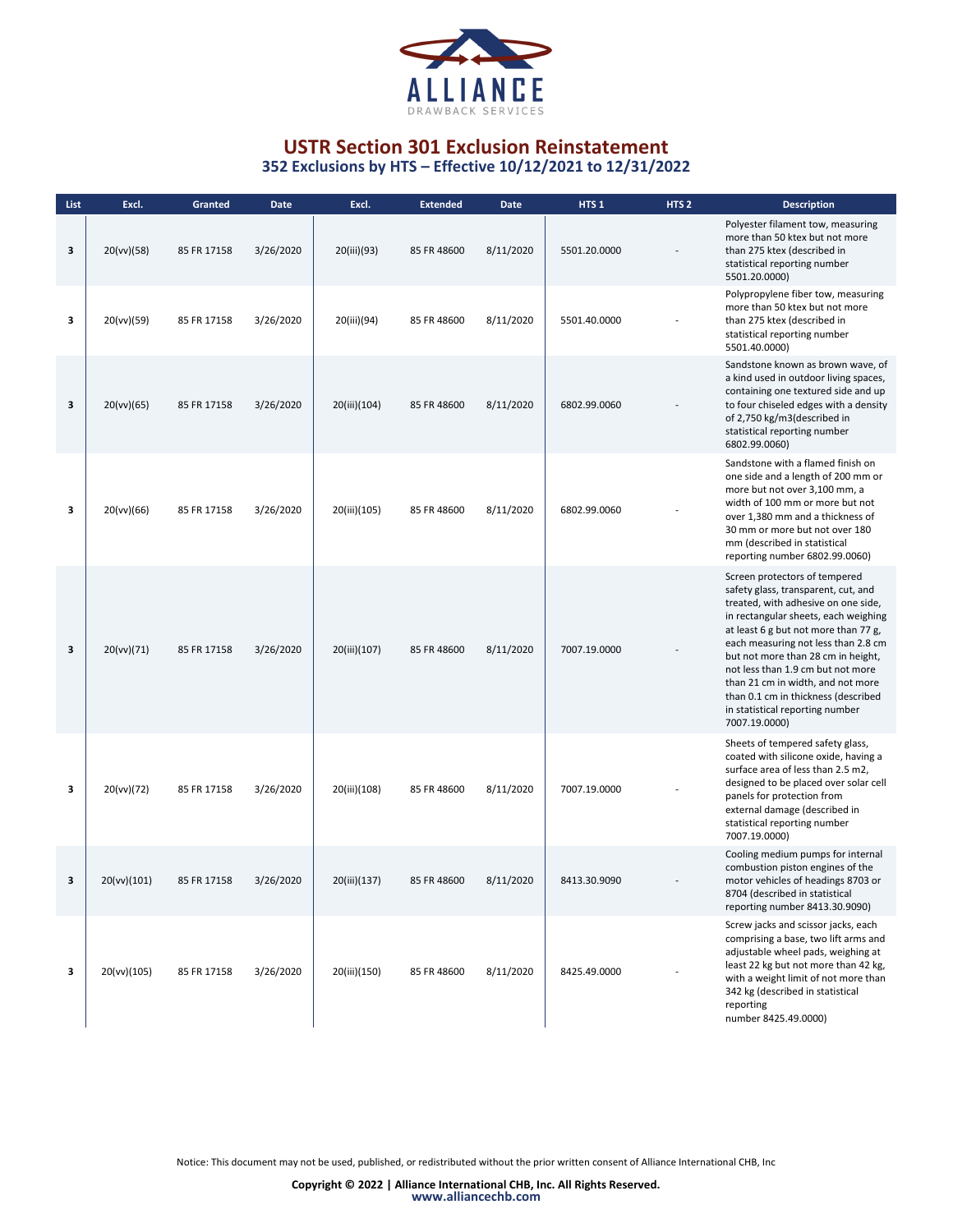

**352 Exclusions by HTS – Effective 10/12/2021 to 12/31/2022**

| List | Excl.       | Granted     | Date      | Excl.        | <b>Extended</b> | Date      | HTS <sub>1</sub> | HTS <sub>2</sub> | <b>Description</b>                                                                                                                                                                                                                                                                                                                                                                                                                                                                                                                                                                       |
|------|-------------|-------------|-----------|--------------|-----------------|-----------|------------------|------------------|------------------------------------------------------------------------------------------------------------------------------------------------------------------------------------------------------------------------------------------------------------------------------------------------------------------------------------------------------------------------------------------------------------------------------------------------------------------------------------------------------------------------------------------------------------------------------------------|
| 3    | 20(vv)(114) | 85 FR 17158 | 3/26/2020 | 20(iii)(168) | 85 FR 48600     | 8/11/2020 | 8501.40.2040     |                  | Single phase AC electric motors<br>(other than gear motors), of an<br>output of 56 W or more but not<br>exceeding 69 W, each measuring no<br>more than 9 cm in length and no<br>more than 11.5 cm in diameter,<br>weighing no more than 2 kg, in a<br>housing of base metals, with a<br>switch (described in<br>statistical reporting number<br>8501.40.2040)                                                                                                                                                                                                                            |
| 3    | 20(vv)(115) | 85 FR 17158 | 3/26/2020 | 20(iii)(173) | 85 FR 48600     | 8/11/2020 | 8501.40.4040     |                  | Single-phase AC electric motors<br>incorporating permanent split<br>capacitors, each of an output range<br>of 367 W or more but not exceeding<br>565 W, operating at not less than<br>115 V of alternating current (VAC)<br>but not more than 230 VAC, capable<br>of operating while submerged in<br>water, each weighing at least 7 kg<br>but not more than 11 kg, measuring<br>not more than 10 cm in diameter<br>and at least 22 cm but not<br>exceeding 34 cm in length<br>(described in statistical<br>reporting number 8501.40.4040)                                               |
| 3    | 20(vv)(116) | 85 FR 17158 | 3/26/2020 | 20(iii)(174) | 85 FR 48600     | 8/11/2020 | 8501.40.6040     |                  | Single-phase AC electric motors,<br>other than gear motors, whether or<br>not incorporating permanent split<br>capacitors, each of an output range<br>of 746 W or more but not exceeding<br>1.13 kW, operating at not less than<br>115 V of alternating current (VAC)<br>but not more than 250 VAC, capable<br>of operating while submerged in<br>water, each weighing at least 9 kg<br>but not more than 12.5 kg,<br>measuring not more than 10 cm in<br>diameter and at least 25 cm but not<br>exceeding 36 cm in length<br>(described instatistical reporting<br>number 8501.40.6040) |
| 3    | 20(vv)(129) | 85 FR 17158 | 3/26/2020 | 20(iii)(199) | 85 FR 48600     | 8/11/2020 | 8534.00.0020     |                  | Printed circuit boards, with a base of<br>glass reinforced epoxy laminate<br>material that is compliant with<br>NEMA grade FR-4 fire resistance,<br>not flexible, with 10 layers, designed<br>for use in a flow meter, and<br>measuring not more than 6.35 cm<br>by 6.35 cm by 0.1575 cm (described<br>in statistical reporting number<br>8534.00.0020)                                                                                                                                                                                                                                  |
| 3    | 20(vv)(138) | 85 FR 17158 | 3/26/2020 | 20(iii)(204) | 85 FR 48600     | 8/11/2020 | 8543.70.9100     |                  | Digital sound processing apparatus<br>capable of connecting to a wired or<br>wireless network for the mixing of<br>sound, each capable of mixing 16,<br>24, 32 or 64 channel, each<br>measuring not more than 17 cm in<br>height, not more than 60 cm in<br>depth, and not more than 83 cm in<br>width<br>(described in statistical reporting<br>number 8543.70.9100)                                                                                                                                                                                                                    |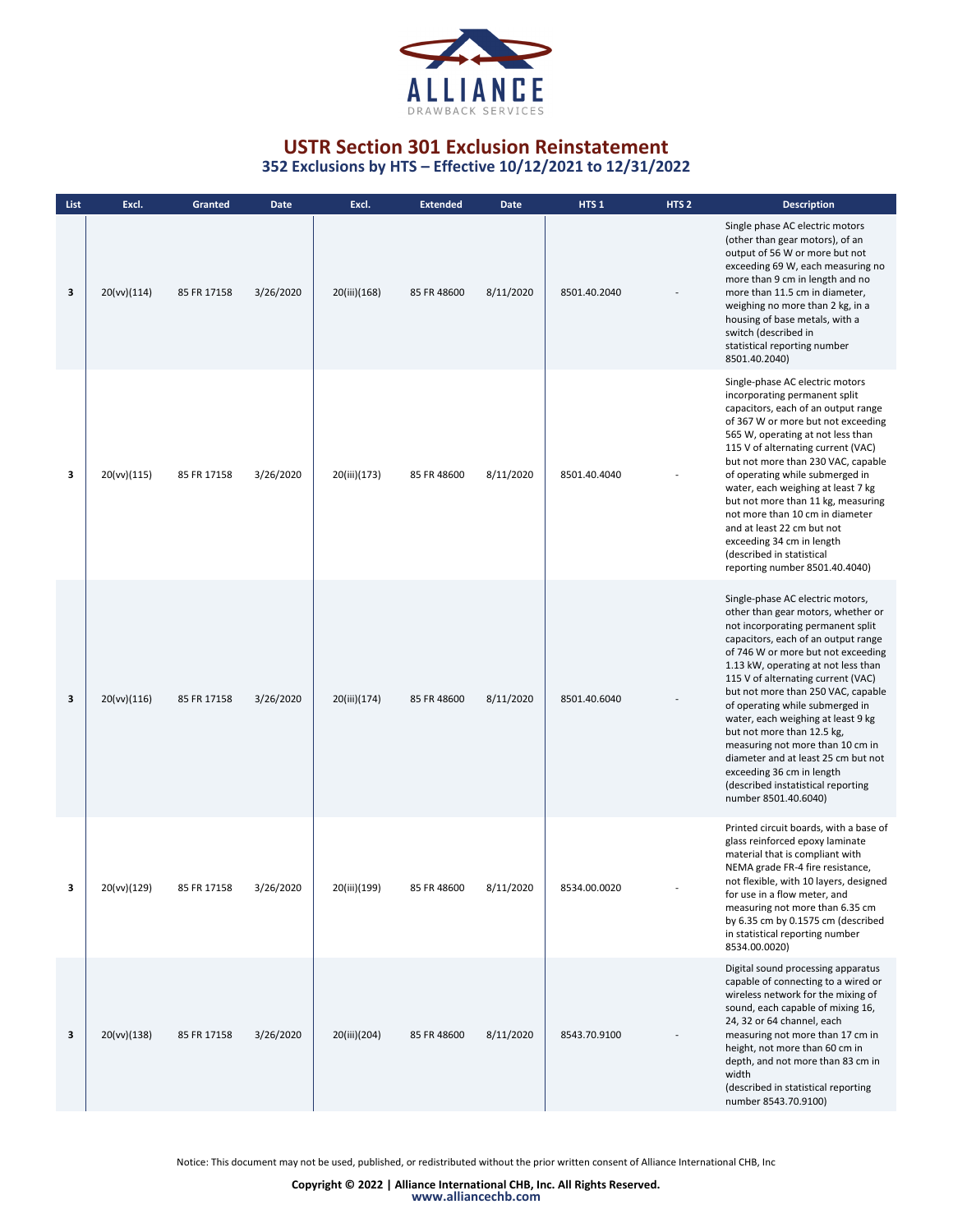

**352 Exclusions by HTS – Effective 10/12/2021 to 12/31/2022**

| List. | Excl.       | Granted     | <b>Date</b> | Excl.        | <b>Extended</b> | <b>Date</b> | HTS <sub>1</sub> | HTS <sub>2</sub> | <b>Description</b>                                                                                                                                                                                                                                                                                                                                                                                                                        |
|-------|-------------|-------------|-------------|--------------|-----------------|-------------|------------------|------------------|-------------------------------------------------------------------------------------------------------------------------------------------------------------------------------------------------------------------------------------------------------------------------------------------------------------------------------------------------------------------------------------------------------------------------------------------|
| 3     | 20(vv)(165) | 85 FR 17158 | 3/26/2020   | 20(iii)(254) | 85 FR 48600     | 8/11/2020   | 9403.20.0081     |                  | Adjustable wire shelving units of<br>steel, other than for household use,<br>comprising vertical poles, foot caps<br>or casters, clips and shelves, each<br>when fully assembled measuring at<br>least 35 cm or more but not more<br>than 183 m in width, at least 35 cm<br>but not more than 77 cm in depth,<br>and at least 137 cm but not more<br>than 183 cm in height (described in<br>statistical reporting number<br>9403.20.0081) |
| 3     | 20(vv)(177) | 85 FR 17158 | 3/26/2020   | 20(iii)(263) | 85 FR 48600     | 8/11/2020   | 9405.40.8440     |                  | Flameless pillar candles with LED<br>lamps powered by batteries, each<br>measuring at least 7.6 cm but not<br>more than 20 cm in diameter and<br>having a wax exterior (described in<br>statistical reporting number<br>9405.40.8440)                                                                                                                                                                                                     |
| з     | 20(xx)(1)   | 85 FR 23122 | 4/24/2020   | 20(iii)(16)  | 85 FR 48600     | 8/11/2020   | 8424.90.9080     |                  | 8424.90.9080                                                                                                                                                                                                                                                                                                                                                                                                                              |
| 3     | 20(xx)(10)  | 85 FR 23122 | 4/24/2020   | 20(iii)(34)  | 85 FR 48600     | 8/11/2020   | 2926.20.0000     |                  | 1-Cyanoguanidine (Dicyandiamide)<br>(CAS No. 461-58-5) (described in<br>statistical reporting number<br>2926.20.0000)                                                                                                                                                                                                                                                                                                                     |
| 3     | 20(xx)(12)  | 85 FR 23122 | 4/24/2020   | 20(iii)(55)  | 85 FR 48600     | 8/11/2020   | 3824.78.0020     |                  | Mixtures of hydrofluorocarbons,<br>containing 40 to 44 percent by<br>weight of 1,1,1,2-tetrafluoroethane<br>(CAS No. 811-97-2), 56 to 60 percent<br>by weight of pentafluoroethane<br>(CAS No. 354-33-6) and up to 2<br>percent by weight of lubricating oil<br>(described in statistical<br>reporting number 3824.78.0020)                                                                                                               |
| 3     | 20(xx)(13)  | 85 FR 23122 | 4/24/2020   | 20(iii)(57)  | 85 FR 48600     | 8/11/2020   | 3824.99.9297     |                  | Mixtures containing<br>N, Ndimethyldodecan-1-amine (CAS<br>No. 112-18-5) and N,N-<br>dimethyltetradecan-1-amine(CAS<br>No. 112-75-4) (described in<br>statistical reporting number<br>3824.99.9297)                                                                                                                                                                                                                                       |
| 3     | 20(xx)(18)  | 85 FR 23122 | 4/24/2020   | 20(iii)(68)  | 85 FR 48600     | 8/11/2020   | 4202.12.8130     |                  | Messenger bags of polyester, each<br>measuring not more than 50 cm by<br>38 cm by 11 cm, weighing not more<br>than<br>2.5 kg (described in statistical<br>reporting number 4202.12.8130)                                                                                                                                                                                                                                                  |
| 3     | 20(xx)(19)  | 85 FR 23122 | 4/24/2020   | 20(iii)(69)  | 85 FR 48600     | 8/11/2020   | 4202.92.0400     |                  | Backpacks with hydration system,<br>each measuring not more than 51<br>cm by 28 cm by 9 cm, weighing not<br>more than 1 kg (described in<br>statistical reporting number<br>4202.92.0400)                                                                                                                                                                                                                                                 |
| 3     | 20(xx)(21)  | 85 FR 23122 | 4/24/2020   | 20(iii)(72)  | 85 FR 48600     | 8/11/2020   | 4202.92.3131     |                  | Duffel bags of polyester, each<br>measuring not more than 81 cm by<br>39 cm by 11 cm, weighing not more<br>than 7 kg (described in statistical<br>reporting number 4202.92.3131)                                                                                                                                                                                                                                                          |
| 3     | 20(xx)(22)  | 85 FR 23122 | 4/24/2020   | 20(iii)(71)  | 85 FR 48600     | 8/11/2020   | 4202.92.3131     |                  | Duffel bags made predominantly of<br>man-made fibers, each measuring<br>not more than 98 cm by 52 cm by 17<br>cm, weighing not more than 7 kg,<br>with wheels (described in<br>statistical reporting number<br>4202.92.3131)                                                                                                                                                                                                              |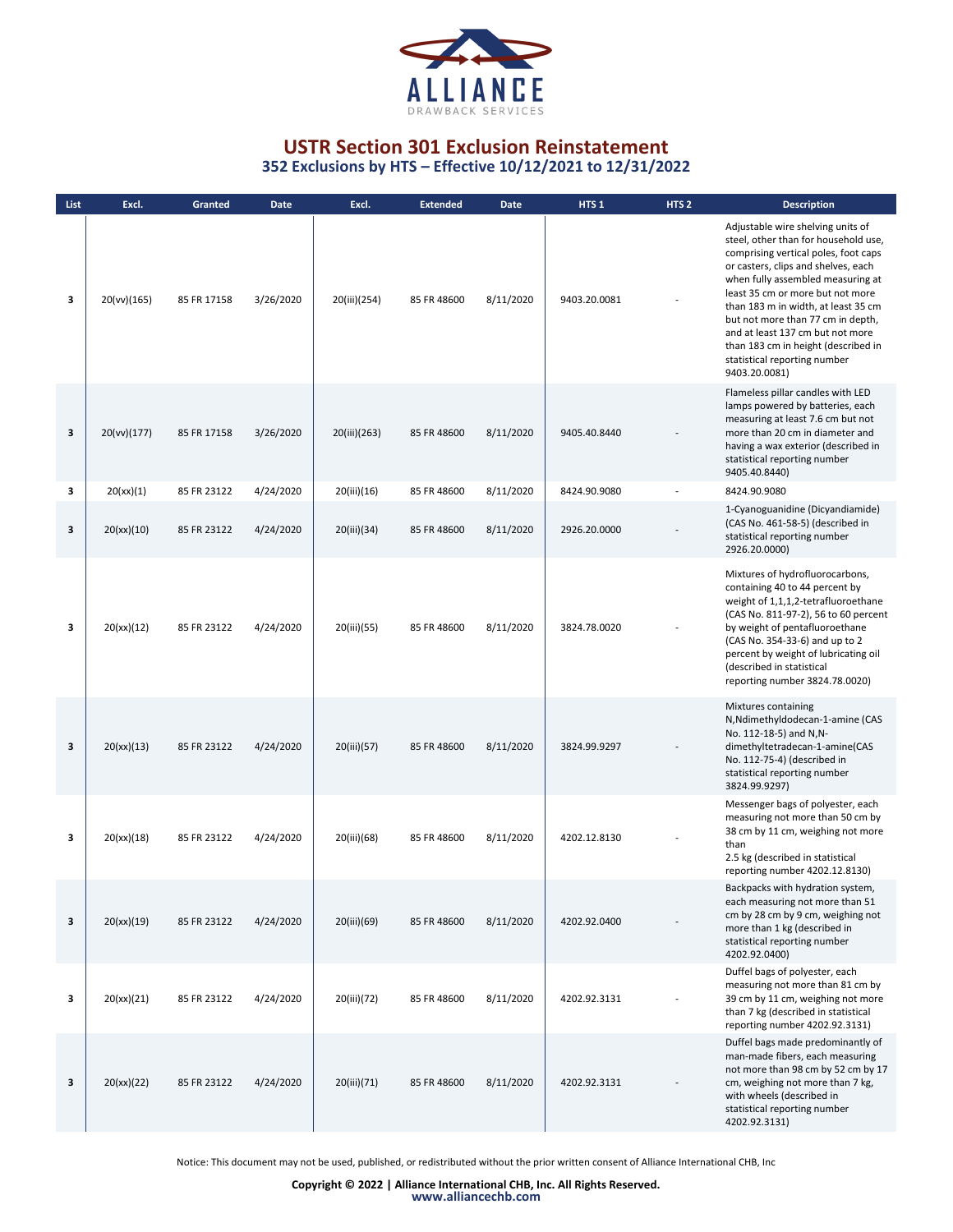

**352 Exclusions by HTS – Effective 10/12/2021 to 12/31/2022**

| List | Excl.      | Granted     | <b>Date</b> | Excl.        | <b>Extended</b> | <b>Date</b> | HTS <sub>1</sub> | HTS <sub>2</sub> | <b>Description</b>                                                                                                                                                                                                                                                                                                                                                                                                                                                |
|------|------------|-------------|-------------|--------------|-----------------|-------------|------------------|------------------|-------------------------------------------------------------------------------------------------------------------------------------------------------------------------------------------------------------------------------------------------------------------------------------------------------------------------------------------------------------------------------------------------------------------------------------------------------------------|
| 3    | 20(xx)(41) | 85 FR 23122 | 4/24/2020   | 20(iii)(129) | 85 FR 48600     | 8/11/2020   | 8409.91.9290     |                  | Parts suitable for use solely or<br>principally with spark-ignition<br>internal combustion piston engines<br>of heading 8407 for marine<br>propulsion (other than cast-iron<br>parts, not advanced beyond<br>cleaning, and machined only for the<br>removal of fins, gates, sprues and<br>risers or to permit location in<br>finishing machinery or connecting<br>rods) (described in statistical<br>reporting number 8409.91.9290)                               |
| 3    | 20(xx)(43) | 85 FR 23122 | 4/24/2020   | 20(iii)(140) | 85 FR 48600     | 8/11/2020   | 8414.59.6540     |                  | DC blowers for use in motor vehicle<br>climate control systems, each<br>measuring no less than 323 mm by<br>122 mm by 102 mm and no more<br>than 357 mm by 214 mm by 167<br>mm (described in statistical<br>reporting number 8414.59.6540)                                                                                                                                                                                                                        |
| 3    | 20(xx)(44) | 85 FR 23122 | 4/24/2020   | 20(iii)(141) | 85 FR 48600     | 8/11/2020   | 8414.59.6560     |                  | DC centrifugal radial blowers, each<br>measuring not less than 345 mm by<br>122 mm by 102 mm and not more<br>than 355 mm by 173 mm by 145<br>mm, of an output of 100 W to 285<br>W, and weighing at least 1.80 kg but<br>no more than<br>2.72 kg (described in statistical<br>reporting number<br>8414.59.6560)                                                                                                                                                   |
| 3    | 20(xx)(48) | 85 FR 23122 | 4/24/2020   | 20(iii)(147) | 85 FR 48600     | 8/11/2020   | 8423.81.0040     |                  | Compact portable shipping scales,<br>of stainless steel, with a maximum<br>weighing capacity of not more than<br>16 kg, with a digital display, weight<br>below hook, and handles, measuring<br>not less than 19 cm in width, not<br>less than 21 cm in depth, not less<br>than 3 cm in height but not more<br>than 52 cm in width, not more than<br>41 cm in depth, not more than 13<br>cm in height (described in statistical<br>reporting number 8423.81.0040) |
|      | 20(xx)(56) | 85 FR 23122 | 4/24/2020   | 20(iii)(169) | 85 FR 48600     | 8/11/2020   | 8501.40.4020     |                  | Electric gear motors, single phase<br>AC, of an output of 74.6 W or more<br>but not exceeding 228 W, each with<br>a spring, a coupling, and a locking<br>connector, the assembly measuring<br>not more than 30 cm in length, not<br>more than 11 cm in width, not more<br>than 16 cm in height (described in<br>statistical reporting number<br>8501.40.4020)                                                                                                     |
| 3    | 20(xx)(61) | 85 FR 23122 | 4/24/2020   | 20(iii)(179) | 85 FR 48600     | 8/11/2020   | 8504.40.9580     |                  | Power adapters for a weather<br>sensor or weather station display<br>(described in statistical reporting<br>number 8504.40.9580)                                                                                                                                                                                                                                                                                                                                  |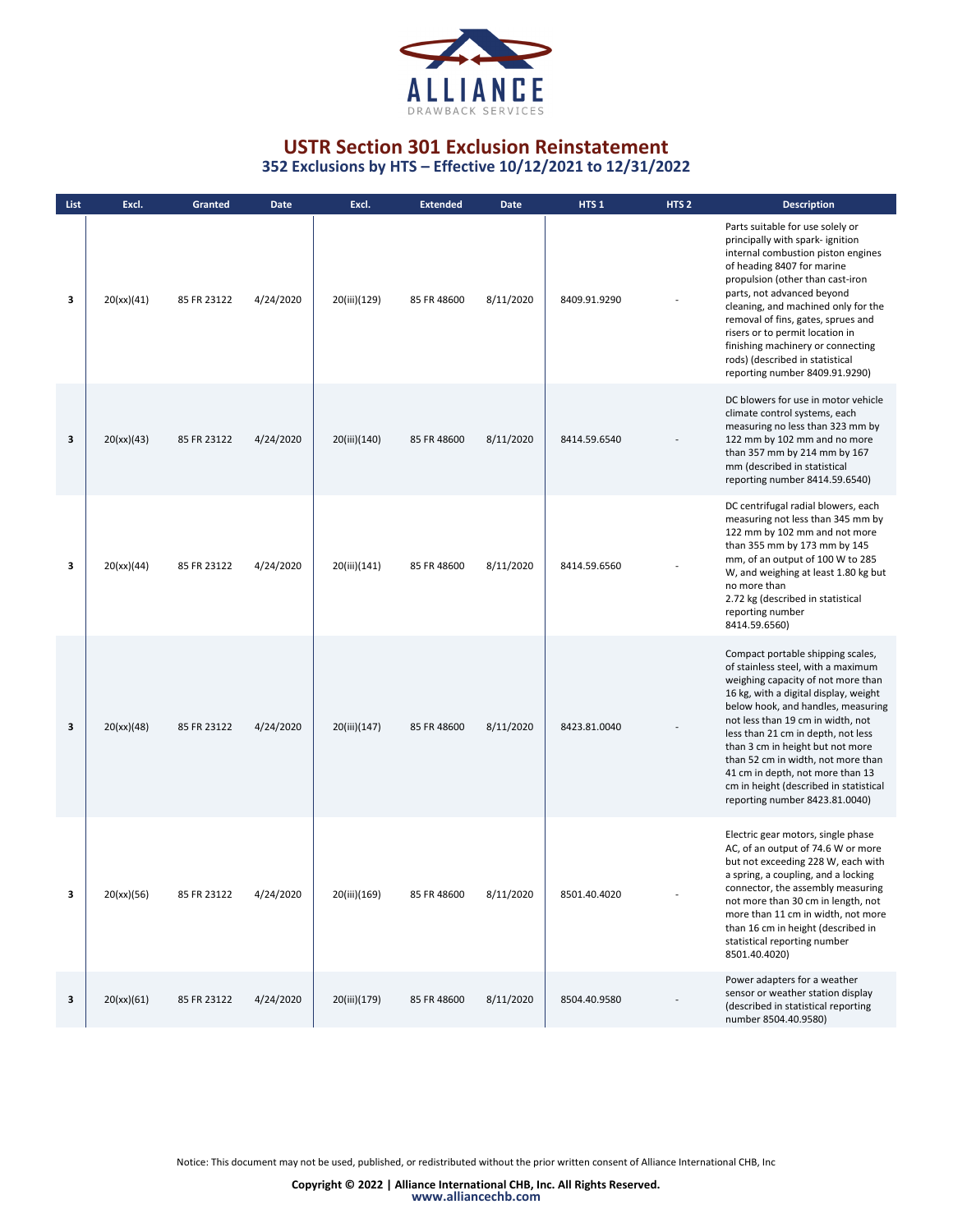

**352 Exclusions by HTS – Effective 10/12/2021 to 12/31/2022**

| List | Excl.      | <b>Granted</b> | <b>Date</b> | Excl.        | <b>Extended</b> | <b>Date</b> | HTS <sub>1</sub> | HTS <sub>2</sub> | <b>Description</b>                                                                                                                                                                                                                                                                                                                                                           |
|------|------------|----------------|-------------|--------------|-----------------|-------------|------------------|------------------|------------------------------------------------------------------------------------------------------------------------------------------------------------------------------------------------------------------------------------------------------------------------------------------------------------------------------------------------------------------------------|
| 3    | 20(xx)(62) | 85 FR 23122    | 4/24/2020   | 20(iii)(183) | 85 FR 48600     | 8/11/2020   | 8508.11.0000     |                  | Robotic vacuum cleaners designed<br>for residential use, each with a self-<br>contained electric motor of a power<br>not exceeding 50 W and dust<br>bag/receptacle capacity not<br>exceeding 1 L, whether or not<br>shipped with accessories (described<br>in statistical reporting number<br>8508.11.0000)                                                                  |
| 3    | 20(xx)(65) | 85 FR 23122    | 4/24/2020   | 20(iii)(187) | 85 FR 48600     | 8/11/2020   | 8516.29.0030     |                  | Fan-forced portable electric heaters,<br>each with a ceramic heating<br>element (described in statistical<br>reporting number 8516.29.0030)                                                                                                                                                                                                                                  |
| 3    | 20(xx)(67) | 85 FR 23122    | 4/24/2020   | 20(iii)(191) | 85 FR 48600     | 8/11/2020   | 8516.60.4070     |                  | Portable countertop air fryers of a<br>kind used for domestic purposes<br>(described in statistical reporting<br>number<br>8516.60.4070)                                                                                                                                                                                                                                     |
| 3    | 20(xx)(68) | 85 FR 23122    | 4/24/2020   | 20(iii)(192) | 85 FR 48600     | 8/11/2020   | 8516.80.8000     |                  | Tubular electric heating resistors<br>(described in statistical reporting<br>number 8516.80.8000)                                                                                                                                                                                                                                                                            |
| 3    | 20(xx)(70) | 85 FR 23122    | 4/24/2020   | 20(iii)(193) | 85 FR 48600     | 8/11/2020   | 8525.80.3010     |                  | Closed-loop, digital, video security<br>systems, each consisting of one 4-,<br>8- or 16-channel digital video<br>recorder (DVR) that connects via<br>cables to at least 2 but no more<br>than 16 color television cameras in<br>housings of plastics, cables and<br>power adapters, put up for retail<br>sale<br>(described in statistical reporting<br>number 8525.80.3010) |
| 3    | 20(xx)(82) | 85 FR 23122    | 4/24/2020   | 20(iii)(213) | 85 FR 48600     | 8/11/2020   | 8708.29.5060     |                  | Tire carrier attachments, roof racks,<br>fender liners, side protective<br>attachments, the foregoing of steel<br>(described in statistical reporting<br>number 8708.29.5060)                                                                                                                                                                                                |
| 3    | 20(xx)(94) | 85 FR 23122    | 4/24/2020   | 20(iii)(233) | 85 FR 48600     | 8/11/2020   | 9015.90.0190     |                  | Parts and accessories of<br>meteorological instruments and<br>appliances, each consisting of a<br>wind vane made of plastics and base<br>metal weighing no more than 25 g<br>(described in<br>statistical reporting number<br>9015.90.0190)                                                                                                                                  |
| 3    | 20(xx)(95) | 85 FR 23122    | 4/24/2020   | 20(iii)(234) | 85 FR 48600     | 8/11/2020   | 9015.90.0190     |                  | Parts and accessories of<br>meteorological instruments and<br>appliances, each consisting of an<br>assembly comprising 3 rotating wind<br>cups, bearings, an internal<br>aspirating fan and one or more solar<br>panels (described in statistical<br>reporting number 9015.90.0190)                                                                                          |
| з    | 20(xx)(96) | 85 FR 23122    | 4/24/2020   | 20(iii)(235) | 85 FR 48600     | 8/11/2020   | 9015.90.0190     |                  | Parts and accessories of<br>meteorological instruments and<br>appliances, each consisting of an<br>assembly made of plastic and metal<br>comprising 3 wind cups weighing no<br>more than 35 g (described in<br>statistical reporting number<br>9015.90.0190)                                                                                                                 |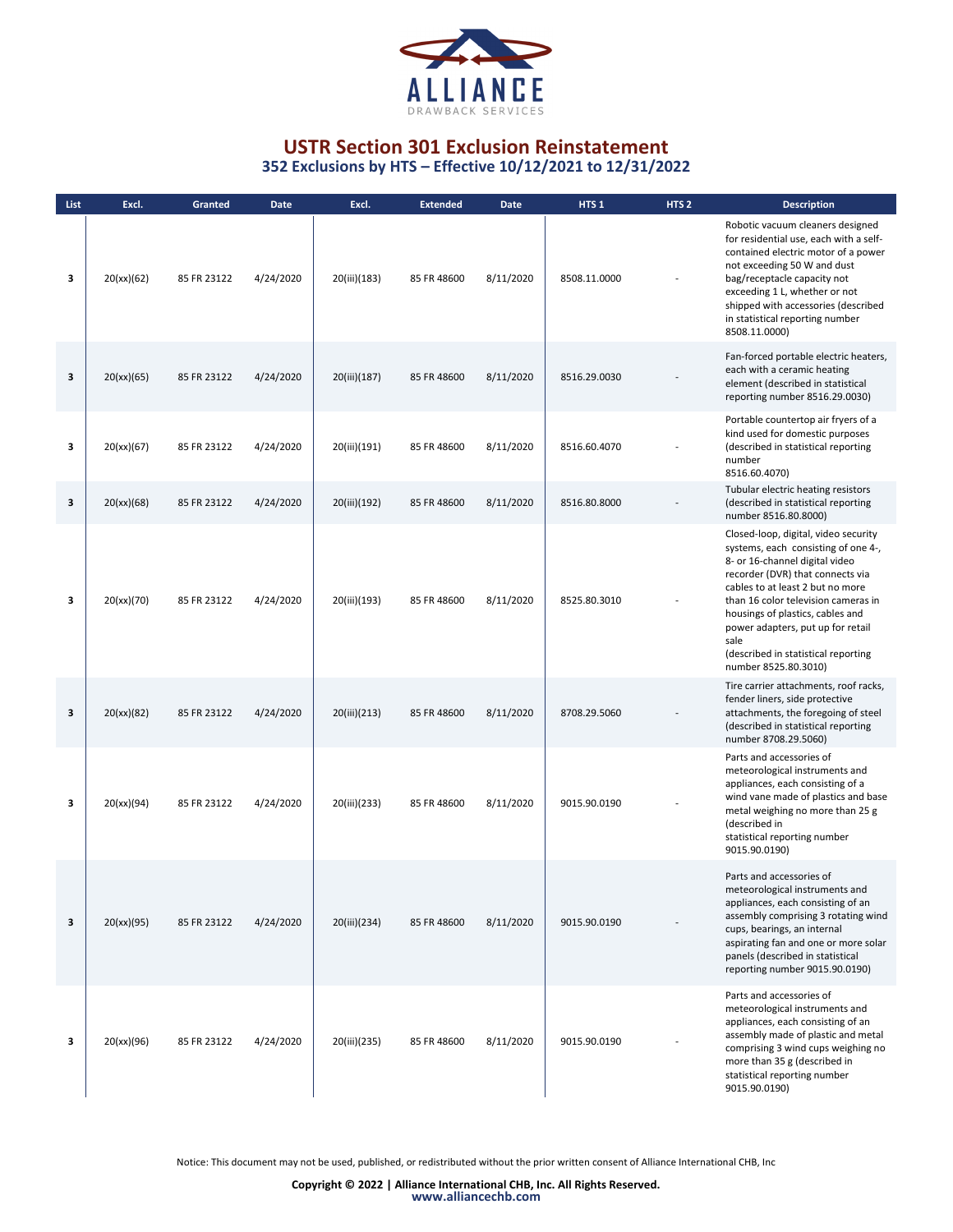

| List | Excl.       | Granted     | <b>Date</b> | Excl.        | <b>Extended</b> | <b>Date</b> | HTS <sub>1</sub> | HTS <sub>2</sub> | <b>Description</b>                                                                                                                                                                                                                                                                                                                                                                                                                                                    |
|------|-------------|-------------|-------------|--------------|-----------------|-------------|------------------|------------------|-----------------------------------------------------------------------------------------------------------------------------------------------------------------------------------------------------------------------------------------------------------------------------------------------------------------------------------------------------------------------------------------------------------------------------------------------------------------------|
| 3    | 20(xx)(99)  | 85 FR 23122 | 4/24/2020   | 20(iii)(239) | 85 FR 48600     | 8/11/2020   | 9106.90.8500     |                  | 60-minute mechanical count-down<br>kitchen timers (described in<br>statistical reporting number<br>9106.90.8500)                                                                                                                                                                                                                                                                                                                                                      |
| 3    | 20(yy)(16)  | 85 FR 27489 | 5/8/2020    | 20(iii)(41)  | 85 FR 48600     | 8/11/2020   | 3801.10.5000     |                  | Artificial graphite, in powder form<br>(described in statistical reporting<br>number 3801.10.5000)                                                                                                                                                                                                                                                                                                                                                                    |
| 3    | 20(yy)(17)  | 85 FR 27489 | 5/8/2020    | 20(iii)(43)  | 85 FR 48600     | 8/11/2020   | 3801.90.0000     |                  | Natural graphite, in powder form<br>(described in statistical reporting<br>number 3801.90.0000)                                                                                                                                                                                                                                                                                                                                                                       |
| з    | 20(yy)(19)  | 85 FR 27489 | 5/8/2020    | 20(iii)(47)  | 85 FR 48600     | 8/11/2020   | 3815.19.0000     |                  | Plate-type supported catalysts<br>(reaction accelerators) for reduction<br>of nitrous oxides (NOx) with<br>enhanced mercury oxidation, with<br>oxides of base metals being the<br>active substances, applied to a<br>stainless steel mesh (described in<br>statistical reporting number<br>3815.19.0000)                                                                                                                                                              |
| 3    | 20(yy)(20)  | 85 FR 27489 | 5/8/2020    | 20(iii)(48)  | 85 FR 48600     | 8/11/2020   | 3815.19.0000     |                  | Plate-type supported catalysts<br>(reaction accelerators) for reduction<br>of nitrous oxides (NOx), with base<br>metals being the active substances,<br>applied on a titanium dioxide based<br>ceramic material to a stainless steel<br>mesh (described in<br>statistical reporting number<br>3815.19.0000)                                                                                                                                                           |
| 3    | 20(yy)(22)  | 85 FR 27489 | 5/8/2020    | 20(iii)(61)  | 85 FR 48600     | 8/11/2020   | 3923.50.0000     |                  | One-piece stoppers, of<br>polypropiolactone ("PPL") or<br>polylactic acid ("PLA") polymers,<br>each comprising a disc-shaped top<br>attached to a rounded, tapered plug<br>with a protruding stirrer, measuring<br>at least 55 mm but not more than<br>120.7 mm in overall length, and<br>weighing at least 0.6 g but not more<br>than 1.1 g each, of a kind used with<br>lids for beverage containers<br>(described in statistical reporting<br>number 3923.50.0000) |
| 3    | 20(yy)(60)  | 85 FR 27489 | 5/8/2020    | 20(iii)(123) | 85 FR 48600     | 8/11/2020   | 8205.51.3030     |                  | Kitchen and table implements of<br>iron or steel, non-electric, including<br>but not limited to peelers, graters<br>and whisks (described in statistical<br>reporting number 8205.51.3030)                                                                                                                                                                                                                                                                            |
| з    | 20(yy)(71)  | 85 FR 27489 | 5/8/2020    | 20(iii)(138) | 85 FR 48600     | 8/11/2020   | 8414.10.0000     |                  | Vacuum pumps, each composed of<br>a cast aluminum body and an<br>unalloyed steel cover, measuring<br>not more than 85 mm in length, not<br>more than 75 mm in width and not<br>more than 96 mm in height, with a<br>pump volume not more than 200 cc,<br>for use in automotive braking<br>systems<br>(described in statistical reporting<br>number 8414.10.0000)                                                                                                      |
| 3    | 20(yy)(106) | 85 FR 27489 | 5/8/2020    | 20(iii)(209) | 85 FR 48600     | 8/11/2020   | 8544.42.9090     |                  | Junction box assemblies, of a kind<br>used in solar panels, incorporating<br>three bypass diodes and two<br>insulated cables fitted with<br>connectors, for a voltage not more<br>than 1,000 V (described in statistical<br>reporting number 8544.42.9090)                                                                                                                                                                                                            |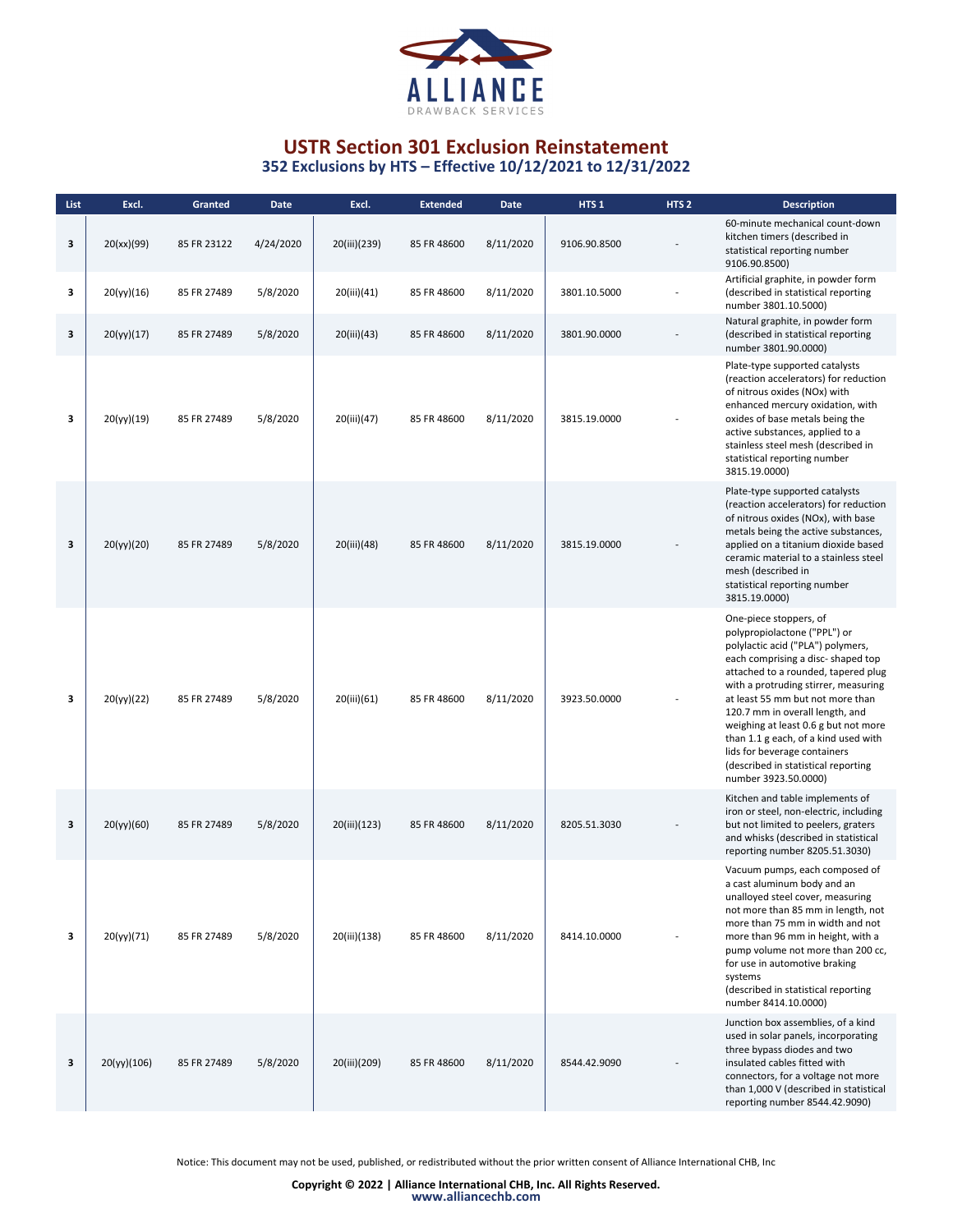

| List | Excl.       | Granted     | <b>Date</b> | Excl.        | <b>Extended</b> | Date      | HTS <sub>1</sub> | HTS <sub>2</sub> | <b>Description</b>                                                                                                                                                                                                                                                                 |
|------|-------------|-------------|-------------|--------------|-----------------|-----------|------------------|------------------|------------------------------------------------------------------------------------------------------------------------------------------------------------------------------------------------------------------------------------------------------------------------------------|
| 3    | 20(yy)(113) | 85 FR 27489 | 5/8/2020    | 20(iii)(215) | 85 FR 48600     | 8/11/2020 | 8708.40.7570     |                  | Flange forgings of Society of<br>Automotive Engineers ("SAE") 1035<br>carbon steel (described in statistical<br>reporting<br>number 8708.40.7570)                                                                                                                                  |
| 3    | 20(yy)(114) | 85 FR 27489 | 5/8/2020    | 20(iii)(219) | 85 FR 48600     | 8/11/2020 | 8708.99.6890     |                  | Front output shafts of Society of<br>Automotive Engineers ("SAE") 1045<br>carbon steel suitable for use in<br>automatic transmission systems for<br>passenger motor vehicles (described<br>in statistical reporting number<br>8708.99.6890)                                        |
| 3    | 20(yy)(116) | 85 FR 27489 | 5/8/2020    | 20(iii)(216) | 85 FR 48600     | 8/11/2020 | 8708.40.7570     |                  | Hub forgings of Society of<br>Automotive Engineers ("SAE") 1035<br>carbon steel (described in statistical<br>reporting number 8708.40.7570)                                                                                                                                        |
| 3    | 20(yy)(117) | 85 FR 27489 | 5/8/2020    | 20(iii)(217) | 85 FR 48600     | 8/11/2020 | 8708.40.7570     |                  | Park gear blanks of Society of<br>Automotive Engineers ("SAE") 1520<br>carbon steel (described in statistical<br>reporting number 8708.40.7570)                                                                                                                                    |
| 3    | 20(yy)(118) | 85 FR 27489 | 5/8/2020    | 20(iii)(218) | 85 FR 48600     | 8/11/2020 | 8708.40.7570     |                  | Stator shafts of Stahlwerk<br>Annahutte ZF34C grade carbon steel<br>(described in statistical reporting<br>number<br>8708.40.7570)                                                                                                                                                 |
| 3    | 20(yy)(128) | 85 FR 27489 | 5/8/2020    | 20(iii)(237) | 85 FR 48600     | 8/11/2020 | 9025.90.0600     |                  | Metal casings for, and metal parts<br>of, thermometers of subheading<br>9025.11.40 designed for use in<br>heating, ventilation and air<br>conditioning ("HVAC") equipment<br>(described in statistical reporting<br>number 9025.90.0600)                                           |
| з    | 20(yy)(132) | 85 FR 27489 | 5/8/2020    | 20(iii)(242) | 85 FR 48600     | 8/11/2020 | 9401.71.0031     |                  | Unassembled upholstered chairs<br>with metal frames, other than<br>household chairs, with seats and<br>backs having a shell of plastics or<br>wood and measuring at least 48 cm<br>but not more than 61 cm in width<br>(described in statistical reporting<br>number 9401.71.0031) |
| 3    | 20(yy)(137) | 85 FR 27489 | 5/8/2020    | 20(iii)(248) | 85 FR 48600     | 8/11/2020 | 9401.90.5081     |                  | Bench frames of cast aluminum,<br>each measuring at least 42 cm but<br>not more than 79 cm in height, and<br>at least 52 cm but not more than 62<br>cm in width (described in<br>statistical reporting number<br>9401.90.5081)                                                     |
| 3    | 20(aaa)(14) | 85 FR 32094 | 5/28/2020   | 20(iii)(12)  | 85 FR 48600     | 8/11/2020 | 5603.14.9090     |                  | 5603.14.9090                                                                                                                                                                                                                                                                       |
| 3    | 20(aaa)(15) | 85 FR 32094 | 5/28/2020   | 20(iii)(13)  | 85 FR 48600     | 8/11/2020 | 5603.92.0090     |                  | 5603.92.0090                                                                                                                                                                                                                                                                       |
| 3    | 20(aaa)(16) | 85 FR 32094 | 5/28/2020   | 20(iii)(14)  | 85 FR 48600     | 8/11/2020 | 5603.93.0090     |                  | 5603.93.0090                                                                                                                                                                                                                                                                       |
| 3    | 20(aaa)(30) | 85 FR 32094 | 5/28/2020   | 20(iii)(42)  | 85 FR 48600     | 8/11/2020 | 3801.10.5000     |                  | Artificial graphite, in powder or<br>flake form, for manufacturing into<br>the lithium-ion anode component of<br>batteries (described in statistical<br>reporting number 3801.10.5000)                                                                                             |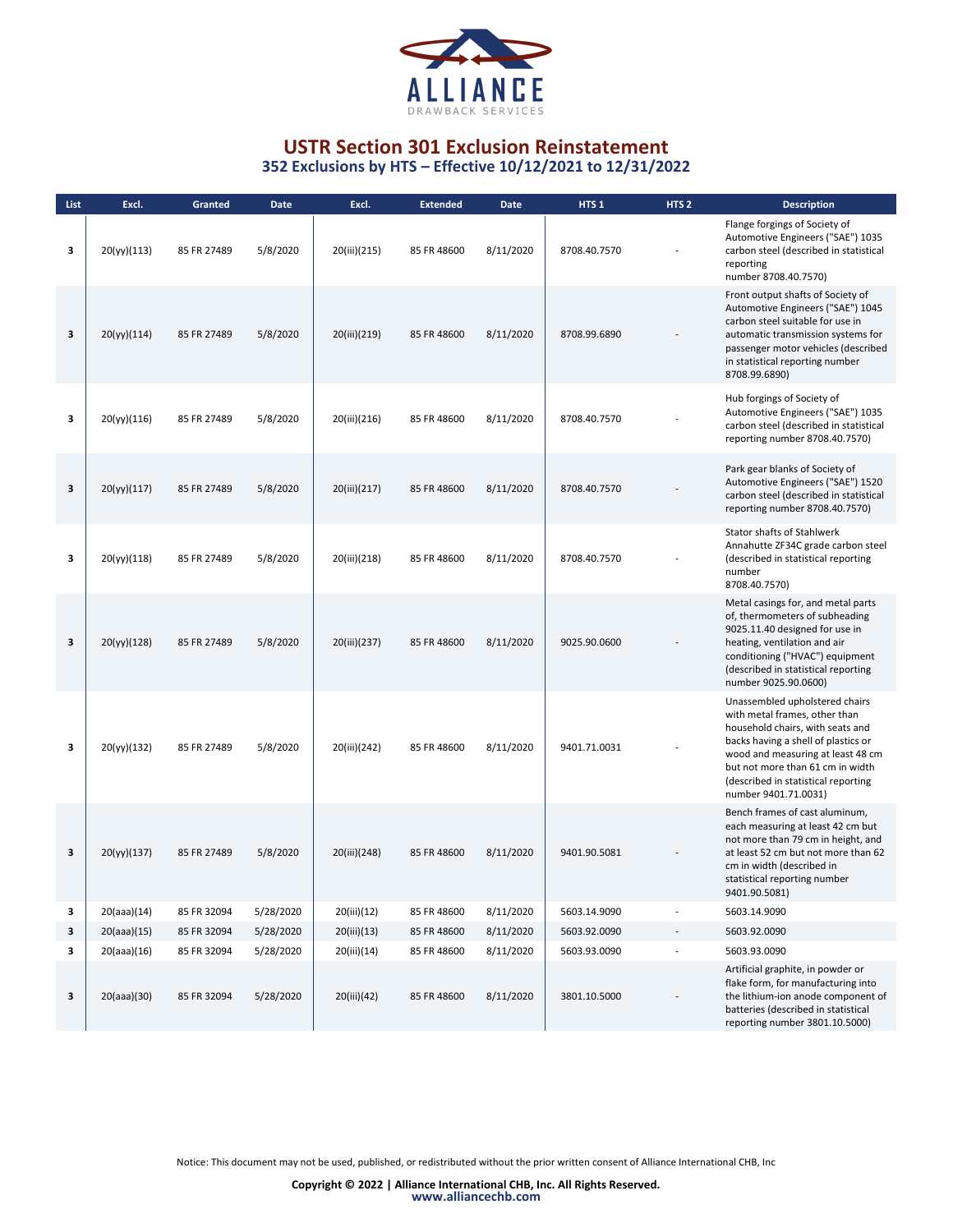

**352 Exclusions by HTS – Effective 10/12/2021 to 12/31/2022**

| List | Excl.       | Granted     | <b>Date</b> | Excl.        | <b>Extended</b> | <b>Date</b> | HTS <sub>1</sub> | HTS <sub>2</sub> | <b>Description</b>                                                                                                                                                                                                                                                                                                                                                                                                                                                                                                |
|------|-------------|-------------|-------------|--------------|-----------------|-------------|------------------|------------------|-------------------------------------------------------------------------------------------------------------------------------------------------------------------------------------------------------------------------------------------------------------------------------------------------------------------------------------------------------------------------------------------------------------------------------------------------------------------------------------------------------------------|
| 3    | 20(aaa)(32) | 85 FR 32094 | 5/28/2020   | 20(iii)(56)  | 85 FR 48600     | 8/11/2020   | 3824.78.0020     |                  | Refrigerant gas R-421B, comprising<br>mixtures containing at least 83<br>percent but not more than 87<br>percent by weight of<br>pentafluoroethane, at least 13<br>percent but not more than 17<br>percent by weight of 1,1,2,2-<br>tetrafluoroethane, and at least 0.5<br>percent but not more than 2<br>percent by weight of lubricant<br>(described in statistical reporting<br>number 3824.78.0020)                                                                                                           |
| 3    | 20(aaa)(45) | 85 FR 32094 | 5/28/2020   | 20(iii)(99)  | 85 FR 48600     | 8/11/2020   | 5701.90.1010     |                  | Rugs of hand-knotted pile, of nylon<br>and polypropylene, measuring at<br>least 1.2 m2 (described in statistical<br>reporting number 5701.90.1010)                                                                                                                                                                                                                                                                                                                                                                |
| 3    | 20(aaa)(48) | 85 FR 32094 | 5/28/2020   | 20(iii)(114) | 85 FR 48600     | 8/11/2020   | 7308.40.0000     |                  | Equipment for scaffolding,<br>comprising powder coated or<br>galvanized welded tubular steel<br>frames, braces, guard rail systems,<br>components and accessories, the<br>foregoing for assembly into frame<br>and brace configurations measuring<br>at least 10 cm but not more than 3.3<br>m in height and at least 4 cm but<br>not more than 8.8 m in width,<br>weighing not more than 91 kg, with<br>a load capacity not more than 2,750<br>kg (described in statistical reporting<br>number<br>7308.40.0000) |
| 3    | 20(aaa)(64) | 85 FR 32094 | 5/28/2020   | 20(iii)(128) | 85 FR 48600     | 8/11/2020   | 8303.00.0000     |                  | Gun safes with digital keypads, of<br>base metal, each weighing at least<br>148 kg but not more than 422 kg,<br>measuring at least 141 cm but not<br>more than 183 cm in height, at least<br>55 cm but not more than 107 cm in<br>width and at least 40 cm but not<br>more than 71 cm in depth<br>(described in statistical reporting<br>number 8303.00.0000)                                                                                                                                                     |
| 3    | 20(aaa)(65) | 85 FR 32094 | 5/28/2020   | 20(iii)(133) | 85 FR 48600     | 8/11/2020   | 8412.90.9081     |                  | Wind turbine hubs (described in<br>statistical reporting number<br>8412.90.9081)                                                                                                                                                                                                                                                                                                                                                                                                                                  |
| 3    | 20(aaa)(66) | 85 FR 32094 | 5/28/2020   | 20(iii)(145) | 85 FR 48600     | 8/11/2020   | 8418.50.0080     |                  | Upright coolers incorporating<br>refrigerating equipment, each<br>measuring not more than 77 cm in<br>width, not more than 78 cm in<br>depth and not more than 200 cm in<br>height, weighing not more than 127<br>kg, with one swing-type transparent<br>glass door (described in statistical<br>reporting<br>number 8418.50.0080)                                                                                                                                                                                |
| з    | 20(aaa)(76) | 85 FR 32094 | 5/28/2020   | 20(iii)(246) | 85 FR 48600     | 8/11/2020   | 9401.79.0050     |                  | Unassembled non-upholstered<br>chairs with metal frames (other than<br>household chairs) with seats and<br>backs having a shell of plastics or<br>wood and measuring at least 48 cm<br>but not more than 61 cm in width<br>(described in statistical<br>reporting number 9401.79.0050)                                                                                                                                                                                                                            |
| 3    | 20(pp)(1)   | 85 FR 549 ( | 1/6/2020    | 20(iii)(19)  | 85 FR 48600     | 8/11/2020   | 8712.00.1510     |                  | 8712.00.1510                                                                                                                                                                                                                                                                                                                                                                                                                                                                                                      |
| 3    | 20(pp)(2)   | 85 FR 549 ( | 1/6/2020    | 20(iii)(21)  | 85 FR 48600     | 8/11/2020   | 8712.00.1550     |                  | 8712.00.1550                                                                                                                                                                                                                                                                                                                                                                                                                                                                                                      |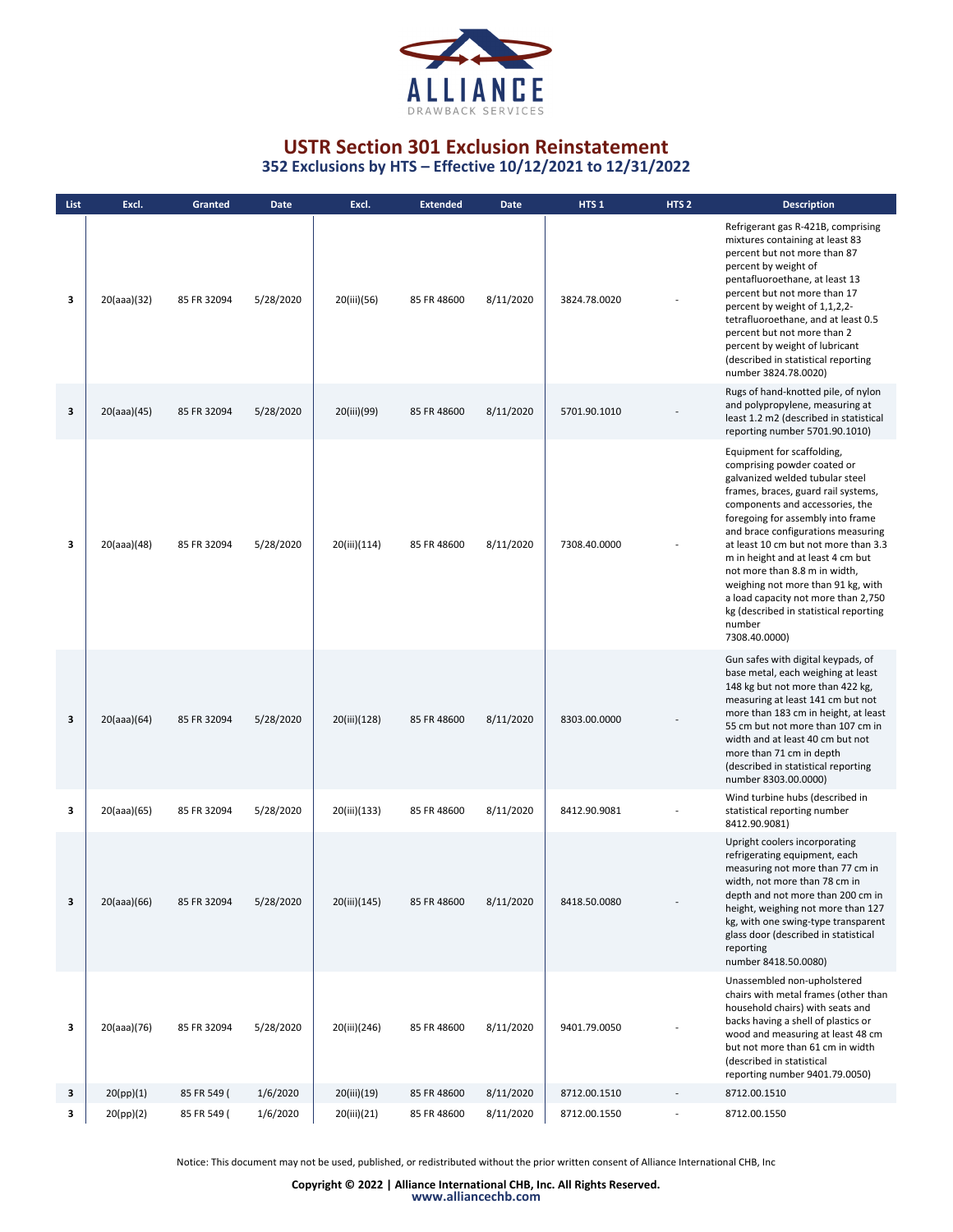

**352 Exclusions by HTS – Effective 10/12/2021 to 12/31/2022**

| List | Excl.      | Granted     | Date     | Excl.       | <b>Extended</b> | <b>Date</b> | HTS <sub>1</sub> | HTS <sub>2</sub> | <b>Description</b>                                                                                                                                                                                                                                                                                                                                                           |
|------|------------|-------------|----------|-------------|-----------------|-------------|------------------|------------------|------------------------------------------------------------------------------------------------------------------------------------------------------------------------------------------------------------------------------------------------------------------------------------------------------------------------------------------------------------------------------|
| 3    | 20(pp)(4)  | 85 FR 549 ( | 1/6/2020 | 20(iii)(62) | 85 FR 48600     | 8/11/2020   | 4010.35.9000     |                  | Endless synchronous belts of<br>vulcanized rubber, molded<br>polyurethane, neoprene, or welded<br>urethane, each of an outside<br>circumference of 60 cm or more but<br>not more than 77 cm and a width of<br>2.5 cm or more but not exceeding 4<br>cm, weighing 0.18 kg or more but<br>not exceeding 0.45 kg (described in<br>statistical reporting<br>number 4010.35.9000) |
| 3    | 20(pp)(7)  | 85 FR 549 ( | 1/6/2020 | 20(iii)(87) | 85 FR 48600     | 8/11/2020   | 5407.52.2060     |                  | Woven fabric of 100 percent<br>textured polyester filaments, dyed,<br>weighing more than $170 g/m^2$ ,<br>measuring not morethan 310 cm in<br>width (described in statistical<br>reporting number 5407.52.2060)                                                                                                                                                              |
| 3    | 20(pp)(8)  | 85 FR 549 ( | 1/6/2020 | 20(iii)(88) | 85 FR 48600     | 8/11/2020   | 5407.52.2060     |                  | Woven fabric of synthetic filament<br>yarn containing 85 percent or more<br>by weight of textured polyester<br>filaments, dyed, measuring 249 cm<br>in width, weighing more than 170<br>g/m <sup>2</sup> (described in statistical<br>reporting number 5407.52.2060)                                                                                                         |
| 3    | 20(pp)(9)  | 85 FR 549 ( | 1/6/2020 | 20(iii)(89) | 85 FR 48600     | 8/11/2020   | 5407.61.9930     |                  | Woven dupioni fabric wholly of non-<br>textured dyed polyester filaments,<br>weighing not more than 170 $g/m^2$ ,<br>measuring not more than 310 cm in<br>width (described in<br>statistical reporting number<br>5407.61.9930)                                                                                                                                               |
| 3    | 20(pp)(10) | 85 FR 549 ( | 1/6/2020 | 20(iii)(90) | 85 FR 48600     | 8/11/2020   | 5407.61.9930     |                  | Woven fabric wholly of polyester,<br>dyed, not flat, containing non-<br>textured polyester filaments,<br>weighing not more than 170 g/m <sup>2</sup> ,<br>measuring not over 310 cm in width<br>(described in statistical reporting<br>number 5407.61.9930)                                                                                                                  |
| 3    | 20(pp)(11) | 85 FR 549 ( | 1/6/2020 | 20(iii)(91) | 85 FR 48600     | 8/11/2020   | 5407.61.9935     |                  | Woven fabric wholly of polyester,<br>dyed, containing non-textured<br>polyester filaments, weighing more<br>than 170 $g/m^2$ , measuring not over<br>310 cm in width (described in<br>statistical reporting number<br>5407.61.9935)                                                                                                                                          |
| 3    | 20(pp)(12) | 85 FR 549 ( | 1/6/2020 | 20(iii)(92) | 85 FR 48600     | 8/11/2020   | 5407.72.0015     |                  | Woven fabric containing by weight<br>47 percent of nylon and 53 percent<br>of polyester, dyed, containing<br>textured filaments, weighing not<br>more than 170 g/m <sup>2</sup> , measuring<br>greater than 274 cm in width<br>(described in statistical<br>reporting number 5407.72.0015)                                                                                   |
| з    | 20(pp)(13) | 85 FR 549 ( | 1/6/2020 | 20(iii)(95) | 85 FR 48600     | 8/11/2020   | 5512.19.0090     |                  | Woven dyed fabrics wholly of spun<br>polyester, weighing more than 240<br>g/m <sup>2</sup> and measuring not more than<br>310 cm in width (described in<br>statistical reporting number<br>5512.19.0090)                                                                                                                                                                     |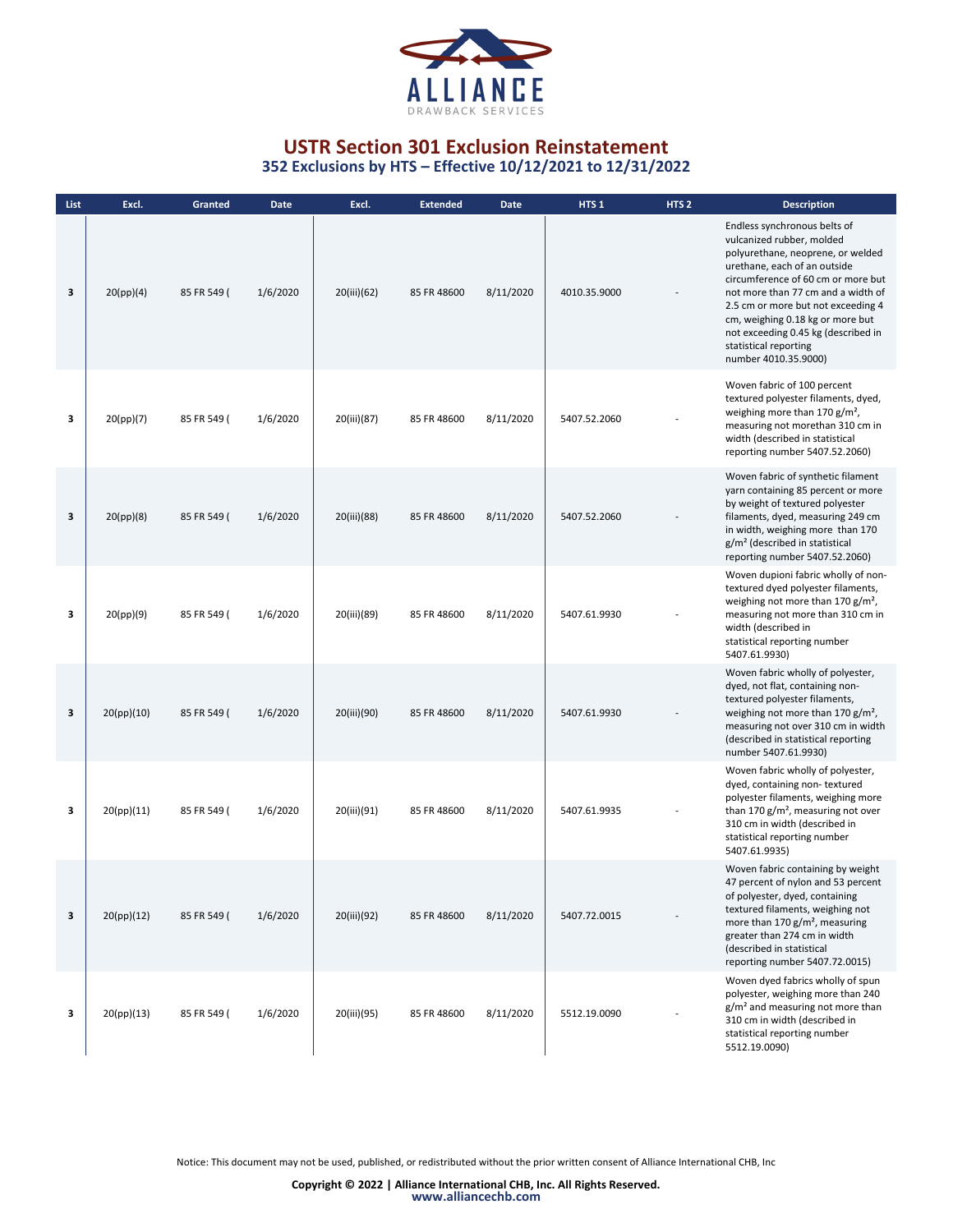

| List | Excl.      | Granted     | Date     | Excl.        | <b>Extended</b> | Date      | HTS <sub>1</sub> | HTS <sub>2</sub> | <b>Description</b>                                                                                                                                                                                                                                                                                                                                                                                                                                                                                                                            |
|------|------------|-------------|----------|--------------|-----------------|-----------|------------------|------------------|-----------------------------------------------------------------------------------------------------------------------------------------------------------------------------------------------------------------------------------------------------------------------------------------------------------------------------------------------------------------------------------------------------------------------------------------------------------------------------------------------------------------------------------------------|
| 3    | 20(pp)(16) | 85 FR 549 ( | 1/6/2020 | 20(iii)(101) | 85 FR 48600     | 8/11/2020 | 5810.92.9080     |                  | Woven dyed embroidery fabrics<br>containing by weight 55 percent of<br>polyester and 45 percent of nylon,<br>weighing less than 115 $g/m^2$ and<br>measuring 289 cm in width<br>(described in statistical reporting<br>number 5810.92.9080)                                                                                                                                                                                                                                                                                                   |
| 3    | 20(pp)(32) | 85 FR 549 ( | 1/6/2020 | 20(iii)(130) | 85 FR 48600     | 8/11/2020 | 8409.91.9990     |                  | Hydraulic valve lifters of steel with<br>rollers, suitable for use solely or<br>principally with spark-ignition<br>internal combustion piston engines<br>(other than for aircraft engines,<br>marine propulsion engines or for<br>vehicles of subheading 8701.20, or<br>headings 8702, 8703 or 8704), each<br>measuring 5 cm or more but not<br>over 13 cm in length and 2.5 cm or<br>more but not over 3.9 cm in<br>diameter and weighing 135 g or<br>more but not over 410 g (described<br>in statistical<br>reporting number 8409.91.9990) |
| 3    | 20(pp)(33) | 85 FR 549 ( | 1/6/2020 | 20(iii)(132) | 85 FR 48600     | 8/11/2020 | 8409.91.9990     |                  | Solid valve lifters of steel, suitable<br>for use solely or principally with<br>spark-ignition internal combustion<br>piston engines (other than for<br>aircraft engines, marine propulsion<br>engines or for vehicles of<br>subheading 8701.20, or headings<br>8702, 8703 or 8704), each<br>measuring 19 mm or more but not<br>over 114 mm in length and 6 mm or<br>more but not over 26 mm in<br>diameter and weighing 20 g or more<br>but not over 250 g (described in<br>statistical reporting number<br>8409.91.9990)                    |
| 3    | 20(pp)(36) | 85 FR 549 ( | 1/6/2020 | 20(iii)(139) | 85 FR 48600     | 8/11/2020 | 8414.20.0000     |                  | Hand- or foot-operated air pumps,<br>each weighing 400 g or more but<br>not over 3 kg, with a maximum<br>pressure of 1.52 MPa, imported<br>with adapters for valves for tires<br>and inner tubes (described in<br>statistical reporting number<br>8414.20.0000)                                                                                                                                                                                                                                                                               |
| 3    | 20(pp)(43) | 85 FR 549 ( | 1/6/2020 | 20(iii)(160) | 85 FR 48600     | 8/11/2020 | 8479.89.9499     |                  | Ratchet tie down straps, each<br>consisting of straps of textiles<br>measuring not less than 25 mm and<br>not more than 105 mm in width and<br>not more than 12.5 m in length,<br>steel hooks at opposite ends of the<br>straps and a gear and pawl<br>mechanism for adjusting the length<br>of the whole<br>(described in statistical reporting<br>number 8479.89.9499)                                                                                                                                                                      |
| 3    | 20(pp)(47) | 85 FR 549 ( | 1/6/2020 | 20(iii)(186) | 85 FR 48600     | 8/11/2020 | 8512.90.2000     |                  | Projectors ("trumpets") of plastics<br>for air horns (described in statistical<br>reporting number 8512.90.2000)                                                                                                                                                                                                                                                                                                                                                                                                                              |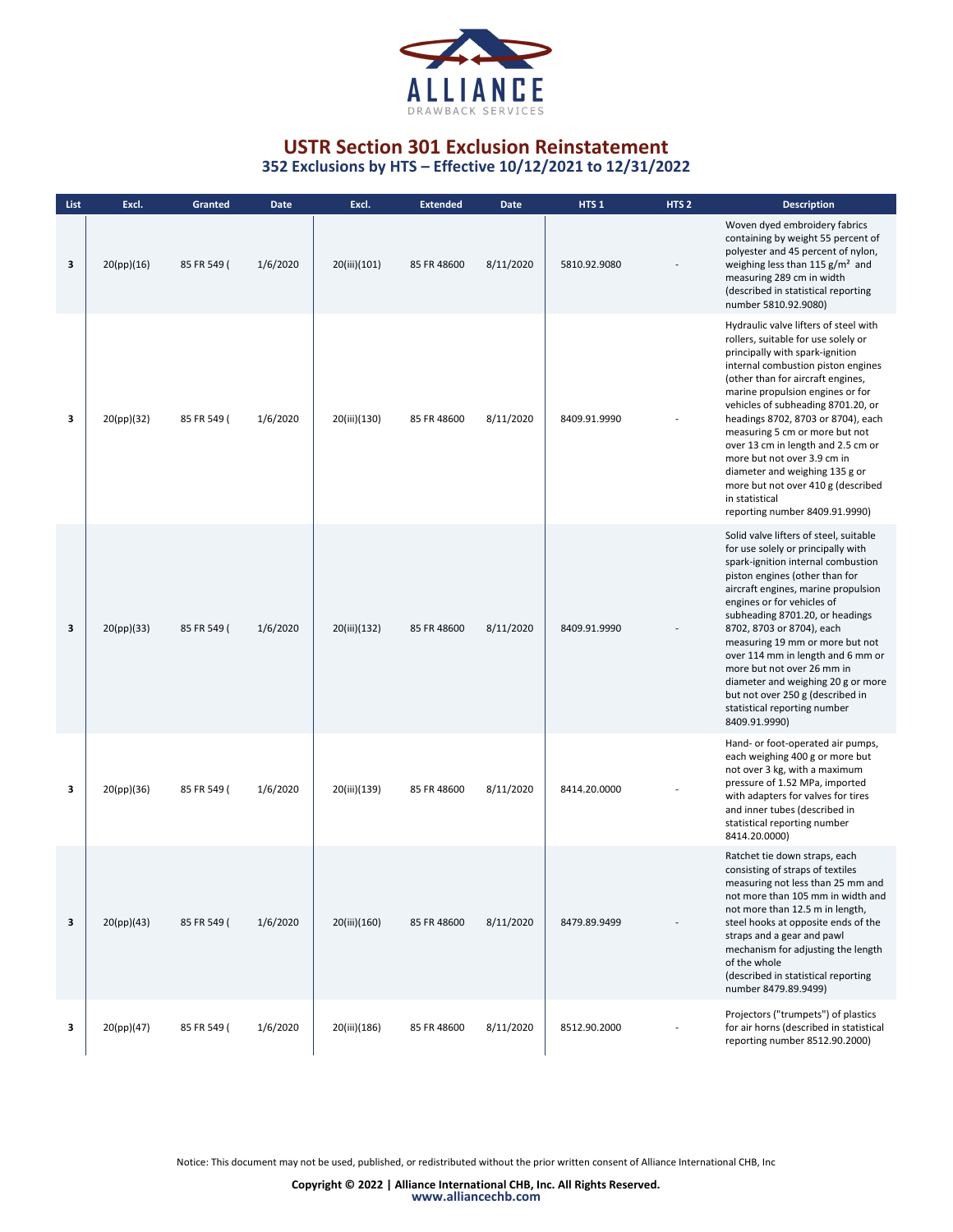

| List | Excl.      | <b>Granted</b> | <b>Date</b> | Excl.        | <b>Extended</b> | <b>Date</b> | HTS <sub>1</sub> | HTS <sub>2</sub> | <b>Description</b>                                                                                                                                                                                                                                                                                                                                   |
|------|------------|----------------|-------------|--------------|-----------------|-------------|------------------|------------------|------------------------------------------------------------------------------------------------------------------------------------------------------------------------------------------------------------------------------------------------------------------------------------------------------------------------------------------------------|
| 3    | 20(pp)(48) | 85 FR 549 (    | 1/6/2020    | 20(iii)(194) | 85 FR 48600     | 8/11/2020   | 8525.80.3010     |                  | Color video cameras for use with<br>microscopes, each camera with C-<br>mount lens mount, weighing not<br>more than 87 g, measuring not<br>more than 109 mm in length and 31<br>mm in diameter, presented with a<br>cable measuring not more than 1.5<br>m in length (described in statistical<br>reporting number 8525.80.3010)                     |
| 3    | 20(pp)(49) | 85 FR 549 (    | 1/6/2020    | 20(iii)(195) | 85 FR 48600     | 8/11/2020   | 8525.80.3010     |                  | Digital color video cameras for use<br>with microscopes, each camera with<br>10 megapixel resolution, weighing<br>not more than 175 g, measuring 63<br>mm by 37 mm in length, presented<br>with USB cable, reduction lens,<br>eyepiece adapters, software CD and<br>calibration slide (described in<br>statistical reporting number<br>8525.80.3010) |
| 3    | 20(pp)(50) | 85 FR 549 (    | 1/6/2020    | 20(iii)(196) | 85 FR 48600     | 8/11/2020   | 8525.80.3010     |                  | Digital color video cameras for use<br>with microscopes, each camera with<br>autofocus, C-mount lens mount,<br>1080p resolution, weighing not<br>more than 450 g, measuring not<br>more than 67 mm by 67 mm by 81<br>mm, presented with AC power<br>adapter and power cable (described<br>in statistical<br>reporting number 8525.80.3010)           |
| 3    | 20(pp)(53) | 85 FR 549 (    | 1/6/2020    | 20(iii)(208) | 85 FR 48600     | 8/11/2020   | 8544.42.9090     |                  | Insulated conductors, not of a kind<br>used for telecommunications, for a<br>voltage not exceeding 1,000 V, each<br>with polyvinyl chloride (PVC) covers<br>and connectors at each end in<br>bundles of 3, 5 or 6 for use in<br>connecting patients to monitoring<br>devices (described in statistical<br>reporting number 8544.42.9090)             |
| 3    | 20(pp)(54) | 85 FR 549 (    | 1/6/2020    | 20(iii)(211) | 85 FR 48600     | 8/11/2020   | 8546.90.0000     |                  | Electrical insulators ("wire nuts") of<br>plastics and steel (described in<br>statistical reporting number<br>8546.90.0000)                                                                                                                                                                                                                          |
| 3    | 20(pp)(58) | 85 FR 549 (    | 1/6/2020    | 20(iii)(231) | 85 FR 48600     | 8/11/2020   | 9011.80.0000     |                  | Compound binocular optical<br>microscopes (other than<br>stereoscopic microscopes and<br>microscopes for photomicrography,<br>cinemicrography or<br>microprojection), each with<br>magnification of 40X or more but<br>not exceeding 1,000X, weighing not<br>more than 3 kg (described in<br>statistical reporting number<br>9011.80.0000)           |
| 3    | 20(pp)(59) | 85 FR 549 (    | 1/6/2020    | 20(iii)(232) | 85 FR 48600     | 8/11/2020   | 9011.80.0000     |                  | Compound optical microscopes<br>(other than stereoscopic<br>microscopes and microscopes for<br>photomicrography, cinemicrography<br>or microprojection), each with<br>magnification of 40X or more but<br>not exceeding 400X, weighing not<br>more than 15 kg (described in<br>statisticalreporting number<br>9011.80.0000)                          |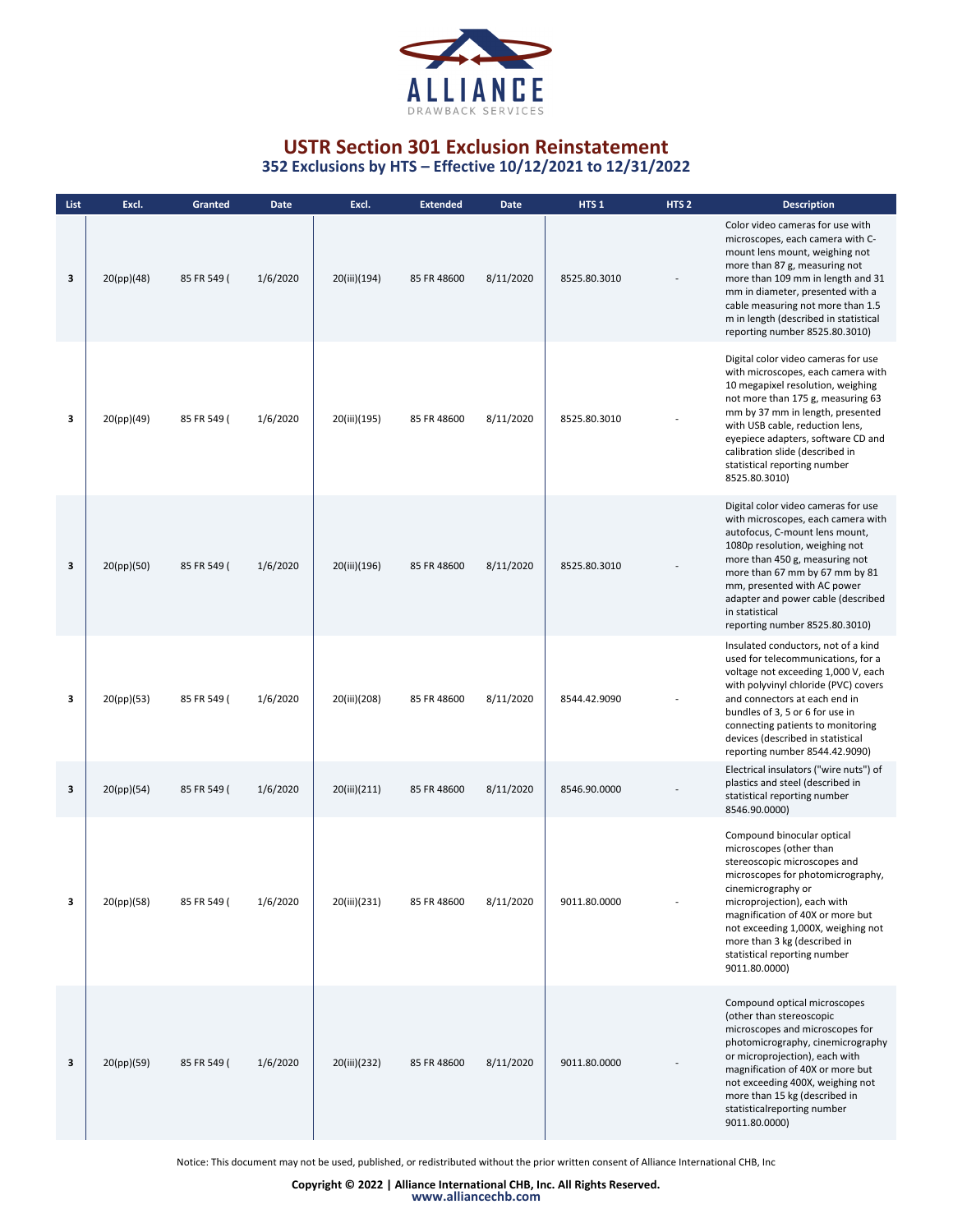

| List | Excl.      | Granted     | <b>Date</b> | Excl.        | <b>Extended</b> | Date      | HTS <sub>1</sub> | HTS <sub>2</sub> | <b>Description</b>                                                                                                                                                                                                                                                                                              |
|------|------------|-------------|-------------|--------------|-----------------|-----------|------------------|------------------|-----------------------------------------------------------------------------------------------------------------------------------------------------------------------------------------------------------------------------------------------------------------------------------------------------------------|
| 3    | 20(pp)(60) | 85 FR 549 ( | 1/6/2020    | 20(iii)(241) | 85 FR 48600     | 8/11/2020 | 9401.71.0031     |                  | Stackable upholstered metal chairs<br>for religious worship settings,<br>capable of interlocking with each<br>other, each with attached holders<br>and racks (described in statistical<br>reporting number 9401.71.0031)                                                                                        |
| 3    | 20(pp)(61) | 85 FR 549 ( | 1/6/2020    | 20(iii)(245) | 85 FR 48600     | 8/11/2020 | 9401.79.0035     |                  | Hunting stands of steel or aluminum<br>(including ladder stands, pod stands,<br>hang-on stands and climbing<br>stands), each of which allows one or<br>more hunters to ascend to a height<br>and sit while waiting for game<br>animals to appear (described in<br>statistical reporting number<br>9401.79.0035) |
| 3    | 20(pp)(62) | 85 FR 549 ( | 1/6/2020    | 20(iii)(247) | 85 FR 48600     | 8/11/2020 | 9401.90.4080     |                  | Parts of chairs of unfinished<br>plywood, including bodies, legs and<br>arms (described in statistical<br>reporting number 9401.90.4080)                                                                                                                                                                        |
| 3    | 20(pp)(63) | 85 FR 549 ( | 1/6/2020    | 20(iii)(249) | 85 FR 48600     | 8/11/2020 | 9401.90.5081     |                  | Chair frames of metal, each with<br>integral bookshelf, capable of being<br>stacked (described in statistical<br>reporting number 9401.90.5081)                                                                                                                                                                 |
| 3    | 20(pp)(66) | 85 FR 549 ( | 1/6/2020    | 20(iii)(260) | 85 FR 48600     | 8/11/2020 | 9403.90.6005     |                  | Baby crib liners, each composed of<br>two pieces of multi-layer warp<br>polyester knit mesh without any<br>padding, one measuring no more<br>than 29 cm by 283 cm and the other<br>measuring no more than 29 cm by<br>210 cm (described in statistical<br>reporting number 9403.90.6005)                        |
| 3    | 20(qq)(1)  | 85 FR 6674  | 2/5/2020    | 20(iii)(17)  | 85 FR 48600     | 8/11/2020 | 8425.31.0100     |                  | 8425.31.0100                                                                                                                                                                                                                                                                                                    |
| з    | 20(qq)(3)  | 85 FR 6674  | 2/5/2020    | 20(iii)(22)  | 85 FR 48600     | 8/11/2020 | 0304.83.5015     |                  | Alaskan sole (yellowfin, rock or<br>flathead), frozen in blocks, in cases<br>with net weight of more than 4.5 kg<br>(described in statistical reporting<br>number 0304.83.5015)                                                                                                                                 |
| 3    | 20(qq)(4)  | 85 FR 6674  | 2/5/2020    | 20(iii)(4)   | 85 FR 48600     | 8/11/2020 | 0304.83.5015     |                  | 0304.83.5015                                                                                                                                                                                                                                                                                                    |
| 3    | 20(qq)(6)  | 85 FR 6674  | 2/5/2020    | 20(iii)(5)   | 85 FR 48600     | 8/11/2020 | 0304.83.5020     |                  | 0304.83.5020                                                                                                                                                                                                                                                                                                    |
| 3    | 20(qq)(8)  | 85 FR 6674  | 2/5/2020    | 20(iii)(28)  | 85 FR 48600     | 8/11/2020 | 1605.10.2010     |                  | King crab meat, frozen in blocks<br>each weighing at least 1 kg but not<br>more than 1.2 kg, in airtight<br>containers<br>(described in statistical reporting<br>number 1605.10.2010)                                                                                                                           |
| 3    | 20(qq)(9)  | 85 FR 6674  | 2/5/2020    | 20(iii)(29)  | 85 FR 48600     | 8/11/2020 | 1605.10.2022     |                  | Snow crab meat (C. opilio), frozen in<br>blocks, in airtight<br>containers each with net weight of<br>not more than 1.2 kg (described in<br>statistical reporting number<br>1605.10.2022)                                                                                                                       |
| 3    | 20(qq)(10) | 85 FR 6674  | 2/5/2020    | 20(iii)(30)  | 85 FR 48600     | 8/11/2020 | 1605.10.2030     |                  | Dungeness crab meat, frozen in<br>blocks, in airtight containers with<br>net weight of not more than 1.2 kg<br>(described in statistical reporting<br>number 1605.10.2030)                                                                                                                                      |
| з    | 20(qq)(11) | 85 FR 6674  | 2/5/2020    | 20(iii)(31)  | 85 FR 48600     | 8/11/2020 | 1605.10.2090     |                  | Crab meat (other than King crab,<br>Snow crab, Dungeness or swimming<br>crabs), frozen in blocks, in airtight<br>containers with net weight of not<br>more than 1.5 kg (described in<br>statistical reporting number<br>1605.10.2090)                                                                           |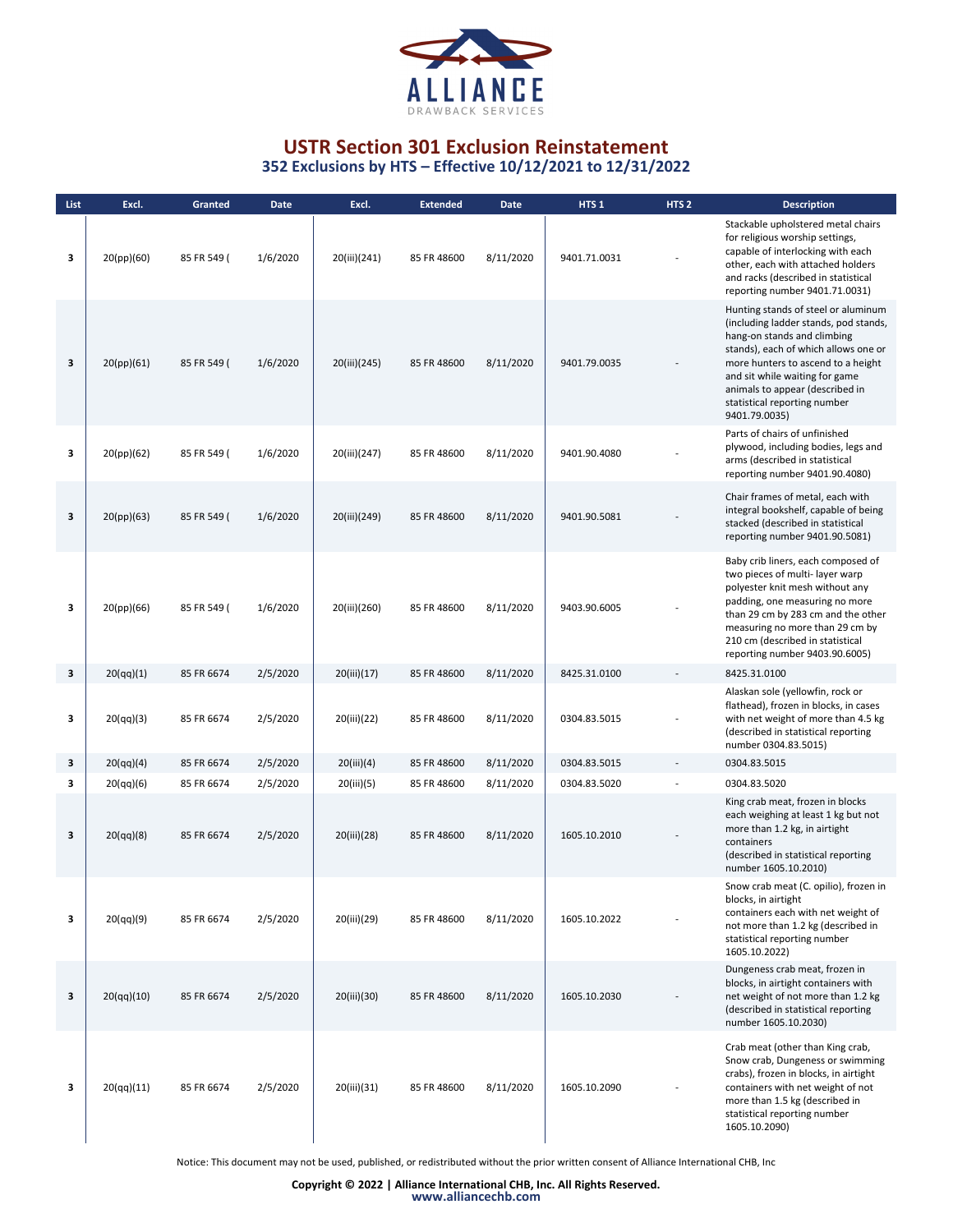

| List | Excl.      | Granted    | Date     | Excl.        | <b>Extended</b> | Date      | HTS <sub>1</sub> | HTS <sub>2</sub> | <b>Description</b>                                                                                                                                                                                                                                                                                                                                                                           |
|------|------------|------------|----------|--------------|-----------------|-----------|------------------|------------------|----------------------------------------------------------------------------------------------------------------------------------------------------------------------------------------------------------------------------------------------------------------------------------------------------------------------------------------------------------------------------------------------|
| 3    | 20(qq)(16) | 85 FR 6674 | 2/5/2020 | 20(iii)(44)  | 85 FR 48600     | 8/11/2020 | 3808.93.1500     |                  | Herbicide consisting of 1,1'-<br>dimethyl-4,4'-bipyridinium<br>dichloride (CAS No. 1910-42-5)<br>(Paraquat concentrate in liquid<br>form) up to 45 percent<br>concentration with application<br>adjuvants (described in statistical<br>reporting<br>number 3808.93.1500)                                                                                                                     |
| з    | 20(qq)(17) | 85 FR 6674 | 2/5/2020 | 20(iii)(46)  | 85 FR 48600     | 8/11/2020 | 3815.11.0000     |                  | Supported nickel-based catalysts, of<br>a kind used for methanation,<br>desulfurization, hydrogenation, pre-<br>reforming or reforming of organic<br>chemicals or for protection of<br>hydrotreating catalysts from arsine<br>poisoning(described in statistical<br>reporting number 3815.11.0000)                                                                                           |
| 3    | 20(qq)(19) | 85 FR 6674 | 2/5/2020 | 20(iii)(49)  | 85 FR 48600     | 8/11/2020 | 3815.19.0000     |                  | Supported catalysts for<br>polymerization (described in<br>statistical reporting number<br>3815.19.0000)                                                                                                                                                                                                                                                                                     |
| з    | 20(qq)(20) | 85 FR 6674 | 2/5/2020 | 20(iii)(50)  | 85 FR 48600     | 8/11/2020 | 3815.19.0000     |                  | Supported catalysts of cuprous<br>oxide and zinc oxide as the active<br>ingredients for arsine removal<br>(described in<br>statistical reporting number<br>3815.19.0000)                                                                                                                                                                                                                     |
| 3    | 20(qq)(22) | 85 FR 6674 | 2/5/2020 | 20(iii)(51)  | 85 FR 48600     | 8/11/2020 | 3815.19.0000     |                  | Supported catalysts with copper<br>carbonate or zinc carbonate as the<br>active ingredients for low<br>temperature desulfurization<br>(described in statistical reporting<br>number<br>3815.19.0000)                                                                                                                                                                                         |
| з    | 20(qq)(23) | 85 FR 6674 | 2/5/2020 | 20(iii)(52)  | 85 FR 48600     | 8/11/2020 | 3815.19.0000     |                  | Supported catalysts with metal<br>sulfide as the active substance for<br>mercury removal (described in<br>statistical reporting number<br>3815.19.0000)                                                                                                                                                                                                                                      |
| 3    | 20(qq)(24) | 85 FR 6674 | 2/5/2020 | 20(iii)(53)  | 85 FR 48600     | 8/11/2020 | 3815.19.0000     |                  | Supported catalysts with<br>molybdenum compounds as the<br>active substance for hydrogenation<br>(described in statistical reporting<br>number 3815.19.0000)                                                                                                                                                                                                                                 |
| 3    | 20(qq)(25) | 85 FR 6674 | 2/5/2020 | 20(iii)(54)  | 85 FR 48600     | 8/11/2020 | 3815.19.0000     |                  | Supported catalysts with zinc oxide<br>absorbent as the active substance<br>(described in statistical reporting<br>number 3815.19.0000)                                                                                                                                                                                                                                                      |
| 3    | 20(qq)(41) | 85 FR 6674 | 2/5/2020 | 20(iii)(109) | 85 FR 48600     | 8/11/2020 | 7009.10.0000     |                  | Rear-view mirrors of convex glass<br>for motor vehicles, each measuring<br>not less than 1.75 mm and not more<br>than 2.4 mm in thickness, not less<br>than 125 mm and not more than<br>210 mm in length, not less than 97<br>mm and not more than 180 mm in<br>width, weighing not less than 74 g<br>and not more than 188 g (described<br>in statistical reporting number<br>7009.10.0000) |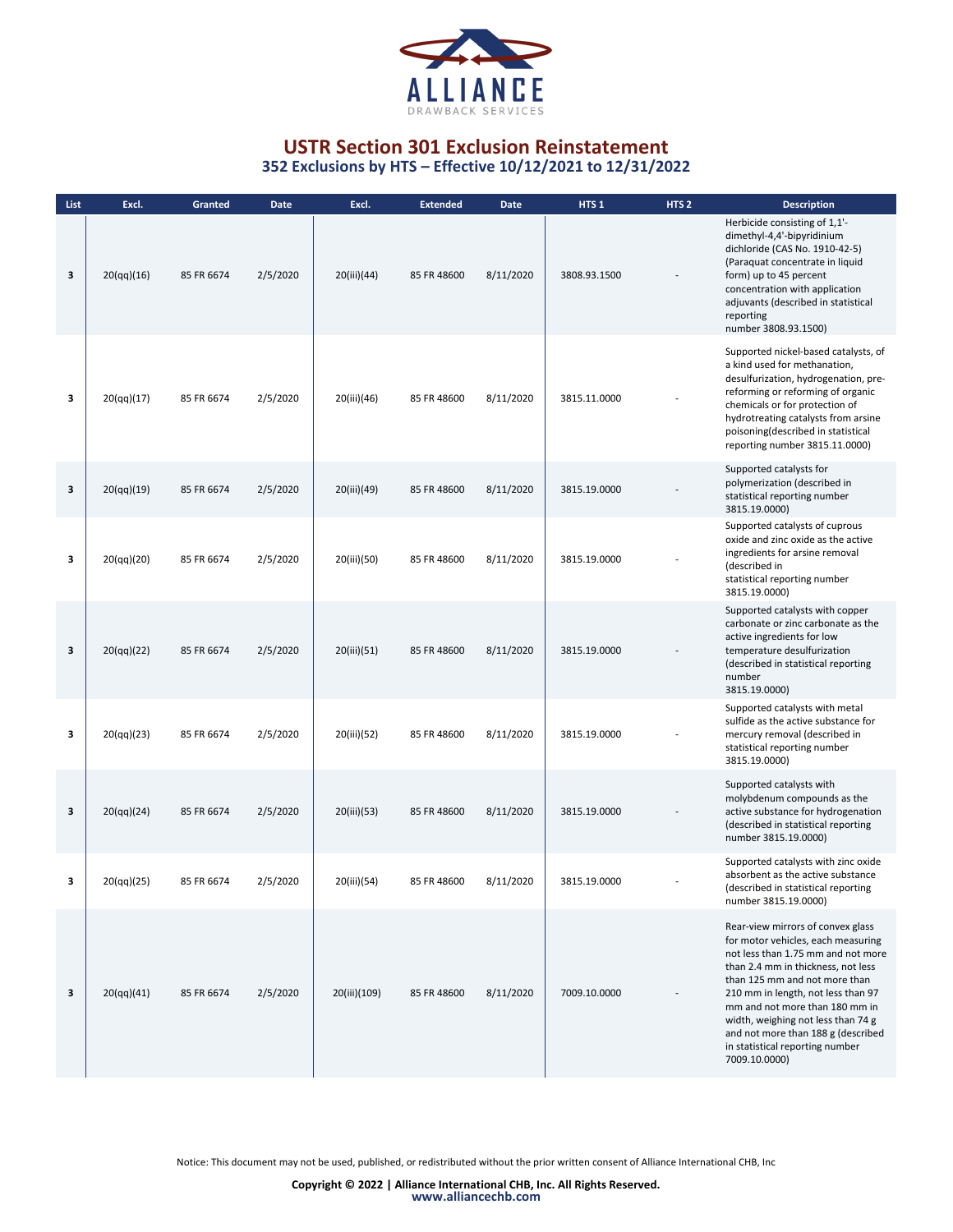

| List | Excl.      | Granted    | <b>Date</b> | Excl.        | <b>Extended</b> | Date      | HTS <sub>1</sub> | HTS <sub>2</sub> | <b>Description</b>                                                                                                                                                                                                                                                                                                                                                                                        |
|------|------------|------------|-------------|--------------|-----------------|-----------|------------------|------------------|-----------------------------------------------------------------------------------------------------------------------------------------------------------------------------------------------------------------------------------------------------------------------------------------------------------------------------------------------------------------------------------------------------------|
| 3    | 20(qq)(42) | 85 FR 6674 | 2/5/2020    | 20(iii)(110) | 85 FR 48600     | 8/11/2020 | 7009.10.0000     |                  | Rear-view mirrors of flat glass for<br>motor vehicles, each measuring not<br>less than 1.75 mm but not more<br>than 2.4 mm in thickness, not less<br>than 163 mm but not more than 210<br>mm in length, not less than 107 mm<br>but not more than 167 mm in width<br>and weighing not less than 80 g but<br>not more than 188 g (described in<br>statistical reporting number<br>7009.10.0000)            |
| 3    | 20(qq)(46) | 85 FR 6674 | 2/5/2020    | 20(iii)(119) | 85 FR 48600     | 8/11/2020 | 7326.90.8688     |                  | Cable hooks of steel, each weighing<br>not less than 0.2 kg, measuring not<br>less than 9 cm in length, not less<br>than 5 cm in width and not less than<br>1 cm in height with spring loaded<br>closure gate (described in statistical<br>reporting<br>number 7326.90.8688)                                                                                                                              |
| 3    | 20(qq)(58) | 85 FR 6674 | 2/5/2020    | 20(iii)(152) | 85 FR 48600     | 8/11/2020 | 8452.29.9000     |                  | Sewing machines, not of the<br>household type, not specially<br>designed to join footwear soles to<br>uppers; each such machine<br>weighing 45 kg or more but not over<br>140 kg, suitable for sewing leather<br>(described in statistical reporting<br>number 8452.29.9000)                                                                                                                              |
| 3    | 20(qq)(70) | 85 FR 6674 | 2/5/2020    | 20(iii)(162) | 85 FR 48600     | 8/11/2020 | 8481.80.5090     |                  | Hand-operated valves of plastics,<br>each comprising a bottle lid,<br>drinking spout and flavor dispensing<br>valve (described in statistical<br>reporting number 8481.80.5090)                                                                                                                                                                                                                           |
| 3    | 20(qq)(77) | 85 FR 6674 | 2/5/2020    | 20(iii)(198) | 85 FR 48600     | 8/11/2020 | 8534.00.0020     |                  | Printed circuit boards, each with a<br>base wholly of plastics impregnated<br>glass, not flexible, with 4 layers of<br>copper (described in statistical<br>reporting number 8534.00.0020)                                                                                                                                                                                                                 |
| 3    | 20(qq)(78) | 85 FR 6674 | 2/5/2020    | 20(iii)(200) | 85 FR 48600     | 8/11/2020 | 8534.00.0040     |                  | Printed circuit boards, each with a<br>base wholly of plastics impregnated<br>glass, not flexible, with 2 layers of<br>copper (described in statistical<br>reporting number 8534.00.0040)                                                                                                                                                                                                                 |
| 3    | 20(qq)(82) | 85 FR 6674 | 2/5/2020    | 20(iii)(206) | 85 FR 48600     | 8/11/2020 | 8544.42.9010     |                  | Extension cords of copper wire with<br>polyvinyl chloride (PVC) sheaths, for<br>a voltage not exceeding 1,000 V,<br>each measuring at least 9 m but not<br>longer than 16 m in length, with<br><b>National Electrical Manufacturers</b><br>Association (NEMA) type 5-15P plug<br>on one end and NEMA type 5-15R<br>receptacle on the other (described<br>in statistical reporting number<br>8544.42.9010) |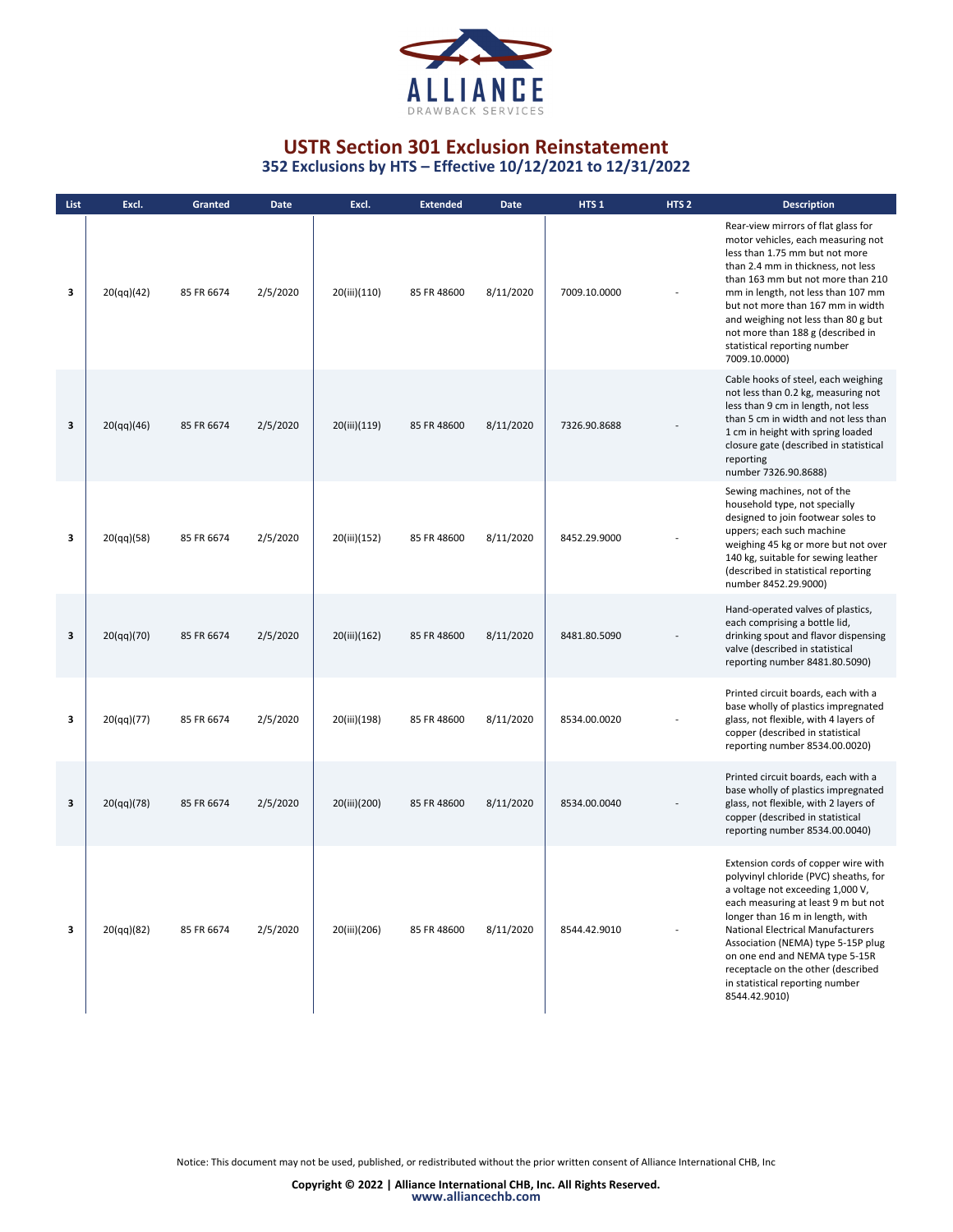

**352 Exclusions by HTS – Effective 10/12/2021 to 12/31/2022**

| List | Excl.      | Granted    | Date     | Excl.        | <b>Extended</b> | <b>Date</b> | HTS <sub>1</sub> | HTS <sub>2</sub> | <b>Description</b>                                                                                                                                                                                                                                                                                                                                                                                                                                                                                                                                           |
|------|------------|------------|----------|--------------|-----------------|-------------|------------------|------------------|--------------------------------------------------------------------------------------------------------------------------------------------------------------------------------------------------------------------------------------------------------------------------------------------------------------------------------------------------------------------------------------------------------------------------------------------------------------------------------------------------------------------------------------------------------------|
| 3    | 20(qq)(83) | 85 FR 6674 | 2/5/2020 | 20(iii)(207) | 85 FR 48600     | 8/11/2020   | 8544.42.9090     |                  | Extension cords of copper wire with<br>polyvinyl chloride (PVC) sheaths, for<br>a voltage not exceeding 1,000 V,<br>each measuring at least 4 m but not<br>longer than 16 m in length, with<br><b>National Electrical Manufacturers</b><br>Association (NEMA) type TT-30P<br>plug on one end and NEMA type TT-<br>30R receptacle on the other or<br>NEMA type 14-50P plug on one end<br>and NEMA type 14-50R receptacle<br>on the other, with handles on each<br>end in the shape of loops (described<br>in<br>statistical reporting number<br>8544.42.9090) |
| 3    | 20(qq)(86) | 85 FR 6674 | 2/5/2020 | 20(iii)(220) | 85 FR 48600     | 8/11/2020   | 8708.99.8180     |                  | Hitches receivers of steel, not<br>suitable for towing applications,<br>each receiver to be clamped onto<br>the rear bumper of a recreational<br>vehicle, such bumpers being square<br>in section and measuring not more<br>than 102 mm on a side (described in<br>statistical reporting number<br>8708.99.8180)                                                                                                                                                                                                                                             |
| 3    | 20(qq)(89) | 85 FR 6674 | 2/5/2020 | 20(iii)(223) | 85 FR 48600     | 8/11/2020   | 8712.00.3500     |                  | Bicycles, not motorized, having both<br>wheels exceeding<br>63.5 cm in diameter, each having no<br>more than three speeds and a<br>coaster brake (described in<br>statistical reporting number<br>8712.00.3500)                                                                                                                                                                                                                                                                                                                                              |
| 3    | 20(qq)(90) | 85 FR 6674 | 2/5/2020 | 20(iii)(227) | 85 FR 48600     | 8/11/2020   | 8716.40.0000     |                  | Wheeled trailers suitable for towing<br>behind an adult bicycle, each<br>comprising a frame of aluminum<br>with a hitch mechanism, weighing<br>not more than 17.5 kg, with a<br>capacity of not more than 46 kg,<br>with those trailers designated for<br>carrying children meeting ASTM<br>International standard F1975<br>(described in statistical reporting<br>number 8716.40.0000)                                                                                                                                                                      |
| 3    | 20(qq)(94) | 85 FR 6674 | 2/5/2020 | 20(iii)(238) | 85 FR 48600     | 8/11/2020   | 9029.10.8000     |                  | Hand-held card counters, each<br>consisting of a plastic case<br>containing a circuit board,<br>rechargeable battery and controls,<br>weighing less than 1 kg (described in<br>statistical<br>reporting number 9029.10.8000)                                                                                                                                                                                                                                                                                                                                 |
| 3    | 20(qq)(95) | 85 FR 6674 | 2/5/2020 | 20(iii)(240) | 85 FR 48600     | 8/11/2020   | 9401.61.6011     |                  | Upholstered seats with wooden<br>frames other than chairs, not of<br>cane, osier, bamboo or similar<br>materials, each measuring at least<br>144 cm but no more than 214 cm in<br>width, at least 81 cm but no more<br>than 89 cm in height and at least 81<br>cm but not more than 163 cm in<br>depth<br>(described in statistical reporting<br>number 9401.61.6011)                                                                                                                                                                                        |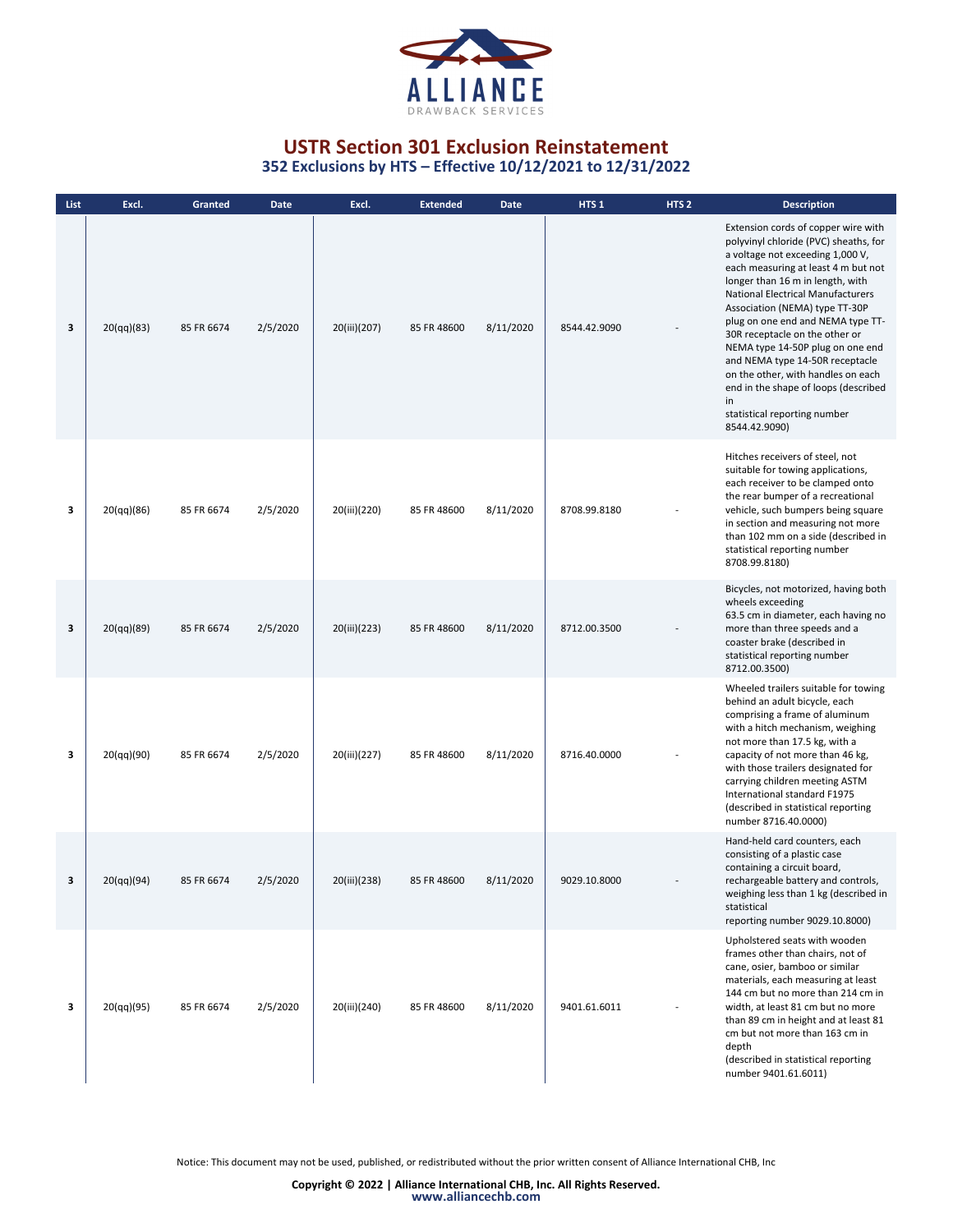

| List | Excl.                   | Granted    | <b>Date</b> | Excl.        | <b>Extended</b> | Date      | HTS <sub>1</sub> | HTS <sub>2</sub> | <b>Description</b>                                                                                                                                                                                                                                                                                                                                                                                                                                                                                                                                                                         |
|------|-------------------------|------------|-------------|--------------|-----------------|-----------|------------------|------------------|--------------------------------------------------------------------------------------------------------------------------------------------------------------------------------------------------------------------------------------------------------------------------------------------------------------------------------------------------------------------------------------------------------------------------------------------------------------------------------------------------------------------------------------------------------------------------------------------|
| 3    | 20(qq)(99)              | 85 FR 6674 | 2/5/2020    | 20(iii)(251) | 85 FR 48600     | 8/11/2020 | 9403.20.0050     |                  | Household furniture of metal and<br>high-pressure laminated bamboo<br>(other than ironing boards, furniture<br>for infants or children or bed<br>frames) (described in statistical<br>reporting number 9403.20.0050)                                                                                                                                                                                                                                                                                                                                                                       |
| з    | 20(qq)(101)             | 85 FR 6674 | 2/5/2020    | 20(iii)(253) | 85 FR 48600     | 8/11/2020 | 9403.20.0081     |                  | Display racks of powder coated<br>steel, whether or not on casters,<br>whether or not with LED lighting,<br>each measuring at least 60 cm but<br>not more than 125 cm in length, at<br>least 60 cm but not more than 125<br>cm in width and at least 130 cm but<br>not more than 225 cm in height,<br>with slanted shelves with a lip at the<br>front edge of each that measures 3<br>cm or more in height (described in<br>statistical reporting number<br>9403.20.0080 prior to July 1, 2019;<br>described in statistical reporting<br>number 9403.20.0081 effective July<br>1,<br>2019) |
| 3    | 20(qq)(103)             | 85 FR 6674 | 2/5/2020    | 20(iii)(258) | 85 FR 48600     | 8/11/2020 | 9403.82.0015     |                  | Household furniture of high-<br>pressure laminated bamboo, other<br>than babies' or children's furniture<br>(described in statistical reporting<br>number 9403.82.0015)                                                                                                                                                                                                                                                                                                                                                                                                                    |
| з    | 20(qq)(119)             | 85 FR 6674 | 2/5/2020    | 20(iii)(264) | 85 FR 48600     | 8/11/2020 | 9405.40.8440     |                  | Flexible strips, each having<br>embedded light-emitting diodes<br>electrically connected to a molded<br>electrical end connector, each strip<br>wound onto a reel measuring not<br>more than 25 cm in diameter and<br>not more than 1.5 cm in width<br>(described in statistical reporting<br>number<br>9405.40.8440)                                                                                                                                                                                                                                                                      |
| 3    | 20(s <sub>S</sub> )(1)  | 85 FR 9921 | 2/20/2020   | 20(iii)(15)  | 85 FR 48600     | 8/11/2020 | 6505.00.8015     |                  | 6505.00.8015                                                                                                                                                                                                                                                                                                                                                                                                                                                                                                                                                                               |
| 3    | 20(s <sub>5</sub> )(6)  | 85 FR 9921 | 2/20/2020   | 20(iii)(74)  | 85 FR 48600     | 8/11/2020 | 4205.00.8000     |                  | Covers, of leather, designed for use<br>with telecommunication devices<br>(described in statistical reporting<br>number 4205.00.8000)                                                                                                                                                                                                                                                                                                                                                                                                                                                      |
| 3    | 20(s <sub>5</sub> )(13) | 85 FR 9921 | 2/20/2020   | 20(iii)(98)  | 85 FR 48600     | 8/11/2020 | 5603.94.9090     |                  | Non-woven fabrics of polyethylene<br>terephthalate (PET), in sheets<br>measuring not more than 160 cm by<br>250 cm, weighing more than 1,800<br>$g/m2$ but not more than 3,000 $g/m2$<br>(described in statistical reporting<br>number<br>5603.94.9090)                                                                                                                                                                                                                                                                                                                                    |
| 3    | 20(s <sub>5</sub> )(15) | 85 FR 9921 | 2/20/2020   | 20(iii)(103) | 85 FR 48600     | 8/11/2020 | 6003.40.6000     |                  | Knitted or crocheted fabrics of<br>artificial staple fibers derived from<br>bamboo (described in statistical<br>reporting number 6003.40.6000)                                                                                                                                                                                                                                                                                                                                                                                                                                             |
| 3    | 20(s <sub>S</sub> )(17) | 85 FR 9921 | 2/20/2020   | 20(iii)(116) | 85 FR 48600     | 8/11/2020 | 7321.11.1060     |                  | Portable outdoor cooker kits,<br>consisting of at least a burner and<br>stand made from steel and/or cast<br>iron, with an adjustable pressure<br>regulator/hose combination for<br>connecting the burner to a source of<br>natural gas or a portable container<br>of liquefied propane (described in<br>statistical reporting number<br>7321.11.1060)                                                                                                                                                                                                                                     |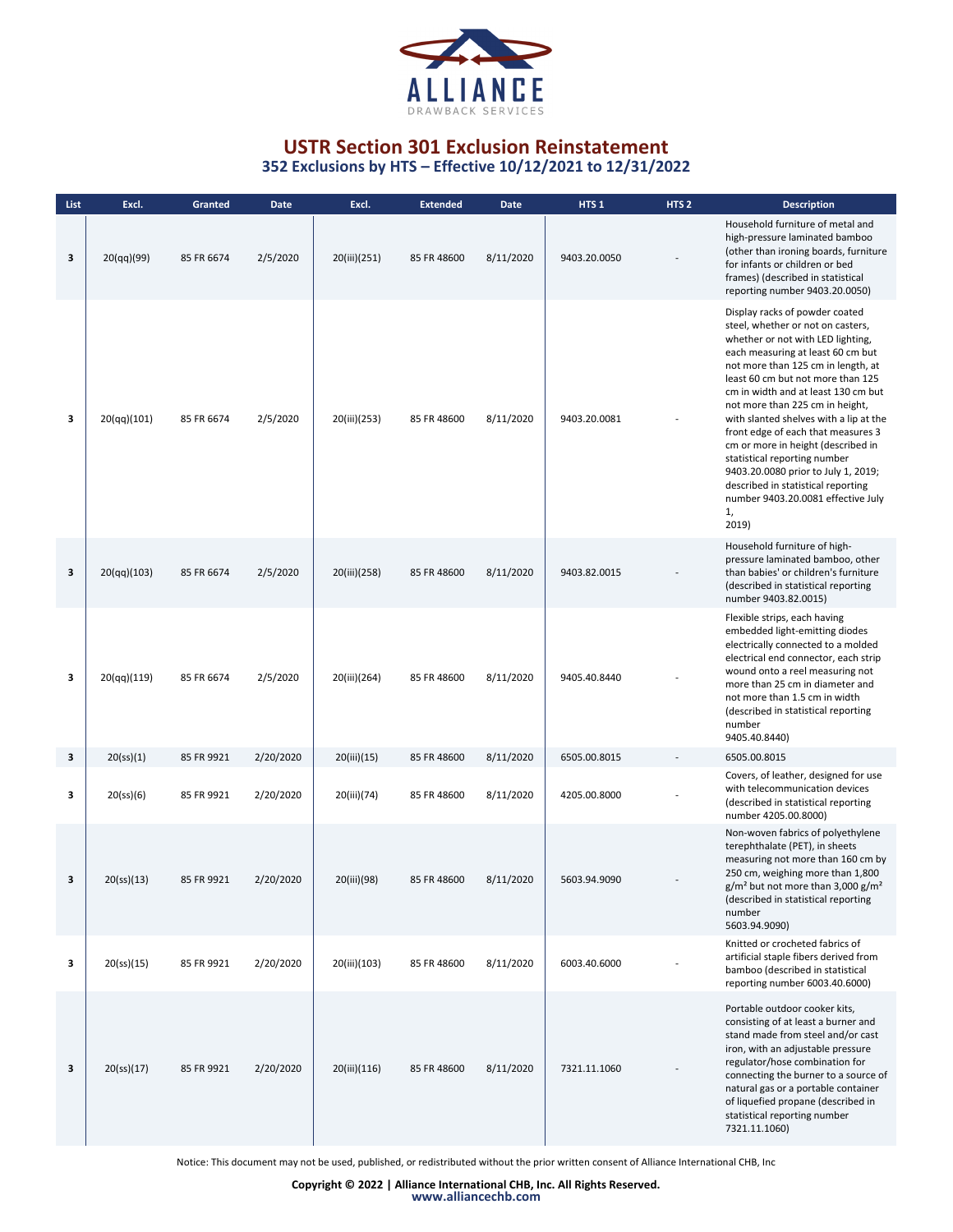

**352 Exclusions by HTS – Effective 10/12/2021 to 12/31/2022**

| List | Excl.                   | Granted     | <b>Date</b> | Excl.        | <b>Extended</b> | <b>Date</b> | HTS <sub>1</sub> | HTS <sub>2</sub> | <b>Description</b>                                                                                                                                                                                                                                                                                                                                                                  |
|------|-------------------------|-------------|-------------|--------------|-----------------|-------------|------------------|------------------|-------------------------------------------------------------------------------------------------------------------------------------------------------------------------------------------------------------------------------------------------------------------------------------------------------------------------------------------------------------------------------------|
| 3    | 20(s <sub>S</sub> )(21) | 85 FR 9921  | 2/20/2020   | 20(iii)(124) | 85 FR 48600     | 8/11/2020   | 8207.90.7585     |                  | Automotive polishing attachments<br>specially designed for use with a<br>hand-held drill, each attachment<br>including a 9.5 mm steel drive shaft,<br>internal gear assembly, transverse<br>hand brace and rotating disk<br>components (described in statistical<br>reporting number 8207.90.7585)                                                                                  |
| 3    | 20(s <sub>S</sub> )(29) | 85 FR 9921  | 2/20/2020   | 20(iii)(171) | 85 FR 48600     | 8/11/2020   | 8501.40.4040     |                  | AC motors, single phase, each of an<br>output exceeding 74.6 W but not<br>exceeding 335 W, measuring not<br>more than 13 cm in diameter and<br>not more than 13 cm in height and<br>with a shaft measuring not more<br>than 39 cm in length (described in<br>statistical reporting number<br>8501.40.4040)                                                                          |
| 3    | 20(s <sub>5</sub> )(33) | 85 FR 9921  | 2/20/2020   | 20(iii)(176) | 85 FR 48600     | 8/11/2020   | 8504.40.8500     |                  | Power supplies for cable networks,<br>that convert 120 V/60 Hz AC input<br>to either 63 V AC or 87 V AC output,<br>each measuring not more than 200<br>mm by 425 mm by 270 mm and<br>weighing not more than 27.5 kg,<br>containing printed circuit board<br>assemblies, a transformer, and an<br>oil filled capacitor (described in<br>statistical reporting<br>number8504.40.8500) |
| 4    | 20 (rr)(1)              | 85 FR 13970 | 3/10/2020   | 20(ijj)((3)  | 85 FR 54616     | 9/2/2020    | 3401.19.0000     |                  | 3401.19.0000                                                                                                                                                                                                                                                                                                                                                                        |
| 4    | 20 (rr)(2)              | 85 FR 13970 | 3/10/2020   | 20(ijj)((4)  | 85 FR 54616     | 9/2/2020    | 3926.90.9910     |                  | 3926.90.9910                                                                                                                                                                                                                                                                                                                                                                        |
| 4    | 20(uu)(1)               | 85 FR 15244 | 3/17/2020   | 20(ijj)((20) | 85 FR 54616     | 9/2/2020    | 3926.90.9985     |                  | Bowls of molded plastics, with clips<br>for retaining guide wires during<br>surgical procedures (described in<br>statistical reporting number<br>3926.90.9990 prior to July 1, 2020;<br>described in statistical reporting<br>number 3926.90.9985<br>effective July 1, 2020)                                                                                                        |
| 4    | 20(uu)(2)               | 85 FR 15244 | 3/17/2020   | 20(jjj)((22) | 85 FR 54616     | 9/2/2020    | 3926.90.9985     |                  | Disposable graduated medicine<br>dispensing cups of plastics<br>(described in statistical reporting<br>number 3926.90.9990 prior to July<br>1, 2020; described in statistical<br>reporting number 3926.90.9985<br>effective July 1, 2020)                                                                                                                                           |
| 4    | 20(uu)(4)               | 85 FR 15244 | 3/17/2020   | 20(ijj)((23) | 85 FR 54616     | 9/2/2020    | 3926.90.9985     |                  | Single-use sterile drapes and covers<br>of plastics, of a kind used to protect<br>the sterile field in surgical operating<br>rooms (described in statistical<br>reporting number 3926.90.9990<br>prior to July 1, 2020; described in<br>statistical reporting number<br>3926.90.9985 effective July 1, 2020)                                                                        |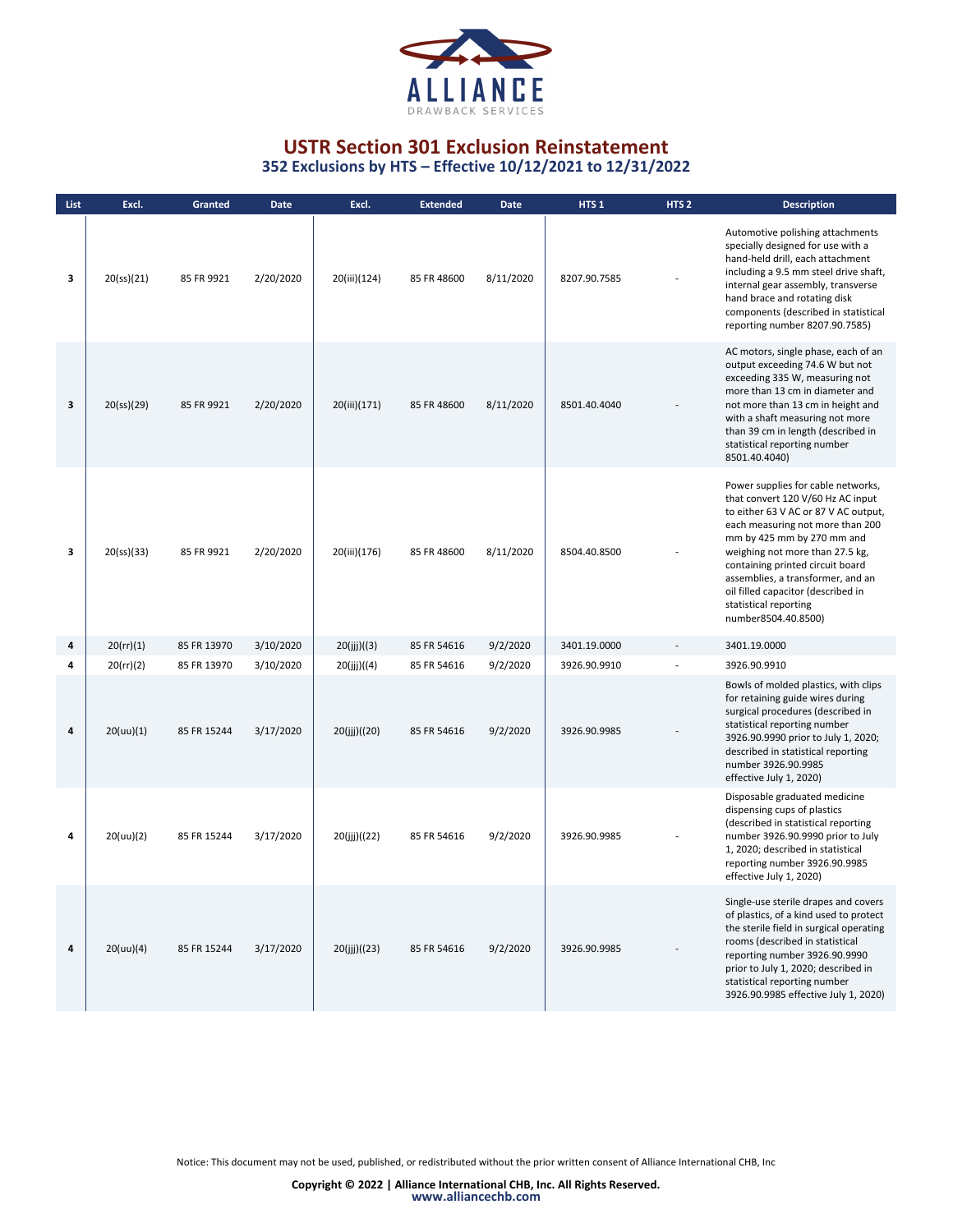

**352 Exclusions by HTS – Effective 10/12/2021 to 12/31/2022**

| List | Excl.       | Granted     | <b>Date</b> | Excl.        | <b>Extended</b> | Date     | HTS <sub>1</sub> | HTS <sub>2</sub> | <b>Description</b>                                                                                                                                                                                                                                                                                                                                                                                                                                            |
|------|-------------|-------------|-------------|--------------|-----------------|----------|------------------|------------------|---------------------------------------------------------------------------------------------------------------------------------------------------------------------------------------------------------------------------------------------------------------------------------------------------------------------------------------------------------------------------------------------------------------------------------------------------------------|
| 4    | 20(uu)(5)   | 85 FR 15244 | 3/17/2020   | 20(jjj)((24) | 85 FR 54616     | 9/2/2020 | 3926.90.9985     |                  | Sterile decanters of polystyrene<br>plastics, each of a kind used to<br>transfer aseptic fluids or medication<br>to and from sterile bags, vials or<br>glass containers (described in<br>statistical reporting number<br>3926.90.9990 prior to July 1, 2020;<br>described in statistical reporting<br>number<br>3926.90.9985 effective July 1, 2020)                                                                                                          |
| 4    | 20(uu)(12)  | 85 FR 15244 | 3/17/2020   | 20(iii)((47) | 85 FR 54616     | 9/2/2020 | 6307.90.9891     |                  | Laparotomy sponges of cotton<br>(described in statistical reporting<br>number 6307.90.9889 prior to July<br>1, 2020;<br>described in statistical reporting<br>number 6307.90.9891 effective July<br>1, 2020)                                                                                                                                                                                                                                                  |
| 4    | 20(uu)(16)  | 85 FR 15244 | 3/17/2020   | 20(jjj)((50) | 85 FR 54616     | 9/2/2020 | 6307.90.9891     |                  | Single-use stethoscope covers<br>(described in statistical reporting<br>number 6307.90.9889 prior to July<br>1, 2020; described in statistical<br>reporting number 6307.90.9891<br>effective July 1, 2020)                                                                                                                                                                                                                                                    |
| 4    | 20(uu)(19)  | 85 FR 15244 | 3/17/2020   | 20(ijj)((62) | 85 FR 54616     | 9/2/2020 | 9004.90.0010     | 9004.90.0090     | Protective Articles (described in<br>statistical reporting number<br>9004.90.0000 prior to January 1,<br>2021; described in statistical<br>reporting number 9004.90.0010 or<br>9004.90.0090 effective January 1,<br>2021)                                                                                                                                                                                                                                     |
| 4    | 20(ww)(1)   | 85 FR 17936 | 3/31/2020   | 20(jjj)((1)  | 85 FR 54616     | 9/2/2020 | 0505.10.0050     |                  | 0505.10.0050                                                                                                                                                                                                                                                                                                                                                                                                                                                  |
| 4    | 20(zz)(2)   | 85 FR 28693 | 5/13/2020   | 20(ijj)((14) | 85 FR 54616     | 9/2/2020 | 6506.10.6030     |                  | 6506.10.6030                                                                                                                                                                                                                                                                                                                                                                                                                                                  |
| 4    | 20(zz)(7)   | 85 FR 28693 | 5/13/2020   | 20(jjj)((59) | 85 FR 54616     | 9/2/2020 | 8517.62.0090     |                  | Tracking devices, each device<br>measuring not more than 86 mm on<br>a side (if rectangular) or 28 mm in<br>diameter (if circular) and not more<br>than 7.5 mm in thickness, not<br>weighing more than 15 g, designed<br>to be attached to another article<br>and to establish a Bluetooth<br>connection with another device for<br>the purposes of providing relative<br>location information (described in<br>statistical reporting<br>number 8517.62.0090) |
| 4    | 20(bbb)(1)  | 85 FR 35975 | 6/12/2020   | 20(jjj)((8)  | 85 FR 54616     | 9/2/2020 | 5210.11.4040     |                  | 5210.11.4040                                                                                                                                                                                                                                                                                                                                                                                                                                                  |
| 4    | 20(bbb)(2)  | 85 FR 35975 | 6/12/2020   | 20(jjj)((9)  | 85 FR 54616     | 9/2/2020 | 5210.11.6020     |                  | 5210.11.6020                                                                                                                                                                                                                                                                                                                                                                                                                                                  |
| 4    | 20(bbb)(19) | 85 FR 35975 | 6/12/2020   | 20(ijj)((61) | 85 FR 54616     | 9/2/2020 | 8529.90.1300     |                  | Television liquid crystal display<br>("LCD") main board assemblies,<br>each consisting of a printed circuit<br>board containing a television tuner<br>and audio and video components<br>(described in statistical reporting<br>number 8529.90.1300)                                                                                                                                                                                                           |
| 4    | 20(bbb)(23) | 85 FR 35975 | 6/12/2020   | 20(jjj)((64) | 85 FR 54616     | 9/2/2020 | 9013.80.9000     |                  | Liquid crystal display ("LCD")<br>modules, not capable of receiving or<br>processing a broadcast television<br>signal, each with a video display<br>diagonal measuring not more than<br>191 cm (described in statistical<br>reporting number 9013.80.9000)                                                                                                                                                                                                    |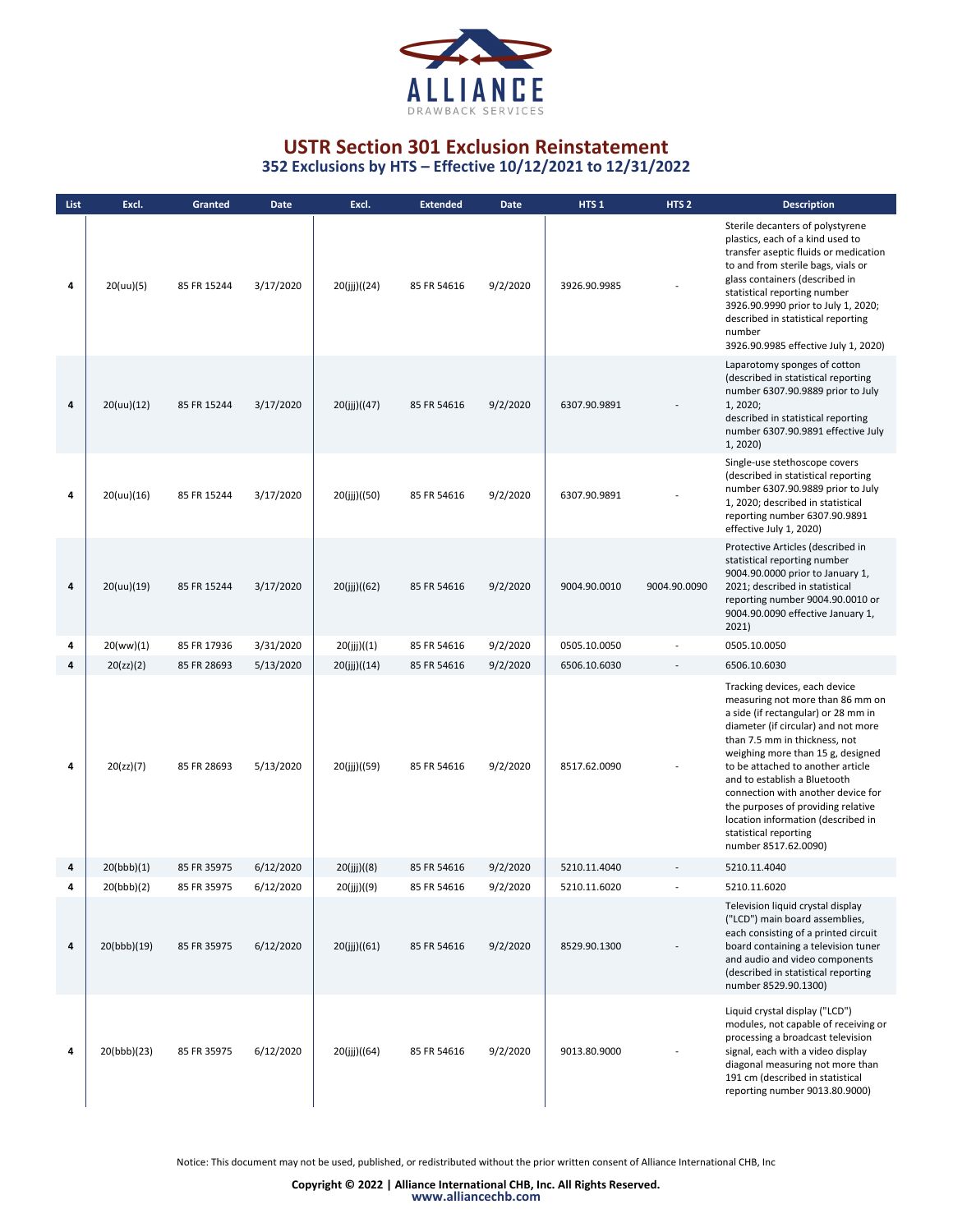

| List | Excl.       | Granted     | <b>Date</b> | Excl.        | <b>Extended</b> | Date     | HTS <sub>1</sub> | HTS <sub>2</sub> | <b>Description</b>                                                                                                                                                                                                                                                                                                                                               |
|------|-------------|-------------|-------------|--------------|-----------------|----------|------------------|------------------|------------------------------------------------------------------------------------------------------------------------------------------------------------------------------------------------------------------------------------------------------------------------------------------------------------------------------------------------------------------|
| 4    | 20(bbb)(29) | 85 FR 35975 | 6/12/2020   | 20(jjj)((76) | 85 FR 54616     | 9/2/2020 | 9401.90.1085     |                  | Parts of child safety seats (described<br>in statistical reporting number<br>9401.90.1085)                                                                                                                                                                                                                                                                       |
| 4    | 20(ddd)(5)  | 85 FR 41658 | 7/10/2020   | 20(ijj)((18) | 85 FR 54616     | 9/2/2020 | 3924.90.5650     |                  | Shower heads of plastics, designed<br>to be fixed, hand-held, height-<br>adjustable or combinations thereof,<br>and parts of such shower heads<br>(described in statistical reporting<br>number 3924.90.5650)                                                                                                                                                    |
| 4    | 20(ddd)(10) | 85 FR 41658 | 7/10/2020   | 20(jij)((25) | 85 FR 54616     | 9/2/2020 | 4814.90.0200     |                  | Wallpaper, other than described in<br>subheading 4814.20.00, with floral,<br>landscape, figure or abstract designs<br>or solid backgrounds painted by<br>hand, whether or not with<br>applications of metal leaf (described<br>in statistical<br>reporting number 4814.90.0200)                                                                                  |
| 4    | 20(ddd)(13) | 85 FR 41658 | 7/10/2020   | 20(jjj)((40) | 85 FR 54616     | 9/2/2020 | 6302.10.0020     |                  | Dust covers of knitted polyester<br>fabric, designed for bed mattresses<br>and pillows (described in statistical<br>reporting number 6302.10.0020)                                                                                                                                                                                                               |
| 4    | 20(ddd)(20) | 85 FR 41658 | 7/10/2020   | 20(jjj)((52) | 85 FR 54616     | 9/2/2020 | 6506.10.6045     |                  | Athletic, recreational and sporting<br>headgear comprising shells of<br>polyvinyl chloride, polycarbonate<br>plastic or acrylonitrile butadiene<br>styrene, each with an inner liner of<br>expanded polypropylene or<br>expanded polystyrene, designed for<br>use with bicycles (described in<br>statistical<br>reporting number 6506.10.6045)                   |
| 4    | 20(ddd)(25) | 85 FR 41658 | 7/10/2020   | 20(jjj)((54) | 85 FR 54616     | 9/2/2020 | 8452.10.0090     |                  | Sewing machines of the household<br>type, each weighing not more than<br>22.5 kg, having a touch screen<br>control, a sewing light, a presser<br>foot lifter and an automatic needle<br>threader (described in statistical<br>reporting number 8452.10.0090)                                                                                                     |
| 4    | 20(ddd)(33) | 85 FR 41658 | 7/10/2020   | 20(ijj)((63) | 85 FR 54616     | 9/2/2020 | 9005.10.0040     |                  | Prism binoculars, other than for use<br>with infrared light, comprising a<br>plastic, aluminum or magnesium<br>alloy body with a rubber jacket, with<br>magnification ranging from at least<br>4X but not more than 22X and<br>aperture ranging from at least 21<br>mm but not more than 56 mm<br>(described in<br>statistical reporting number<br>9005.10.0040) |
| 4    | 20(ddd)(47) | 85 FR 41658 | 7/10/2020   | 20(jjj)((78) | 85 FR 54616     | 9/2/2020 | 9404.90.1000     |                  | Pillow shells of cotton, each filled<br>with goose or duck down (described<br>in statistical reporting number<br>9404.90.1000)                                                                                                                                                                                                                                   |
| 4    | 20(fff)(1)  | 85 FR 44563 | 7/23/2020   | 20(ijj)((2)  | 85 FR 54616     | 9/2/2020 | 0505.10.0055     | ÷,               | 0505.10.0055                                                                                                                                                                                                                                                                                                                                                     |
| 4    | 20(fff)(2)  | 85 FR 44563 | 7/23/2020   | 20(jjj)((10) | 85 FR 54616     | 9/2/2020 | 5504.10.0000     |                  | 5504.10.0000                                                                                                                                                                                                                                                                                                                                                     |
| 4    | 20(fff)(12) | 85 FR 44563 | 7/23/2020   | 20(jjj)((17) | 85 FR 54616     | 9/2/2020 | 3913.10.0000     |                  | Sodium alginate resins (CAS No.<br>9005-38-3) (described in statistical<br>reporting number 3913.10.0000)                                                                                                                                                                                                                                                        |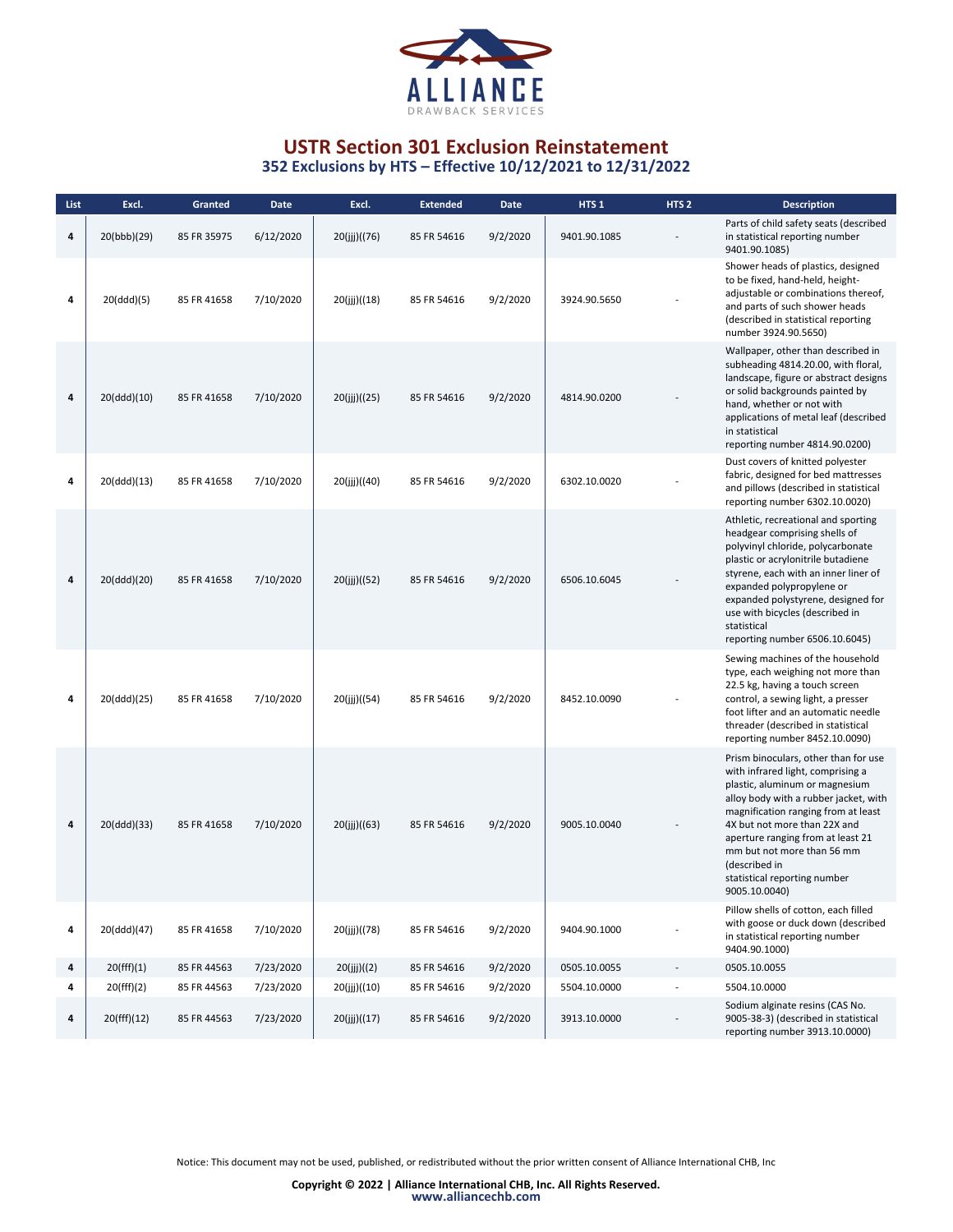

**352 Exclusions by HTS – Effective 10/12/2021 to 12/31/2022**

| List | Excl.       | Granted     | <b>Date</b> | Excl.         | <b>Extended</b> | <b>Date</b> | HTS <sub>1</sub> | HTS <sub>2</sub> | <b>Description</b>                                                                                                                                                                                                                                                                                                                                                                                                                                                              |
|------|-------------|-------------|-------------|---------------|-----------------|-------------|------------------|------------------|---------------------------------------------------------------------------------------------------------------------------------------------------------------------------------------------------------------------------------------------------------------------------------------------------------------------------------------------------------------------------------------------------------------------------------------------------------------------------------|
| 4    | 20(fff)(17) | 85 FR 44563 | 7/23/2020   | 20(jii)((19)  | 85 FR 54616     | 9/2/2020    | 3926.90.9985     |                  | Sets of three polyvinyl chloride-<br>coated foam pads, of plastics, of a<br>kind used to assemble flotation<br>work vests by passing adjustable<br>straps with buckles through slots in<br>the pads, each set comprising two<br>irregularly shaped front/side pads<br>and one rectangular back pad<br>(described in statistical reporting<br>number 3926.90.9990 prior to July<br>1, 2020; described in statistical<br>reporting number<br>3926.90.9985 effective July 1, 2020) |
| 4    | 20(fff)(18) | 85 FR 44563 | 7/23/2020   | 20(ijj)((27)  | 85 FR 54616     | 9/2/2020    | 6108.91.0030     |                  | Women's knit robes in chief weight<br>of cotton, with hook and loop tab<br>closure (described in statistical<br>reporting number 6108.91.0030)                                                                                                                                                                                                                                                                                                                                  |
| 4    | 20(fff)(19) | 85 FR 44563 | 7/23/2020   | 20(jjj)((28)  | 85 FR 54616     | 9/2/2020    | 6111.20.6070     |                  | Babies' gowns of cotton knitted<br>interlock fabric, each with<br>sleeves, neck opening and<br>elasticized bottom opening<br>(described in statistical reporting<br>number 6111.20.6070)                                                                                                                                                                                                                                                                                        |
| 4    | 20(fff)(20) | 85 FR 44563 | 7/23/2020   | 20(ijj)((30)  | 85 FR 54616     | 9/2/2020    | 6111.20.6070     |                  | Babies' sleep sacks, knitted, of<br>cotton, each with neck opening and<br>two-way zipper (described in<br>statistical<br>reporting number 6111.20.6070)                                                                                                                                                                                                                                                                                                                         |
| 4    | 20(fff)(21) | 85 FR 44563 | 7/23/2020   | 20(jjj)((29)  | 85 FR 54616     | 9/2/2020    | 6111.20.6070     |                  | Babies' sleep sacks of cotton<br>interlock knitted fabric, sleeveless,<br>each with neck opening and two-<br>way zipper (described in statistical<br>reporting number 6111.20.6070)                                                                                                                                                                                                                                                                                             |
| 4    | 20(fff)(22) | 85 FR 44563 | 7/23/2020   | 20(ijj)((31)  | 85 FR 54616     | 9/2/2020    | 6111.20.6070     |                  | Babies' swaddle sacks of cotton<br>knitted interlock fabric, each with<br>sleeves and mitten cuffs (described<br>in statistical reporting number<br>6111.20.6070)                                                                                                                                                                                                                                                                                                               |
| 4    | 20(fff)(23) | 85 FR 44563 | 7/23/2020   | 20(ijj)((32)  | 85 FR 54616     | 9/2/2020    | 6111.30.5015     |                  | Babies' blanket sleepers of polyester<br>knitted fleece, sleeveless, each with<br>two-way zipper (described in<br>statistical reporting number<br>6111.30.5015)                                                                                                                                                                                                                                                                                                                 |
| 4    | 20(fff)(24) | 85 FR 44563 | 7/23/2020   | 20(ijj)((34)  | 85 FR 54616     | 9/2/2020    | 6207.91.1000     |                  | Men's and boys' cotton terry<br>bathrobes with muslin trim, each<br>beltless but featuring a hook-and-<br>loop tab (described in statistical<br>reporting number 6207.91.1000)                                                                                                                                                                                                                                                                                                  |
| 4    | 20(fff)(26) | 85 FR 44563 | 7/23/2020   | 20(jjj)((36)  | 85 FR 54616     | 9/2/2020    | 6208.91.1020     |                  | Girls' cotton terry bathrobes with<br>muslin trim, each beltless but<br>featuring a hook-and-loop tab<br>(described in statistical reporting<br>number 6208.91.1020)                                                                                                                                                                                                                                                                                                            |
| 4    | 20(fff)(27) | 85 FR 44563 | 7/23/2020   | 20(ijj)((37)) | 85 FR 54616     | 9/2/2020    | 6208.92.0020     |                  | Girls' fleece bathrobes, each beltless<br>but featuring a hook- and-loop tab<br>(described in statistical reporting<br>number 6208.92.0020)                                                                                                                                                                                                                                                                                                                                     |
| 4    | 20(fff)(28) | 85 FR 44563 | 7/23/2020   | 20(ijj)((38)  | 85 FR 54616     | 9/2/2020    | 6301.30.0010     |                  | Blankets (other than electric<br>blankets) of cotton, woven, each<br>measuring at least 116 cm but not<br>more than 118 cm on an edge<br>(described in statistical reporting<br>number 6301.30.0010)                                                                                                                                                                                                                                                                            |